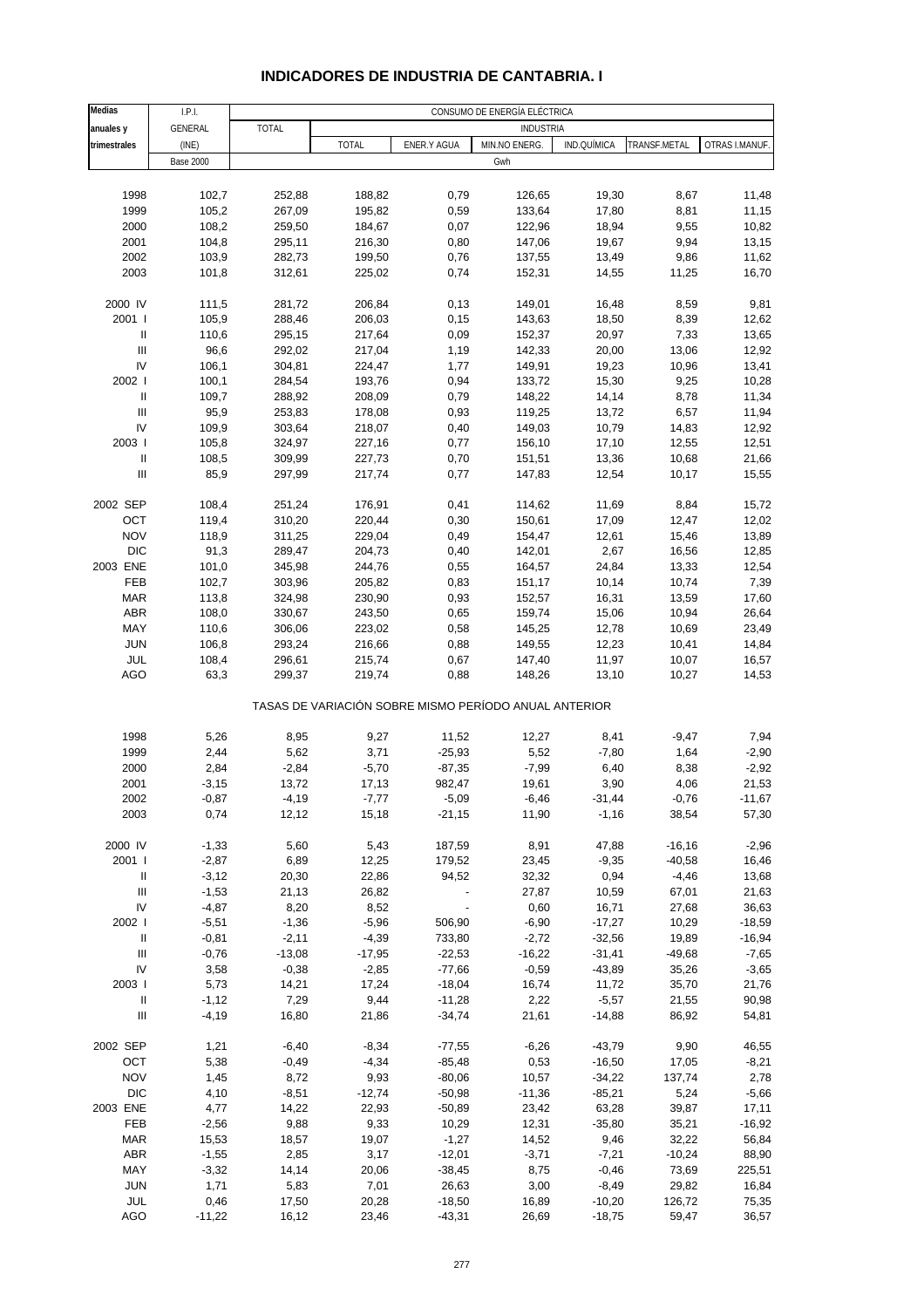# **INDICADORES DE INDUSTRIA DE CANTABRIA. II**

| <b>Medias</b>                      |                                                       |                     | OPINIONES EMPRESARIALES: INDUSTRIA |                         |             |
|------------------------------------|-------------------------------------------------------|---------------------|------------------------------------|-------------------------|-------------|
| anuales y                          | INDICADOR DE                                          | NIVEL CARTERA       | TENDENCIA                          | NIVEL                   | UTILIZACIÓN |
| trimestrales                       | CLIMA INDUST.                                         | <b>PEDIDOS</b>      | PRODUCCIÓN                         | <b>STOCKS</b>           | CAPACIDAD   |
|                                    |                                                       |                     |                                    |                         | $\%$        |
|                                    |                                                       | Saldo de respuestas |                                    |                         |             |
|                                    |                                                       |                     |                                    |                         |             |
| 1998                               | $-4,4$                                                | -7                  | 0                                  | 11                      | 82,1        |
| 1999                               | $-8,0$                                                | $-11$               | $-7$                               | 5                       | 80,2        |
| 2000                               | 3,0                                                   | 4                   | 6                                  | $-3$                    | 83,5        |
| 2001                               | $-6,4$                                                | $-21$               | -3                                 | 3                       | 78,4        |
| 2002                               | $-1,3$                                                | $-2$                | 4                                  | 0                       | 83,1        |
| 2003                               | 0,3                                                   | $-2$                | 5                                  | 0                       | 78,9        |
|                                    |                                                       |                     |                                    |                         |             |
| 2000 IV                            | 3,0                                                   | 8                   | $-22$                              | $-2$                    | 80,7        |
| 2001 l                             | $-0,6$                                                | $-20$               | 11                                 | $-1$                    | 74,9        |
| Ш                                  | $-5,4$                                                | $-17$               | 14                                 | 6                       | 78,7        |
|                                    |                                                       |                     |                                    |                         |             |
| $\ensuremath{\mathsf{III}}\xspace$ | $-9,0$                                                | $-24$               | $-12$                              | 8                       | 83,4        |
| IV                                 | $-10,4$                                               | $-23$               | $-26$                              | $-1$                    | 76,4        |
| 2002                               | $-8,5$                                                | $-22$               | 12                                 | 5                       | 83,0        |
| $\sf II$                           | $-2,0$                                                | 10                  | 13                                 | -3                      | 84,5        |
| $\begin{array}{c} \Pi \end{array}$ | 1,7                                                   | 13                  | $-11$                              | $-6$                    | 86,1        |
| IV                                 | 3,4                                                   | -9                  | 4                                  | 2                       | 78,6        |
| 2003                               | 2,1                                                   | $\sqrt{2}$          | 3                                  | $\overline{c}$          | 82,8        |
| $\sf II$                           | $-1,4$                                                | $-5$                | 16                                 | 6                       | 75,2        |
|                                    |                                                       |                     |                                    |                         |             |
| Ш                                  |                                                       | $-4$                | $-3$                               | -6                      | 78,6        |
|                                    |                                                       |                     |                                    | $-1$                    |             |
| 2002 OCT                           | 3,3                                                   | $-22$               | 6                                  |                         |             |
| <b>NOV</b>                         | 3,7                                                   | 14                  | 10                                 | 4                       |             |
| <b>DIC</b>                         | 3,3                                                   | $-19$               | $-5$                               | $\overline{\mathbf{4}}$ |             |
| 2003 ENE                           | 3,3                                                   | 23                  | $-11$                              | $-2$                    |             |
| FEB                                | 2,1                                                   | 3                   | 14                                 | 3                       |             |
| <b>MAR</b>                         | 0,8                                                   | $-19$               | 5                                  | 5                       |             |
| ABR                                | $-0,7$                                                | 7                   | 43                                 | 4                       |             |
| MAY                                | $-1,8$                                                | $-32$               | 12                                 | 4                       |             |
|                                    |                                                       |                     |                                    |                         |             |
| <b>JUN</b>                         | $-1,6$                                                | 9                   | -8                                 | 9                       |             |
| JUL                                | $\overline{a}$                                        | $-33$               | 11                                 | 5                       |             |
| <b>AGO</b>                         |                                                       | $-18$               | 10                                 | 8                       |             |
| <b>SEP</b>                         |                                                       | 40                  | $-29$                              | $-32$                   |             |
|                                    | TASAS DE VARIACIÓN SOBRE MISMO PERÍODO ANUAL ANTERIOR |                     |                                    |                         |             |
|                                    |                                                       |                     |                                    |                         |             |
| 1998                               |                                                       |                     |                                    |                         |             |
| 1999                               |                                                       |                     |                                    |                         |             |
| 2000                               |                                                       |                     |                                    |                         |             |
| 2001                               |                                                       |                     |                                    |                         |             |
| 2002                               |                                                       |                     |                                    |                         |             |
| 2003                               |                                                       |                     |                                    |                         |             |
|                                    |                                                       |                     |                                    |                         |             |
| 2000 IV                            |                                                       |                     |                                    |                         |             |
| 2001 l                             |                                                       |                     |                                    |                         |             |
|                                    |                                                       |                     |                                    |                         |             |
| Ш                                  |                                                       |                     |                                    |                         |             |
| Ш                                  |                                                       |                     |                                    |                         |             |
| IV                                 |                                                       |                     |                                    |                         |             |
| 2002                               |                                                       |                     |                                    |                         |             |
| $\mathsf{I}$                       |                                                       |                     |                                    |                         |             |
| Ш                                  |                                                       |                     |                                    |                         |             |
| IV                                 |                                                       |                     |                                    |                         |             |
| 2003                               |                                                       |                     |                                    |                         |             |
| $\mathsf{I}$                       |                                                       |                     |                                    |                         |             |
| Ш                                  |                                                       |                     |                                    |                         |             |
|                                    |                                                       |                     |                                    |                         |             |
| 2002 OCT                           |                                                       |                     |                                    |                         |             |
|                                    |                                                       |                     |                                    |                         |             |
| <b>NOV</b>                         |                                                       |                     |                                    |                         |             |
| <b>DIC</b>                         |                                                       |                     |                                    |                         |             |
| 2003 ENE                           |                                                       |                     |                                    |                         |             |
| <b>FEB</b>                         |                                                       |                     |                                    |                         |             |
| <b>MAR</b>                         |                                                       |                     |                                    |                         |             |
| ABR                                |                                                       |                     |                                    |                         |             |
| MAY                                |                                                       |                     |                                    |                         |             |
| <b>JUN</b>                         |                                                       |                     |                                    |                         |             |
|                                    |                                                       |                     |                                    |                         |             |
| JUL                                |                                                       |                     |                                    |                         |             |
| <b>AGO</b>                         |                                                       |                     |                                    |                         |             |
| <b>SEP</b>                         |                                                       |                     |                                    |                         |             |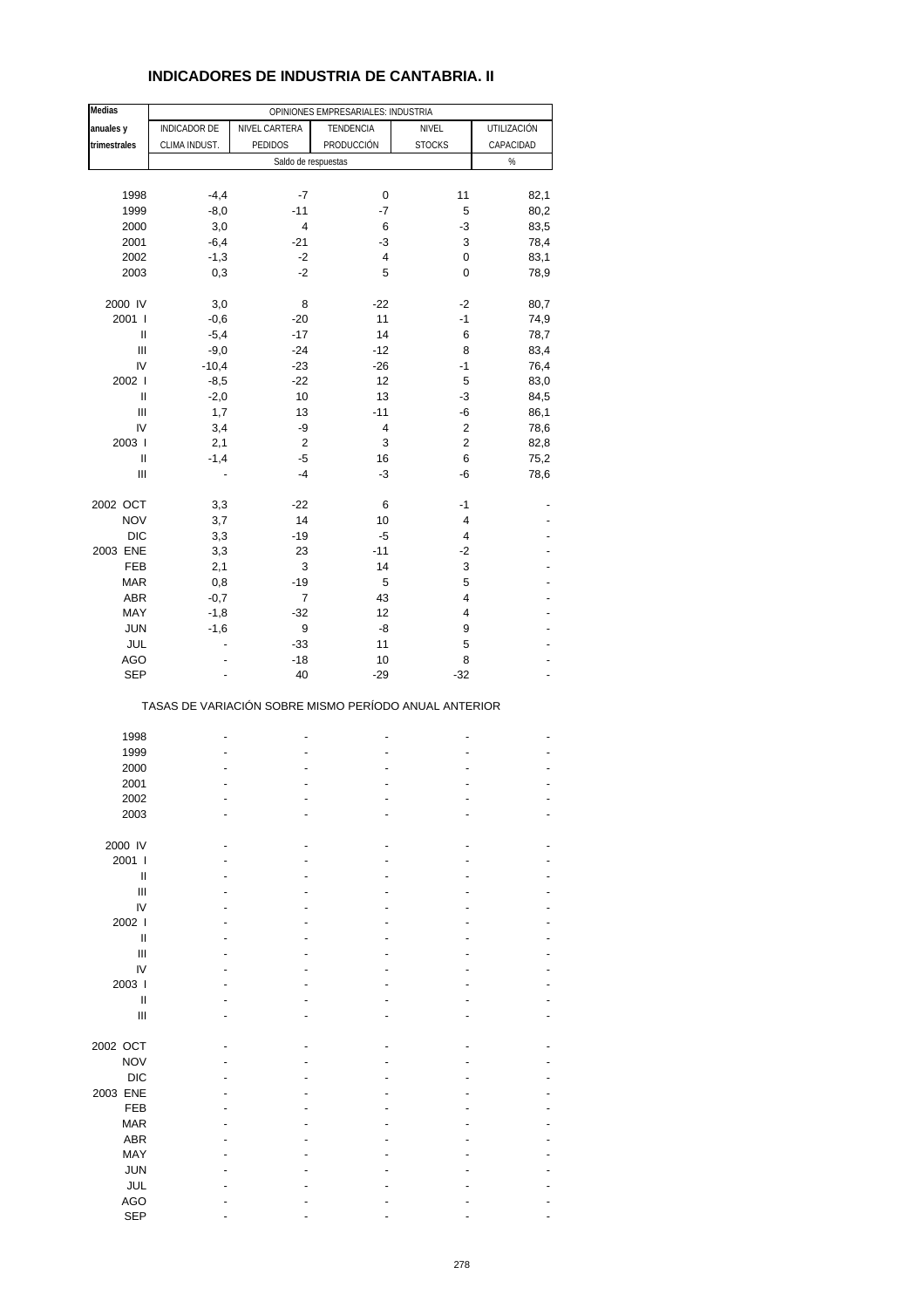#### **Medias anuales y** | TOTAL | EDIFICIOS | SERVICIOS | OTROS | TOTAL | RESIDENCIAL | NO RESID. **trimestrales** VIVIENDAS COMERCIALES DESTINOS TOTAL VIVIENDAS COLECTIVOS 1998 104.192 95.738 791 7.663 76 70 68 2 6 1999 138.145 125.182 1.568 11.395 90 87 87 0 3 2000 135.511 127.472 998 7.041 105 98 95 3 7 2001 163.519 154.624 1.538 7.357 101 95 92 3 6 2002 109.735 103.715 1.444 4.575 107 96 93 3 11 2003 81.885 73.948 5.592 2.346 77 68 67 2 9 2000 III 99.447 97.394 0 2.053 93 91 91 0 2 IV 104.552 90.839 1.473 12.240 103 97 94 3 6 2001 I 233.323 225.381 2.967 4.974 94 82 79 3 12 II 149.075 139.188 88 9.799 81 79 77 2 2 III 137.751 127.036 2.334 8.380 91 86 82 4 5 IV 133.926 126.890 762 6.275 139 134 131 3 5 2002 I 127.302 122.158 184 4.960 93 87 78 8 6 II 102.847 95.575 603 6.669 144 121 120 1 23 III 100.065 95.044 132 4.889 91 81 79 2 10 IV 108.724 102.083 4.858 1.783 100 94 94 0 5 2003 I 66.683 62.264 1.993 2.426 85 73 71 2 12 II 97.087 85.631 9.190 2.266 53 52 52 0 1 2002 JUL 49.835 44.890 96 4.849 138 124 124 0 14 AGO 124.375 123.877 0 498 81 77 77 0 4 SEP 125.985 116.365 301 9.319 53 42 37 5 11 OCT 119.291 117.759 44 1.488 95 89 89 0 6 NOV 99.344 82.023 14.530 2.791 83 79 78 1 4 DIC 107.537 106.466 0 1.071 121 115 115 0 6 2003 ENE 58.454 53.281 1.580 3.593 95 92 92 0 3 FEB 53.423 50.369 0 3.054 87 84 84 0 3 MAR 88.172 83.142 4.400 630 73 44 38 6 29 ABR 126.419 94.268 27.182 4.969 53 52 52 0 1 MAY 72.211 70.062 320 1.829 - - - - - JUN 92.631 92.564 67 0 - - - - - TASAS DE VARIACIÓN SOBRE MISMO PERÍODO ANUAL ANTERIOR 1998 40,22 43,98 79,59 3,93 4,95 2,96 1,75 83,33 33,33 1999 32,59 30,76 98,15 48,70 18,75 24,76 27,89 -90,91 -47,37 2000 -1,91 1,83 -36,37 -38,21 15,79 12,75 9,41 - 95,00 2001 20,67 21,30 54,15 4,49 -3,11 -2,72 -2,72 -2,70 -8,97 2002 -32,89 -32,92 -6,10 -37,81 5,43 0,44 0,63 -5,56 85,92 2003 -28,84 -32,08 - -59,66 -19,37 -23,38 -19,15 -76,92 33,33 2000 III -21,28 -17,14 - -70,02 25,11 27,70 28,30 - -30,00 IV -44,07 -45,35 131,43 -39,06 5,10 2,11 -0,70 800,00 100,00 2001 I 74,92 73,64 371,50 68,34 -0,71 -9,56 -12,92 900,00 218,18 II -27,16 -27,45 -95,32 -10,24 -36,55 -30,50 -26,43 -77,78 -85,71 III 38,52 30,44 - 308,27 -2,15 -5,15 -9,19 - 114,29 IV 28,10 39,69 -48,28 -48,74 35,28 38,49 39,72 0,00 -16,67 2002 I -45,44 -45,80 -93,81 -0,27 -1,07 5,69 -0,42 150,00 -48,57 II -31,01 -31,33 582,26 -31,94 77,78 53,16 55,84 -50,00 - III -27,36 -25,18 -94,33 -41,67 -0,37 -5,81 -3,64 -54,55 93,33 IV -18,82 -19,55 537,81 -71,58 -28,47 -29,78 -28,43 -88,89 6,67 2003 I -47,62 -49,03 985,30 -51,10 -8,27 -15,38 -8,94 -76,00 94,44 II -5,60 -10,40 - -66,02 -49,04 -45,26 -44,68 - -88,89 2002 JUL -63,22 -64,19 -90,96 -46,56 76,92 58,97 58,97 - - AGO -31,27 -27,38 - -95,12 -21,36 -13,48 -2,53 - -71,43 SEP 30,13 36,62 -94,78 58,76 -42,39 -53,85 -58,89 400,00 - OCT -39,98 -39,57 -93,49 -53,28 -40,99 -41,45 -41,45 - -33,33 NOV 35,55 20,56 803,05 -23,47 -12,63 -11,24 -4,88 -85,71 -33,33 DIC -17,12 -9,58 - -91,07 -25,31 -29,01 -28,13 - -2003 ENE -30,51 -35,36 - 112,35 5,56 9,52 10,84 - -50,00 FEB -70,31 -70,94 - -62,55 -25,00 -22,22 -15,15 - -62,50 MAR -25,17 -24,91 796,13 -90,47 1,39 -35,29 -28,30 -60,00 625,00 ABR -16,30 -34,18 - -29,05 -49,04 -45,26 -44,68 - -88,89 VISADOS: SUPERFICIE A CONSTRUIR LICENCIAS: SUPERFICIE A CONSTRUIR **RESIDENCIAL** Metros cuadrados **Metros** cuadrados **Miles de metros cuadrados Miles de metros cuadrados**

#### **INDICADORES DE CONSTRUCCIÓN DE CANTABRIA. I**

 MAY -27,37 -19,82 -57,62 -83,79 - - - - - JUN 59,49 64,91 -70,48 - - - - - -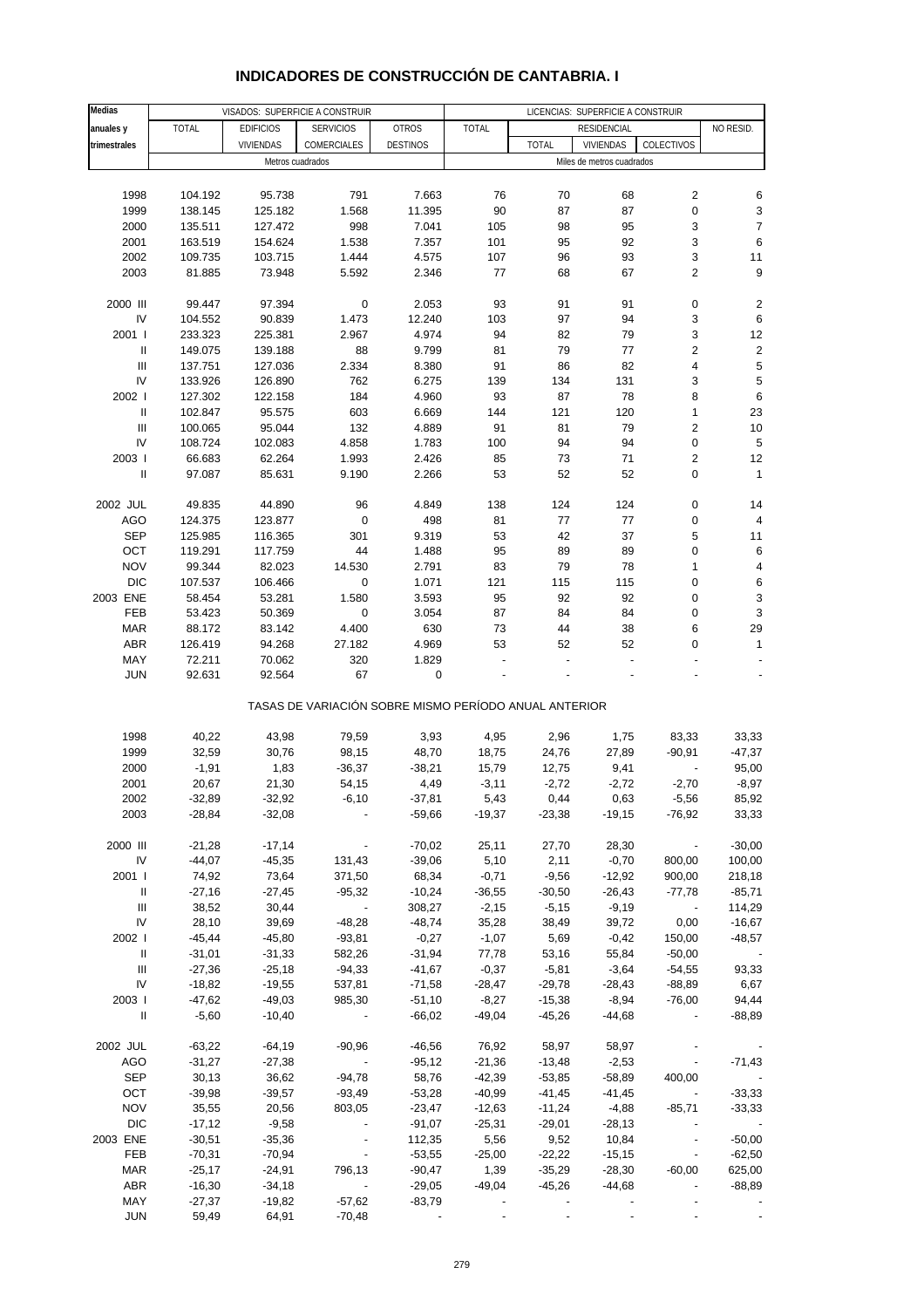| Medias                             |                   |                   |                   | VIVIENDAS VISADAS COLEGIO ARQUITECTOS TÉCNICOS        |                          |                     | LICENCIAS MUNIC.: Nº DE VIVIENDAS |                |                           |
|------------------------------------|-------------------|-------------------|-------------------|-------------------------------------------------------|--------------------------|---------------------|-----------------------------------|----------------|---------------------------|
| anuales y                          | <b>TOTAL</b>      |                   | OBRA NUEVA        |                                                       | Α                        | Α                   | OBRA                              | REHABI-        | DEMO-                     |
| trimestrales                       |                   | <b>TOTAL</b>      | EDIF.VIV.         | OTROS EDIF.                                           | AMPLIAR                  | <b>REFORMAR</b>     | NUEVA                             | LITACIÓN       | LICIÓN                    |
|                                    |                   |                   |                   |                                                       | Unidades                 |                     |                                   |                |                           |
|                                    |                   |                   |                   |                                                       |                          |                     |                                   |                |                           |
| 1998                               | 676               | 633               | 633               | 0                                                     | 3                        | 40                  | 483                               | 17             | 7                         |
| 1999                               | 915               | 865               | 864               | $\mathbf{1}$                                          | 3                        | 48                  | 610                               | 14             | 8                         |
| 2000                               | 880               | 819               | 818               | $\pmb{0}$                                             | $\overline{\mathbf{c}}$  | 59                  | 658                               | 18             | 8                         |
| 2001                               | 1.074             | 1.022             | 1.021             | $\mathbf{1}$                                          | 4                        | 48                  | 655                               | 25             | 12                        |
| 2002                               | 742               | 698               | 697               | $\mathbf{1}$                                          | $\overline{\mathbf{c}}$  | 42                  | 635                               | 26             | 12                        |
| 2003                               | 539               | 489               | 489               | $\mathbf 0$                                           | $\overline{2}$           | 48                  | 444                               | 29             | 8                         |
| 2000 III                           |                   |                   |                   | $\pmb{0}$                                             | 3                        |                     |                                   | 14             |                           |
| IV                                 | 703<br>625        | 655<br>563        | 655<br>562        | $\mathbf{1}$                                          | 3                        | 45<br>59            | 575<br>671                        | 28             | 5<br>15                   |
| 2001 l                             | 1.614             | 1.574             | 1.573             | $\mathbf{1}$                                          | 4                        | 36                  | 554                               | 17             | 13                        |
| $\ensuremath{\mathsf{II}}$         | 945               | 900               | 900               | $\mathbf{1}$                                          | 3                        | 41                  | 528                               | 19             | 8                         |
| Ш                                  | 885               | 818               | 817               | $\mathbf{1}$                                          | 3                        | 65                  | 569                               | 20             | 14                        |
| IV                                 | 853               | 797               | 796               | $\mathbf{1}$                                          | 4                        | 52                  | 967                               | 45             | 12                        |
| 2002                               | 885               | 850               | 849               | $\mathbf{1}$                                          | 3                        | 32                  | 487                               | 24             | 16                        |
| Ш                                  | 676               | 626               | 623               | 3                                                     | 3                        | 47                  | 767                               | 28             | 10                        |
| $\mathbf{III}$                     | 684               | 639               | 638               | $\mathbf{1}$                                          | $\pmb{0}$                | 45                  | 589                               | 29             | $\overline{7}$            |
| IV                                 | 722               | 678               | 678               | 0                                                     | 1                        | 44                  | 696                               | 24             | 14                        |
| 2003                               | 468               | 414               | 414               | 0                                                     | 1                        | 53                  | 464                               | 31             | 8                         |
| $\mathsf{I}$                       | 609               | 564               | 563               | 0                                                     | 3                        | 43                  | 384                               | 24             | $\overline{7}$            |
|                                    |                   |                   |                   |                                                       |                          |                     |                                   |                |                           |
| 2002 JUL                           | 329               | 277               | 276               | 1                                                     | 1                        | 51                  | 828                               | 55             | 16                        |
| <b>AGO</b><br><b>SEP</b>           | 875<br>849        | 824<br>815        | 824<br>814        | $\pmb{0}$<br>1                                        | 0<br>0                   | 51<br>34            | 674<br>266                        | 12<br>21       | $\mathbf 0$<br>5          |
| OCT                                | 788               | 719               | 719               | $\pmb{0}$                                             | $\pmb{0}$                | 69                  | 614                               | 29             | 10                        |
| <b>NOV</b>                         | 619               | 584               | 584               | 0                                                     | 1                        | 34                  | 587                               | 23             | 24                        |
| <b>DIC</b>                         | 760               | 730               | 730               | 0                                                     | $\mathbf{1}$             | 29                  | 886                               | 20             | $\overline{7}$            |
| 2003 ENE                           | 411               | 369               | 369               | 0                                                     | 1                        | 41                  | 534                               | 17             | 10                        |
| FEB                                | 373               | 327               | 327               | 0                                                     | $\mathbf{1}$             | 45                  | 644                               | 36             | 8                         |
| <b>MAR</b>                         | 620               | 546               | 546               | 0                                                     | 0                        | 74                  | 213                               | 40             | $\overline{\mathfrak{c}}$ |
| ABR                                | 698               | 652               | 652               | $\pmb{0}$                                             | $\overline{\mathbf{c}}$  | 44                  | 384                               | 24             | 7                         |
| MAY                                | 450               | 405               | 404               | $\mathbf{1}$                                          | 3                        | 42                  |                                   |                |                           |
| <b>JUN</b>                         | 680               | 634               | 634               | $\mathbf 0$                                           | 3                        | 43                  |                                   |                |                           |
|                                    |                   |                   |                   | TASAS DE VARIACIÓN SOBRE MISMO PERÍODO ANUAL ANTERIOR |                          |                     |                                   |                |                           |
| 1998                               | 29,70             | 32,78             | 32,75             | 200,00                                                | $-49,32$                 | 3,92                | $-8,94$                           | $-1,90$        | $-22,22$                  |
| 1999                               | 35,44             | 36,66             | 36,54             | 333,33                                                | $-10,81$                 | 19,71               | 26,21                             | $-19,90$       | 8,33                      |
| 2000                               | $-3,87$           | $-5,35$           | $-5,28$           | $-61,54$                                              | $-12,12$                 | 23,47               | 7,92                              | 27,88          | 4,40                      |
| 2001                               | 22,09             | 24,86             | 24,82             | 100,00                                                | 51,72                    | $-17,73$            | $-0,57$                           | 44,55          | 49,47                     |
| 2002                               | $-30,94$          | $-31,71$          | $-31,76$          | 40,00                                                 | $-56,82$                 | $-12,76$            | $-2,99$                           | 2,95           | $-0,70$                   |
| 2003                               | $-30,97$          | $-33,76$          | $-33,61$          | $-91,67$                                              | $-37,50$                 | 21,43               | $-13,88$                          | 15,84          | $-50,00$                  |
|                                    |                   |                   |                   |                                                       |                          |                     |                                   |                |                           |
| 2000 III                           | $-15,91$          | $-18,03$          | $-18,00$          |                                                       | 50,00                    | 28,30               | 1,53                              | $-4,65$        | $-15,79$                  |
| IV                                 | $-50,32$          | $-53,24$          | $-53,22$          | $-62,50$                                              | 50,00                    | 12,66               | 2,55                              | 196,43         | 200,00                    |
| 2001 l                             | 73,95             | 82,63             | 82,69             | 0,00                                                  | 85,71                    | $-43,98$            | $-10,36$                          | 8,33           | 105,26                    |
| Ш                                  | $-25,22$          | $-24,68$          | $-24,74$          | $\overline{\phantom{a}}$                              | 125,00                   | $-38,00$            | $-31,33$                          | 48,72          | 66,67                     |
| $\ensuremath{\mathsf{III}}\xspace$ | 25,94             | 24,90             | 24,75             | $\overline{\phantom{a}}$                              | 0,00                     | 42,65               | $-1,04$                           | 48,78          | 162,50                    |
| IV<br>2002 l                       | 36,41<br>$-45,16$ | 41,56<br>$-45,99$ | 41,64<br>$-46,01$ | 0,00<br>0,00                                          | 44,44<br>$-38,46$        | $-12,92$<br>$-9,35$ | 44,14<br>$-12,03$                 | 61,45<br>36,54 | $-20,00$<br>23,08         |
| $\ensuremath{\mathsf{II}}$         | $-28,48$          | $-30,47$          | $-30,79$          | 400,00                                                | $-11,11$                 | 13,71               | 45,24                             | 43,10          | 24,00                     |
| Ш                                  | $-22,70$          | $-21,89$          | $-21,88$          | $-33,33$                                              | $-88,89$                 | $-29,90$            | 3,57                              | 44,26          | $-50,00$                  |
| IV                                 | $-15,32$          | $-14,97$          | -14,87            | $\overline{\phantom{a}}$                              | $-84,62$                 | $-14,84$            | $-28,03$                          | $-46,27$       | 13,89                     |
| 2003                               | $-47,12$          | $-51,29$          | $-51,26$          | $\overline{\phantom{a}}$                              | $-75,00$                 | 64,95               | $-4,86$                           | 30,99          | $-47,92$                  |
| $\ensuremath{\mathsf{II}}$         | $-9,82$           | $-9,96$           | $-9,53$           | $-90,00$                                              | 0,00                     | $-8,51$             | $-35,89$                          | $-20,00$       | $-56,25$                  |
|                                    |                   |                   |                   |                                                       |                          |                     |                                   |                |                           |
| 2002 JUL                           | $-56,19$          | $-60,26$          | $-60,40$          |                                                       | $-75,00$                 | 2,00                | 38,00                             | 111,54         | 60,00                     |
| <b>AGO</b>                         | $-32,22$          | $-30,52$          | $-30,41$          | $\overline{\phantom{a}}$                              | $\overline{\phantom{a}}$ | $-49,00$            | 44,02                             | $-36,84$       |                           |
| <b>SEP</b>                         | 38,27             | 42,98             | 43,06             | 0,00                                                  |                          | $-22,73$            | $-58,37$                          | 31,25          | $-50,00$                  |
| OCT                                | $-39,80$          | $-42,34$          | $-42,30$          |                                                       | $\blacksquare$           | 16,95               | $-49,71$                          | 7,41           | 100,00                    |
| <b>NOV</b>                         | 22,09             | 33,94             | 34,56             |                                                       | $-88,89$                 | $-45,16$            | 7,51                              | $-51,06$       | 20,00                     |
| <b>DIC</b>                         | 2,29              | 3,11              | 3,11              |                                                       | 0,00                     | $-14,71$            | $-21,80$                          | $-66,67$       | $-36,36$                  |
| 2003 ENE                           | $-34,24$          | $-38,40$          | $-38,29$          |                                                       | $-50,00$                 | 70,83               | 3,49                              | $-39,29$       | $-33,33$                  |
| FEB                                | $-68,50$          | $-71,34$          | $-71,34$          |                                                       | $-83,33$                 | 21,62               | 11,81                             | 71,43          | 14,29                     |
| <b>MAR</b>                         | $-26,71$          | $-32,59$          | $-32,51$          |                                                       | $\overline{\phantom{a}}$ | 105,56              | -42,43                            | 81,82          | $-73,08$                  |
| <b>ABR</b>                         | $-34,46$          | $-35,83$          | $-35,70$          | $\overline{a}$                                        | 100,00                   | $-8,33$             | $-35,89$                          | $-20,00$       | $-56,25$                  |
| MAY                                | $-23,21$          | $-24,58$          | $-23,92$          | -83,33                                                | 50,00                    | $-10,64$            |                                   |                |                           |
| <b>JUN</b>                         | 80,85             | 95,08             | 96,28             |                                                       | $-40,00$                 | $-6,52$             |                                   |                |                           |

## **INDICADORES DE CONSTRUCCIÓN DE CANTABRIA. II**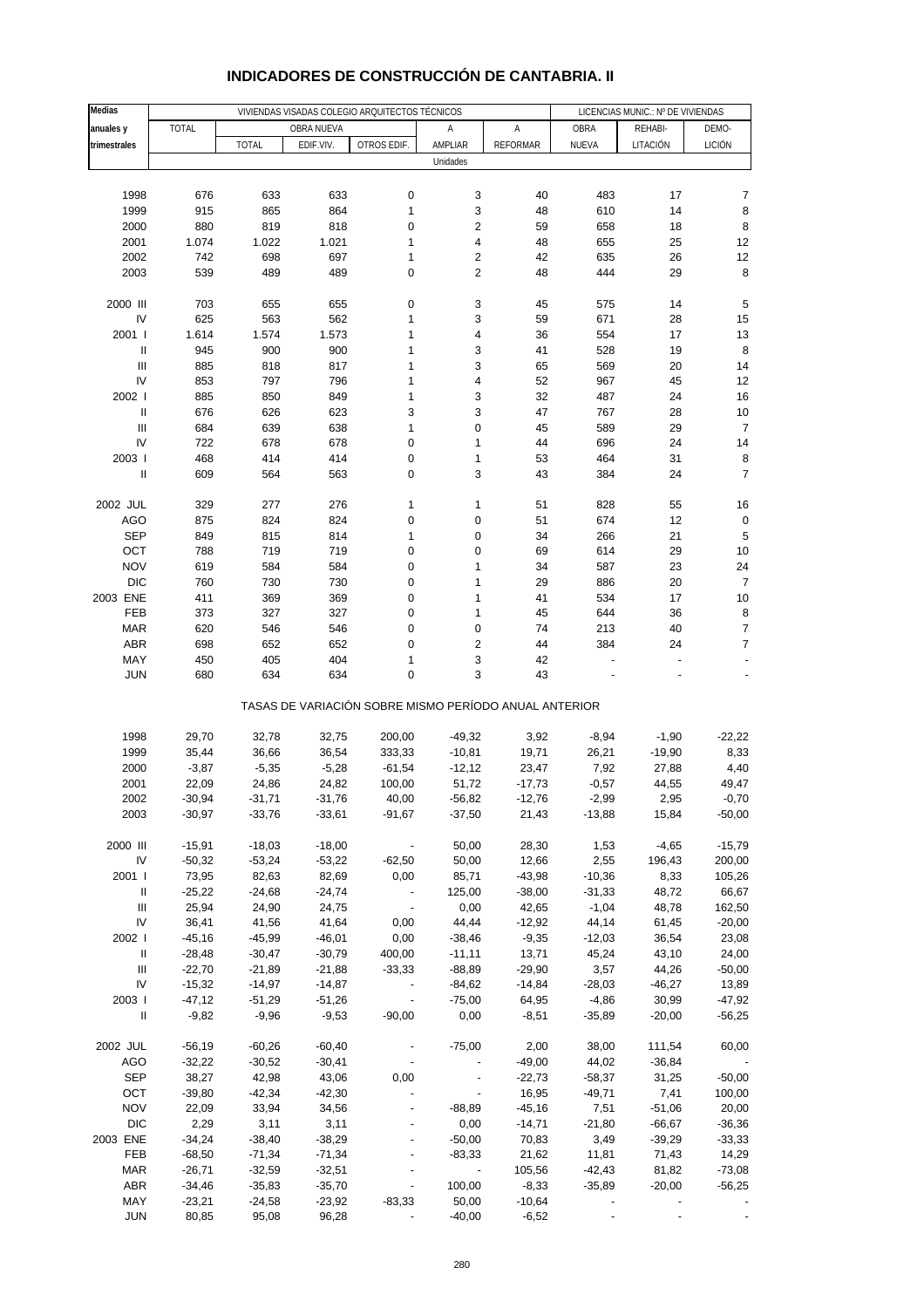| Medias                             |                          |                          | <b>VIVIENDAS</b>         |                          |                          |                          |                          | PROYECTOS VISADOS                                     |                          | CERTIFICAC.    | LIQUIDACIÓN      |
|------------------------------------|--------------------------|--------------------------|--------------------------|--------------------------|--------------------------|--------------------------|--------------------------|-------------------------------------------------------|--------------------------|----------------|------------------|
| anuales y                          |                          | <b>INICIADAS</b>         |                          |                          | TERMINADAS               |                          |                          | POR EL COLEGIO DE ARQUITECTOS                         |                          | FIN DE OBRA    | <b>EJECUCIÓN</b> |
| trimestrales                       | <b>TOTAL</b>             | <b>PROTEGIDAS</b>        | <b>LIBRES</b>            | <b>TOTAL</b>             | PROTEGIDAS               | <b>LIBRES</b>            | <b>TOTAL</b>             | <b>PROTEGIDOS</b>                                     | <b>LIBRES</b>            | Nº VIVIENDAS   | MAT. OBRA        |
|                                    |                          |                          |                          |                          | Unidades                 |                          |                          |                                                       |                          | Unidades       | Miles €          |
|                                    |                          |                          |                          |                          |                          |                          |                          |                                                       |                          |                |                  |
| 1998                               | 312                      | 15                       | 297                      | 257                      | 6                        | 251                      | 429                      | 48                                                    | 381                      | 286            | 13.234           |
| 1999                               | 672                      | 95                       | 576                      | 383                      | 56                       | 327                      | 851                      | 31                                                    | 820                      | 290            | 18.004           |
| 2000                               | 790                      | $\pmb{0}$                | 790                      | 353                      | 11                       | 343                      | 615                      | 11                                                    | 604                      | 264            | 11.337           |
| 2001                               | 684                      | 118                      | 566                      | 811                      | 73                       | 738                      | 801                      | 73                                                    | 728                      | 586            | 25.383           |
| 2002                               | 733                      | 57                       | 676                      | 580                      | 37                       | 543                      | 749                      | 38                                                    | 711                      | 1.104          | 47.105           |
| 2003                               | 720                      | 94                       | 627                      | 811                      | 69                       | 742                      | 595                      | $\mathbf{1}$                                          | 594                      | 1.019          | 54.594           |
| 2000 III                           |                          |                          |                          |                          |                          |                          |                          |                                                       |                          |                |                  |
| IV                                 | 785<br>452               | $\pmb{0}$<br>$\pmb{0}$   | 785<br>452               | 513<br>331               | $\pmb{0}$<br>0           | 513<br>331               | 532<br>460               | 30<br>$\pmb{0}$                                       | 502<br>460               | 223<br>192     | 10.258<br>10.895 |
| 2001 l                             | 414                      | $\pmb{0}$                | 414                      | 695                      | $\pmb{0}$                | 695                      | 825                      | $\pmb{0}$                                             | 825                      | 368            | 15.458           |
| $\ensuremath{\mathsf{II}}$         | 742                      | $\mathbf 0$              | 742                      | 722                      | 0                        | 722                      | 741                      | 188                                                   | 553                      | 698            | 27.721           |
| $\ensuremath{\mathsf{III}}\xspace$ | 498                      | $\pmb{0}$                | 498                      | 558                      | $\pmb{0}$                | 558                      | 701                      | 25                                                    | 677                      | 570            | 28.485           |
| ${\sf IV}$                         | 1.082                    | 473                      | 609                      | 1.270                    | 293                      | 977                      | 935                      | 78                                                    | 858                      | 709            | 29.869           |
| 2002                               | 860                      | 88                       | 772                      | 535                      | 13                       | 522                      | 672                      | 17                                                    | 655                      | 654            | 28.763           |
| $\ensuremath{\mathsf{II}}$         | 589                      | $\pmb{0}$                | 589                      | 786                      | 1                        | 785                      | 759                      | 42                                                    | 717                      | 1.245          | 48.306           |
| $\ensuremath{\mathsf{III}}\xspace$ | 683                      | 37                       | 645                      | 531                      | 79                       | 452                      | 830                      | 56                                                    | 774                      | 1.215          | 57.942           |
| IV                                 | 800                      | 103                      | 697                      | 470                      | 56                       | 414                      | 733                      | 37                                                    | 696                      | 1.301          | 53.408           |
| 2003                               | 720                      | 94                       | 627                      | 811                      | 69                       | 742                      | 595                      | $\mathbf{1}$                                          | 594                      | 1.110          | 47.179           |
| $\ensuremath{\mathsf{II}}$         | $\overline{\phantom{a}}$ | ÷,                       | $\overline{\phantom{a}}$ | $\overline{\phantom{a}}$ |                          | $\overline{\phantom{a}}$ | $\overline{\phantom{a}}$ | ÷                                                     | $\overline{\phantom{a}}$ | 928            | 62.009           |
|                                    |                          |                          |                          |                          |                          |                          |                          |                                                       |                          |                |                  |
| 2002 JUL                           | 652                      | $\mathbf 2$              | 650                      | 990                      | 212                      | 778                      | 974                      | 41                                                    | 933                      | 1.652          | 80.909           |
| <b>AGO</b><br><b>SEP</b>           | 759<br>637               | 110<br>$\pmb{0}$         | 649<br>637               | 338<br>264               | $\pmb{0}$<br>24          | 338<br>240               | 756<br>761               | 127<br>$\pmb{0}$                                      | 629<br>761               | 595<br>1.398   | 35.993<br>56.924 |
| OCT                                | 903                      | 63                       | 840                      | 390                      | 69                       | 321                      | 719                      | 103                                                   | 616                      | 1.282          | 67.805           |
| <b>NOV</b>                         | 800                      | 234                      | 566                      | 598                      | $\pmb{0}$                | 598                      | 570                      | $\pmb{0}$                                             | 570                      | 1.178          | 31.626           |
| <b>DIC</b>                         | 697                      | 12                       | 685                      | 422                      | 98                       | 324                      | 911                      | 8                                                     | 903                      | 1.442          | 60.792           |
| 2003 ENE                           | 793                      | 239                      | 554                      | 476                      | $\pmb{0}$                | 476                      | 535                      | $\pmb{0}$                                             | 535                      | 781            | 31.626           |
| FEB                                | 555                      | 42                       | 513                      | 817                      | 206                      | 611                      | 471                      | 2                                                     | 469                      | 703            | 40.644           |
| <b>MAR</b>                         | 813                      | $\mathbf 0$              | 813                      | 1.140                    | $\pmb{0}$                | 1.140                    | 780                      | 2                                                     | 778                      | 1.846          | 69.269           |
| ABR                                |                          |                          | $\overline{a}$           |                          |                          |                          |                          |                                                       | $\overline{a}$           | 705            | 80.673           |
| MAY                                |                          |                          |                          |                          |                          |                          |                          |                                                       |                          | 938            | 48.046           |
| <b>JUN</b>                         |                          |                          |                          |                          |                          |                          |                          |                                                       |                          | 1.142          | 57.308           |
|                                    |                          |                          |                          |                          |                          |                          |                          | TASAS DE VARIACIÓN SOBRE MISMO PERÍODO ANUAL ANTERIOR |                          |                |                  |
| 1998                               | $-15,23$                 | $-80,93$                 | 2,15                     | $-1,97$                  | $-36,89$                 | $-0,56$                  | 11,05                    | 112,50                                                | 4,72                     | $-24,86$       | $-5,79$          |
| 1999                               | 115,51                   | 548,30                   | 94,13                    | 48,70                    | 764,94                   | 30,39                    | 98,52                    | $-35,29$                                              | 115,46                   | 1,22           | 36,05            |
| 2000                               | 17,68                    |                          | 37,10                    | $-7,64$                  | $-80,48$                 | 4,71                     | $-27,80$                 | $-64,71$                                              | $-26,40$                 | $-8,72$        | $-37,03$         |
| 2001                               | $-13,44$                 |                          | $-28,39$                 | 129,52                   | 576,15                   | 115,40                   | 30,31                    | 559,85                                                | 20,66                    | 121,82         | 123,89           |
| 2002                               | 7,16                     | $-51,62$                 | 19,43                    | $-28,45$                 | $-49,26$                 | $-26,38$                 | $-6,53$                  | $-47,76$                                              | $-2,41$                  | 88,22          | 85,57            |
| 2003                               | $-16,27$                 | 6,04                     | $-18,83$                 | 51,59                    | 415,00                   | 42,30                    | $-11,36$                 | $-92,16$                                              | $-9,27$                  | 7,36           | 41,68            |
|                                    |                          |                          |                          |                          |                          |                          |                          |                                                       |                          |                |                  |
| 2000 III                           | 7,93                     |                          | 8,68                     | 8,39                     |                          | 12,26                    | $-14,71$                 | 709,09                                                | $-18,99$                 | 18,65          | $-26,59$         |
| ${\sf IV}$                         | $-31,20$                 |                          | $-18,95$                 | $-20,24$                 |                          | $-6,76$                  | $-58,54$                 | $\overline{\phantom{a}}$                              | $-57,60$                 | -47,68         | $-37,75$         |
| 2001                               | $-57,59$                 |                          | $-57,59$                 | 136,82                   |                          | 171,35                   | 39,10                    | $-97,56$                                              | 42,32                    | $-4,16$        | 32,01            |
| Ш                                  | $-21,61$                 | $\overline{\phantom{a}}$ | $-21,61$                 | 161,08                   | $\overline{\phantom{a}}$ | 166,87                   | $-15,09$                 | $\blacksquare$                                        | $-36,54$                 | 169,85         | 121,99           |
| Ш                                  | $-36,56$                 |                          | $-36,56$                 | 8,78                     |                          | 8,78                     | 31,91                    | $-16,85$                                              | 34,79                    | 155,84         | 177,69           |
| IV                                 | 139,28                   |                          | 34,71                    | 283,69                   |                          | 195,17                   | 103,19                   | $\overline{\phantom{a}}$                              | 86,31                    | 270,09         | 174,16           |
| 2002  <br>Ш                        | 107,64                   | $\overline{\phantom{a}}$ | 86,32<br>$-20,66$        | $-22,98$<br>8,81         | $\overline{\phantom{a}}$ | $-24,90$<br>8,68         | $-18,62$<br>2,38         | $\overline{\phantom{a}}$                              | $-20,65$<br>29,58        | 77,56<br>78,32 | 86,08<br>74,26   |
| Ш                                  | $-20,66$<br>37,08        |                          | 29,59                    | $-4,84$                  | $\overline{\phantom{a}}$ | $-18,95$                 | 18,39                    | $-77,80$<br>127,03                                    | 14,43                    | 113,28         | 103,41           |
| IV                                 | $-26,03$                 | $-78,21$                 | 14,47                    | $-62,99$                 | $-81,00$                 | $-57,59$                 | $-21,60$                 | $-52,36$                                              | $-18,81$                 | 83,36          | 78,81            |
| 2003                               | $-16,27$                 | 6,04                     | $-18,83$                 | 51,59                    | 415,00                   | 42,30                    | $-11,36$                 | $-92,16$                                              | $-9,27$                  | 69,72          | 64,03            |
| $\mathbf{II}$                      |                          |                          |                          |                          |                          |                          |                          |                                                       | $\overline{\phantom{a}}$ | $-25,42$       | 28,37            |
|                                    |                          |                          |                          |                          |                          |                          |                          |                                                       |                          |                |                  |
| 2002 JUL                           | 34,71                    |                          | 34,30                    | 26,28                    |                          | $-0,77$                  | 97,17                    | $-44,59$                                              | 122,14                   | 82,14          | 94,05            |
| AGO                                | 88,81                    |                          | 61,44                    | $-32,40$                 |                          | $-32,40$                 | $-15,44$                 | $\overline{\phantom{a}}$                              | $-29,64$                 | 45,12          | 46,91            |
| SEP                                | 4,77                     | $\overline{\phantom{a}}$ | 4,77                     | $-32,13$                 | $\overline{\phantom{a}}$ | $-38,30$                 | 6,28                     | $\overline{\phantom{a}}$                              | 6,28                     | 256,63         | 195,55           |
| OCT                                | 138,89                   |                          | 122,22                   | $-67,74$                 |                          | $-73,45$                 | $-31,39$                 |                                                       | $-41,22$                 | 80,06          | 123,74           |
| <b>NOV</b>                         | $-0,57$                  | $\overline{\phantom{a}}$ | $-29,65$                 | $-46,32$                 | $\overline{\phantom{a}}$ | $-46,32$                 | $-8,95$                  | $\overline{\phantom{a}}$                              | $-8,80$                  | 42,44          | $-12,13$         |
| <b>DIC</b>                         | $-66,20$                 | $-99,15$                 | 6,37                     | $-71,62$                 | $-88,85$                 | $-46,71$                 | $-19,52$                 | $-96,55$                                              | 0,33                     | 144,82         | 160,81           |
| 2003 ENE                           | $-19,57$                 | 455,81                   | $-41,25$                 | $-20,27$                 |                          | $-20,27$                 | $-25,17$                 |                                                       | $-24,44$                 | 131,07         | 109,72           |
| FEB                                | $-14,22$                 | $-50,00$                 | $-8,88$                  | 18,92                    | 415,00                   | $-5,56$                  | $-39,92$                 | $-95,45$                                              | $-36,62$                 | $-24,65$       | 8,72             |
| MAR                                | $-14,24$                 | $\overline{\phantom{a}}$ | 0,37                     | 255,14                   | $\overline{\phantom{a}}$ | 255,14                   | 51,16                    | $\overline{\phantom{a}}$                              | 50,78                    | 167,15         | 104,78           |
| ABR                                |                          |                          |                          |                          |                          |                          |                          |                                                       |                          | $-44,96$       | 83,52            |
| MAY                                |                          |                          |                          |                          |                          |                          |                          |                                                       |                          | $-16,10$       | 0,73             |
| <b>JUN</b>                         |                          |                          |                          |                          |                          |                          |                          |                                                       |                          | $-14,46$       | 7,60             |

#### **INDICADORES DE CONSTRUCCIÓN DE CANTABRIA. III**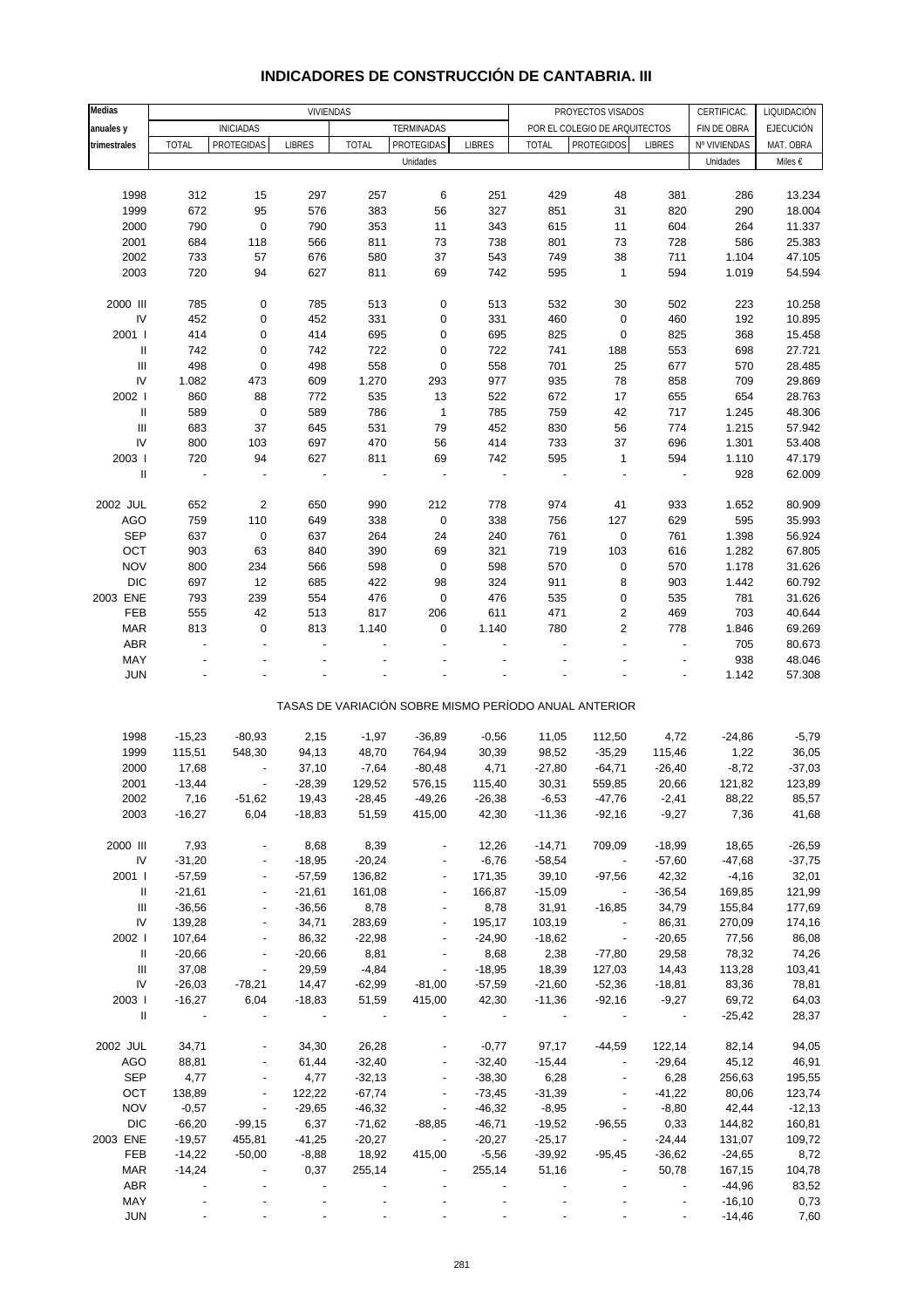| <b>Medias</b>                      | CONSUMO   |              | LICITACIÓN OFICIAL (SEOPAN) |                         |                                                       | LICITACIÓN OFICIAL (FOMENTO) |              | CONSUMO             |
|------------------------------------|-----------|--------------|-----------------------------|-------------------------|-------------------------------------------------------|------------------------------|--------------|---------------------|
| anuales y                          | DE        | <b>TOTAL</b> | EDIFICACIÓN                 | OBRA CIVIL              | <b>TOTAL</b>                                          | EDIFICACIÓN                  | INGENIERÍA   | E.ELECTRICA         |
| trimestrales                       | CEMENTO   |              |                             |                         |                                                       |                              | <b>CIVIL</b> | CONSTRUC.           |
|                                    | Toneladas |              |                             | Miles €                 |                                                       |                              |              | Gwh                 |
|                                    |           |              |                             |                         |                                                       |                              |              |                     |
| 1998                               | 29.517    | 42.521,3     | 6.335,3                     | 36.186,0                | 30.607                                                | 5.593                        | 34.172       | 0,563               |
| 1999                               | 30.800    | 27.877,1     | 5.105,2                     | 22.771,9                | 25.616                                                | 3.769                        | 21.847       | 0,980               |
| 2000                               | 37.038    | 27.680,8     | 5.509,6                     | 22.171,3                | 22.629                                                | 5.191                        | 17.438       | 2,608               |
| 2001                               | 42.150    | 40.900,6     | 13.566,6                    | 27.333,9                | 48.077                                                | 12.121                       | 35.956       | 1,888               |
| 2002                               | 40.530    | 44.491,8     | 5.468,5                     | 39.023,3                | 43.471                                                | 4.393                        | 39.078       | 1,191               |
| 2003                               | 41.578    | 27.018,0     | 5.611,3                     | 21.406,7                | 22.392                                                | 4.974                        | 17.418       | 1,279               |
|                                    |           |              |                             |                         |                                                       |                              |              |                     |
| 2000 IV                            | 35.934    | 62.078,7     | 2.138,1                     | 59.940,7                | 49.906                                                | 1.761                        | 48.145       | 2,687               |
| 2001                               | 40.497    | 14.546,6     | 4.094,8                     | 10.451,8                | 22.435                                                | 2.133                        | 20.302       | 2,809               |
| Ш                                  | 44.878    | 65.648,6     | 5.139,9                     | 60.508,7                | 65.776                                                | 4.206                        | 61.569       | 2,866               |
| $\mathbf{III}$                     | 44.728    | 54.208,2     | 34.342,5                    | 19.865,7                | 51.674                                                | 33.335                       | 18.340       | 0,772               |
| IV                                 | 38.497    | 29.198,9     | 10.689,4                    | 18.509,5                | 52.421                                                | 8.807                        | 43.613       | 1,105               |
| 2002                               | 39.361    | 13.561,4     | 5.645,8                     | 7.915,7                 | 10.209                                                | 5.858                        | 4.351        | 1,358               |
| $\mathbf{II}$                      | 42.148    | 23.496,3     | 7.626,2                     | 15.870,1                | 21.646                                                | 4.427                        | 17.218       | 1,297               |
| Ш                                  | 40.791    | 49.001,7     | 5.283,0                     | 43.718,7                | 49.698                                                | 5.131                        | 44.566       | 0,944               |
| IV                                 | 39.821    | 91.907,9     | 3.319,1                     | 88.588,8                | 92.331                                                | 2.156                        | 90.176       | 1,166               |
| 2003                               | 38.913    | 35.120,4     | 7.507,9                     | 27.612,5                | 21.492                                                | 5.634                        | 15.858       | 1,552               |
| Ш                                  | 44.243    | 18.915,6     | 3.714,6                     | 15.201,0                | 23.744                                                | 3.986                        | 19.758       | 1,245               |
| $\ensuremath{\mathsf{III}}\xspace$ |           |              |                             |                         |                                                       |                              |              | 0,921               |
|                                    |           |              |                             |                         |                                                       |                              |              |                     |
| 2002 SEP                           | 41.978    | 10.976,9     | 1.805,5                     | 9.171,4                 | 24.180                                                | 6.403                        | 17.776       | 0,846               |
| OCT                                | 46.933    | 71.712,4     | 2.566,1                     | 69.146,4                | 73.374                                                | 1.911                        | 71.463       | 1,117               |
| <b>NOV</b>                         | 42.869    | 39.762,3     | 5.362,2                     | 34.400,0                | 39.237                                                | 2.081                        | 37.156       | 1,117               |
| <b>DIC</b>                         | 29.660    | 164.249,0    | 2.029,0                     | 162.220,0               | 164.383                                               | 2.475                        | 161.908      | 1,265               |
| 2003 ENE                           | 33.571    | 54.679,8     | 17.779,3                    | 36.900,5                | 46.484                                                | 12.873                       | 33.611       | 1,361               |
| FEB                                | 38.480    | 4.261,8      | 1.614,0                     | 2.647,8                 | 5.714                                                 | 1.985                        | 3.729        | 1,712               |
| <b>MAR</b>                         | 44.689    | 46.419,6     | 3.130,4                     | 43.289,2                | 12.277                                                | 2.043                        | 10.234       | 1,584               |
| ABR                                | 47.195    | 25.201,4     | 6.248,6                     | 18.952,7                | 24.807                                                | 3.851                        | 20.956       | 1,558               |
| MAY                                | 42.766    | 23.216,2     | 4.011,7                     | 19.204,5                | 22.680                                                | 4.120                        | 18.560       | 1,095               |
| <b>JUN</b>                         | 42.767    | 8.329,2      | 883,5                       | 7.445,7                 |                                                       |                              |              | 1,083               |
| JUL                                |           |              |                             |                         |                                                       |                              |              | 0,886               |
| AGO                                |           |              |                             |                         |                                                       |                              |              | 0,956               |
|                                    |           |              |                             |                         |                                                       |                              |              |                     |
|                                    |           |              |                             |                         | TASAS DE VARIACIÓN SOBRE MISMO PERÍODO ANUAL ANTERIOR |                              |              |                     |
|                                    |           |              |                             |                         |                                                       |                              |              |                     |
| 1998                               | 14,86     | 131,01       | 56,03                       | 152,22                  | 84,30                                                 | 65,57                        | 158,30       | 28,29               |
| 1999                               | 4,35      | $-34,44$     | $-19,42$                    | $-37,07$                | $-16,31$                                              | $-32,61$                     | $-36,07$     | 74,17               |
| 2000                               | 20,25     | $-0,70$      | 7,92                        | $-2,64$                 | $-11,66$                                              | 37,72                        | $-20,18$     | 166,11              |
| 2001                               | 13,80     | 47,76        | 146,24                      | 23,29                   | 112,46                                                | 133,49                       | 106,20       | $-27,60$            |
| 2002                               | $-3,84$   | 8,78         | $-59,69$                    | 42,77                   | $-9,58$                                               | $-63,76$                     | 8,68         | $-36,91$            |
| 2003                               | 2,02      | 45,82        | $-15,44$                    | 80,00                   | 102,23                                                | $-6,39$                      | 202,43       | 2,87                |
|                                    |           |              |                             |                         |                                                       |                              |              |                     |
| 2000 IV                            | 20,76     | 55,42        | $-59,49$                    | 72,92                   | 31,66                                                 | $-56,74$                     | 42,29        | 89,98               |
| 2001 l                             | 20,92     | $-39,82$     | $-56,28$                    | $-29,40$                | 47,54                                                 | $-40,38$                     | 74,59        | 23,31               |
| Ш                                  | 13,23     | 317,52       | $-12,77$                    | 515,47                  | 284,77                                                | -60,42                       | 851,96       | 4,26                |
| Ш                                  | 14,40     | 519,54       | 639,88                      | 383,57                  | 522,08                                                | 594,87                       | 422,60       | $-71,60$            |
| IV                                 | 7,13      | $-52,96$     | 399,96                      | $-69,12$                | 5,04                                                  | 400,13                       | $-9,41$      | $-58,86$            |
| 2002                               | $-2,81$   | $-6,77$      | 37,88                       | $-24,26$                | $-54,50$                                              | 174,61                       | $-78,57$     | $-51,67$            |
| Ш                                  | $-6,08$   | $-64,21$     | 48,37                       | $-73,77$                | $-67,09$                                              | 5,25                         | $-72,03$     | $-54,75$            |
| Ш                                  | $-8,80$   | $-9,60$      | $-84,62$                    | 120,07                  | $-3,83$                                               | $-84,61$                     | 143,01       | 22,29               |
| IV                                 | 3,44      | 214,76       | $-68,95$                    | 378,61                  | 76,14                                                 | $-75,52$                     | 106,76       | 5,52                |
| 2003                               | $-1,14$   | 158,97       | 32,98                       | 248,83                  | 110,52                                                | $-3,83$                      | 264,50       | 14,34               |
| Ш                                  | 4,97      | $-19,50$     | $-51,29$                    | $-4,22$                 | 91,95                                                 | $-11,37$                     | 150,97       | $-3,98$             |
| $\ensuremath{\mathsf{III}}\xspace$ |           |              |                             |                         | $\overline{\phantom{a}}$                              |                              |              | $-7,20$             |
| 2002 SEP                           | $-1,87$   | $-88,21$     | $-97,23$                    | $-67,01$                | $-73,52$                                              | $-90,28$                     | $-30,13$     | 27,99               |
| OCT                                | $-1,78$   | 563,36       | $-59,12$                    | $\sim 100$ km s $^{-1}$ | 586,12                                                | $-59,78$                     | $\sim$       | 5,48                |
| <b>NOV</b>                         | 14,90     | 253,46       | 48,94                       | 349,73                  | $-57,34$                                              | $-89,88$                     | $-47,97$     | 7,92                |
| <b>DIC</b>                         | $-2,43$   | 150,62       | $-90,86$                    | 274,24                  | 201,11                                                | 122,97                       | 202,73       | 3,52                |
| 2003 ENE                           | $-12,24$  | 376,33       | 306,51                      | 419,31                  | 463,10                                                | 248,30                       | 637,08       | $-7,04$             |
| FEB                                | $-3,64$   | $-69,49$     | $-81,79$                    | $-48,14$                | $-43,71$                                              | $-76,52$                     | 119,61       | 12,26               |
| <b>MAR</b>                         | 12,02     | 204,65       | $-15,43$                    | 275,27                  | 0,47                                                  | $-62,35$                     | 50,63        | 46,13               |
| <b>ABR</b>                         | 10,71     | 45,18        | 18,20                       | 57,00                   | 130,53                                                | 7,93                         | 191,34       | 1,83                |
| MAY                                | $-3,11$   | 33,37        | $-33,78$                    | 69,21                   | 62,25                                                 | $-24,07$                     | 117,03       | $-9,28$             |
|                                    | 7,78      |              |                             |                         |                                                       |                              |              |                     |
| <b>JUN</b>                         |           | $-76,68$     | $-92,34$                    | $-69,22$                |                                                       |                              |              | $-6,15$             |
| JUL<br><b>AGO</b>                  |           |              |                             |                         |                                                       |                              |              | $-11,31$<br>$-3,04$ |
|                                    |           |              |                             |                         |                                                       |                              |              |                     |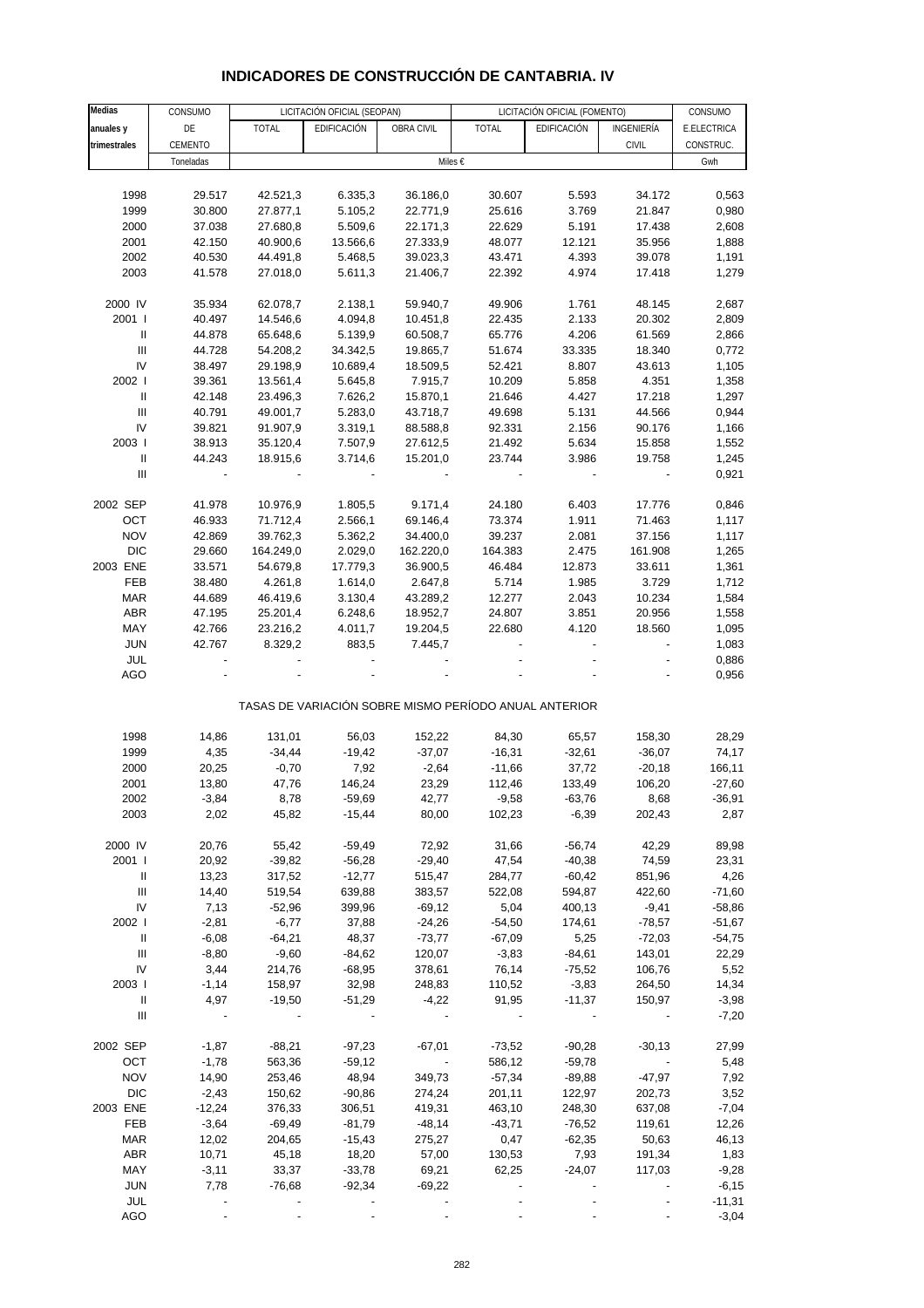| Medias                             | ESTABLECIMIENTOS HOTELEROS |                    |                                                       |                     |                          |                      |                      |  |  |  |  |
|------------------------------------|----------------------------|--------------------|-------------------------------------------------------|---------------------|--------------------------|----------------------|----------------------|--|--|--|--|
| anuales y                          |                            | NÚMERO DE VIAJEROS |                                                       |                     | NÚMERO DE PERNOCTACIONES |                      | <b>GRADO DE</b>      |  |  |  |  |
| trimestrales                       | <b>TOTAL</b>               | <b>ESPAÑOLES</b>   | EXTRANJEROS                                           | <b>TOTAL</b>        | ESPAÑOLES                | EXTRANJEROS          | OCUPACIÓN            |  |  |  |  |
|                                    |                            |                    | Unidades                                              |                     |                          |                      | %                    |  |  |  |  |
|                                    |                            |                    |                                                       |                     |                          |                      |                      |  |  |  |  |
| 1998<br>1999                       | 58.776<br>74.438           | 49.376<br>62.895   | 9.399<br>11.543                                       | 145.071<br>178.383  | 126.488<br>155.534       | 18.583<br>22.849     | 41,93<br>39,87       |  |  |  |  |
| 2000                               | 74.695                     | 62.041             | 12.653                                                | 180.680             | 154.538                  | 26.142               | 39,00                |  |  |  |  |
| 2001                               | 74.934                     | 63.070             | 11.865                                                | 186.479             | 160.761                  | 25.718               | 39,16                |  |  |  |  |
| 2002                               | 77.291                     | 64.756             | 12.534                                                | 187.249             | 160.669                  | 26.580               | 38,38                |  |  |  |  |
| 2003                               | 82.842                     | 71.536             | 11.306                                                | 202.012             | 177.378                  | 24.633               | 38,20                |  |  |  |  |
| 2000 IV                            |                            |                    |                                                       |                     |                          |                      | 28,23                |  |  |  |  |
| 2001 l                             | 50.018<br>37.874           | 42.238<br>34.208   | 7.780<br>3.666                                        | 102.424<br>74.452   | 87.512<br>67.637         | 14.912<br>6.815      | 24,22                |  |  |  |  |
| Ш                                  | 79.105                     | 63.589             | 15.516                                                | 180.740             | 148.039                  | 32.701               | 39,88                |  |  |  |  |
| $\ensuremath{\mathsf{III}}\xspace$ | 127.634                    | 106.753            | 20.881                                                | 374.054             | 327.145                  | 46.909               | 61,38                |  |  |  |  |
| IV                                 | 55.125                     | 47.728             | 7.396                                                 | 116.671             | 100.221                  | 16.449               | 31,16                |  |  |  |  |
| 2002                               | 46.602                     | 41.682             | 4.921                                                 | 92.771              | 82.935                   | 9.836                | 28,43                |  |  |  |  |
| $\mathbf{I}$                       | 78.478                     | 62.487             | 15.992                                                | 168.852             | 136.015                  | 32.837               | 36,22                |  |  |  |  |
| $\mathbf{III}$                     | 128.906                    | 107.442            | 21.464                                                | 371.649             | 324.174                  | 47.475               | 59,84                |  |  |  |  |
| IV<br>2003                         | 55.177<br>40.503           | 47.415<br>37.050   | 7.762<br>3.453                                        | 115.723<br>81.748   | 99.551<br>74.076         | 16.172<br>7.672      | 29,03<br>23,51       |  |  |  |  |
| $\ensuremath{\mathsf{II}}$         | 82.612                     | 68.659             | 13.953                                                | 184.762             | 154.116                  | 30.646               | 37,85                |  |  |  |  |
| III                                | 146.696                    | 127.579            | 19.117                                                | 408.282             | 367.225                  | 41.057               | 60,75                |  |  |  |  |
|                                    |                            |                    |                                                       |                     |                          |                      |                      |  |  |  |  |
| 2002 SEP                           | 107.304                    | 85.650             | 21.654                                                | 275.392             | 224.926                  | 50.466               | 50,85                |  |  |  |  |
| OCT                                | 77.537                     | 62.412             | 15.125                                                | 165.144             | 133.490                  | 31.654               | 37,49                |  |  |  |  |
| <b>NOV</b>                         | 49.472                     | 44.534             | 4.938                                                 | 103.041             | 92.758                   | 10.283               | 26,53                |  |  |  |  |
| <b>DIC</b>                         | 38.521                     | 35.299             | 3.222                                                 | 78.984              | 72.404                   | 6.580                | 23,06                |  |  |  |  |
| 2003 ENE<br>FEB                    | 28.708<br>36.810           | 25.911<br>34.424   | 2.797<br>2.386                                        | 61.372<br>69.011    | 55.560<br>63.019         | 5.812<br>5.992       | 19,90<br>21,90       |  |  |  |  |
| <b>MAR</b>                         | 55.990                     | 50.814             | 5.176                                                 | 114.862             | 103.650                  | 11.212               | 28,73                |  |  |  |  |
| <b>ABR</b>                         | 72.173                     | 62.710             | 9.463                                                 | 166.377             | 144.465                  | 21.912               | 36,47                |  |  |  |  |
| MAY                                | 80.647                     | 64.923             | 15.724                                                | 175.439             | 142.230                  | 33.209               | 36,17                |  |  |  |  |
| <b>JUN</b>                         | 95.015                     | 78.344             | 16.671                                                | 212.470             | 175.654                  | 36.816               | 40,92                |  |  |  |  |
| JUL                                | 124.692                    | 106.159            | 18.533                                                | 324.862             | 284.382                  | 40.480               | 49,98                |  |  |  |  |
| AGO                                | 168.700                    | 148.999            | 19.701                                                | 491.701             | 450.067                  | 41.634               | 71,51                |  |  |  |  |
|                                    |                            |                    | TASAS DE VARIACIÓN SOBRE MISMO PERÍODO ANUAL ANTERIOR |                     |                          |                      |                      |  |  |  |  |
| 1998                               | 59,54                      | 60,20              | 56,17                                                 | 57,86               | 58,16                    | 55,82                | $-2,43$              |  |  |  |  |
| 1999                               | 17,50                      | 18,28              | 13,44                                                 | 13,63               | 13,21                    | 16,63                | 2,75                 |  |  |  |  |
| 2000                               | 0,34                       | $-1,36$            | 9,62                                                  | 1,29                | $-0,64$                  | 14,41                | $-2,19$              |  |  |  |  |
| 2001                               | 0,32                       | 1,66               | $-6,23$                                               | 3,21                | 4,03                     | $-1,62$              | 0,42                 |  |  |  |  |
| 2002                               | 3,14                       | 2,67               | 5,64                                                  | 0,41                | $-0,06$                  | 3,35                 | -1,99                |  |  |  |  |
| 2003                               | 1,23                       | 4,21               | $-14,24$                                              | $-0,51$             | 1,04                     | $-10,42$             | $-5,28$              |  |  |  |  |
| 2000 IV                            | $-2,44$                    | $-5,33$            | 16,95                                                 | $-1,19$             | $-3,43$                  | 14,35                | $-5,83$              |  |  |  |  |
| 2001 l                             | 1,63                       | 0,54               | 13,06                                                 | 1,44                | 3,19                     | $-13,18$             | 2,96                 |  |  |  |  |
| Ш                                  | $-2,32$                    | $-0,71$            | $-8,37$                                               | 2,22                | 3,92                     | $-4,81$              | $-2,16$              |  |  |  |  |
| $\ensuremath{\mathsf{III}}\xspace$ | $-2,21$                    | $-1,02$            | $-7,84$                                               | 1,07                | 1,40                     | $-1,15$              | $-3,29$              |  |  |  |  |
| IV                                 | 10,21                      | 13,00              | $-4,94$                                               | 13,91               | 14,52                    | 10,31                | 10,37                |  |  |  |  |
| 2002 l                             | 23,05                      | 21,85              | 34,22                                                 | 24,60               | 22,62                    | 44,34                | 17,40                |  |  |  |  |
| Ш<br>$\mathbf{III}$                | $-0,79$<br>1,00            | $-1,73$<br>0,65    | 3,07<br>2,79                                          | $-6,58$<br>$-0,64$  | $-8,12$<br>$-0,91$       | 0,42<br>1,21         | $-9,17$<br>$-2,52$   |  |  |  |  |
| IV                                 | 0,09                       | $-0,66$            | 4,94                                                  | $-0,81$             | $-0,67$                  | $-1,68$              | $-6,85$              |  |  |  |  |
| 2003                               | $-13,09$                   | $-11,11$           | $-29,83$                                              | $-11,88$            | $-10,68$                 | $-22,00$             | $-17,32$             |  |  |  |  |
| Ш                                  | 5,27                       | 9,88               | $-12,75$                                              | 9,42                | 13,31                    | $-6,67$              | 4,50                 |  |  |  |  |
| $\ensuremath{\mathsf{III}}\xspace$ | 5,00                       | 7,81               | $-10,54$                                              | $-2,74$             | $-1,76$                  | $-10,71$             | $-5,57$              |  |  |  |  |
| 2002 SEP                           | $-3,14$                    | $-5,32$            | 6,55                                                  | $-3,47$             | $-5,84$                  | 8,76                 | $-2,32$              |  |  |  |  |
| OCT                                | 0,85                       | $-1,67$            | 12,78                                                 | $-2,92$             | $-4,04$                  | 2,08                 | $-7,02$              |  |  |  |  |
| <b>NOV</b>                         | 4,09                       | 5,08               | $-4,08$                                               | 8,36                | 9,33                     | 0,27                 | 0,00                 |  |  |  |  |
| <b>DIC</b>                         | $-5,96$                    | $-5,45$            | $-11,24$                                              | $-6,86$             | $-5,63$                  | $-18,59$             | $-13,41$             |  |  |  |  |
| 2003 ENE                           | $-8,20$                    | $-7,61$            | $-13,33$                                              | 4,38                | 9,32                     | $-27,11$             | $-0,10$              |  |  |  |  |
| FEB<br><b>MAR</b>                  | 0,60<br>$-22,18$           | 4,27<br>$-20,58$   | $-33,26$<br>$-34,97$                                  | $-0,94$<br>$-23,35$ | 2,20<br>$-23,97$         | $-25,16$<br>$-17,12$ | $-22,09$<br>$-22,91$ |  |  |  |  |
| ABR                                | 14,39                      | 19,32              | $-10,20$                                              | 26,48               | 30,89                    | 3,47                 | 19,57                |  |  |  |  |
| MAY                                | $-0,27$                    | 2,36               | $-9,87$                                               | 3,66                | 6,14                     | $-5,75$              | $-1,12$              |  |  |  |  |
| <b>JUN</b>                         | 3,88                       | 9,61               | $-16,61$                                              | 3,26                | 7,32                     | $-12,54$             | $-1,61$              |  |  |  |  |
| JUL                                | $-1,76$                    | $-0,03$            | $-10,64$                                              | $-5,58$             | $-5,10$                  | $-8,85$              | $-7,36$              |  |  |  |  |
| AGO                                | 10,63                      | 14,18              | $-10,44$                                              | $-0,76$             | 0,48                     | $-12,44$             | $-4,28$              |  |  |  |  |

### **INDICADORES DE SERVICIOS DE CANTABRIA. I**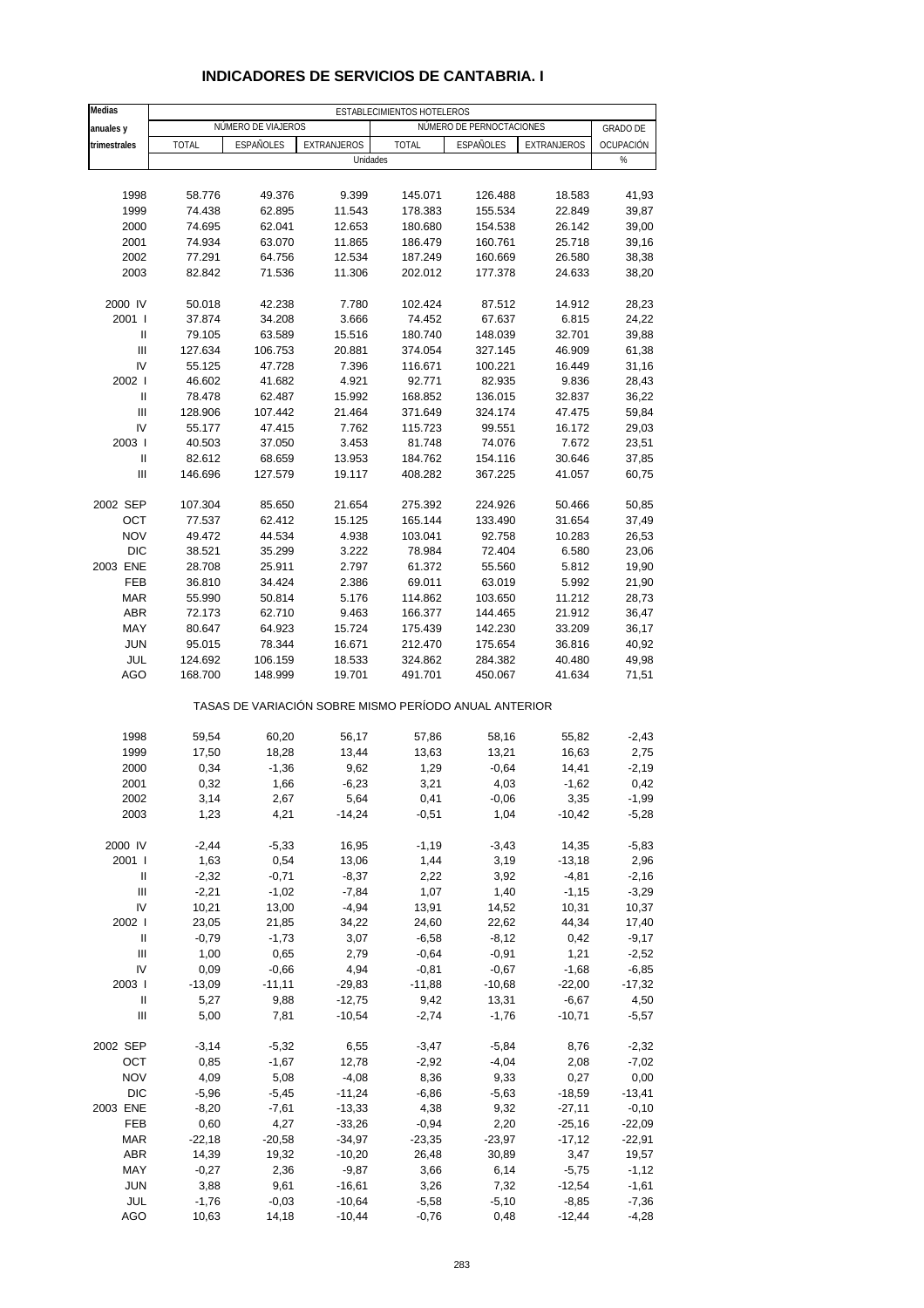| Medias                               |                   |                          |                     | ACAMPAMENTOS TURÍSTICOS                               |                          |                   |                     |
|--------------------------------------|-------------------|--------------------------|---------------------|-------------------------------------------------------|--------------------------|-------------------|---------------------|
| anuales y                            |                   | NÚMERO DE VIAJEROS       |                     |                                                       | NÚMERO DE PERNOCTACIONES |                   | <b>GRADO DE</b>     |
| trimestrales                         | <b>TOTAL</b>      | <b>ESPAÑOLES</b>         | <b>EXTRANJEROS</b>  | <b>TOTAL</b>                                          | <b>ESPAÑOLES</b>         | EXTRANJEROS       | OCUPACIÓN           |
|                                      |                   |                          | Unidades            |                                                       |                          |                   | %                   |
|                                      |                   |                          |                     |                                                       |                          |                   |                     |
| 1998                                 | 14.632            | 10.521                   | 4.111               | 58.268                                                | 46.279                   | 11.989            | 6,89                |
| 1999                                 | 15.682            | 11.324                   | 4.358               | 57.659                                                | 43.808                   | 13.851            | 6,47                |
| 2000                                 | 16.765            | 11.835                   | 4.929               | 61.947                                                | 44.519                   | 17.428            | 19,93               |
| 2001                                 | 22.580            | 18.023                   | 4.557               | 84.990                                                | 69.552                   | 15.438            | 32,32               |
| 2002                                 | 22.623            | 17.570                   | 5.053               | 94.900                                                | 78.087                   | 16.812            | 37,70               |
| 2003                                 | 31.942            | 24.687                   | 7.254               | 129.776                                               | 108.218                  | 21.557            | 36,74               |
| 2000 IV                              | 437               | 226                      | 211                 | 1.194                                                 | 711                      | 483               | 7,24                |
| 2001 l                               | 541               | 485                      | 55                  | 985                                                   | 845                      | 140               | 18,22               |
| Ш                                    | 17.012            | 14.346                   | 2.666               | 47.494                                                | 40.746                   | 6.748             | 29,32               |
| Ш                                    | 68.888            | 53.581                   | 15.307              | 282.973                                               | 228.624                  | 54.349            | 44,72               |
| IV                                   | 3.881             | 3.681                    | 200                 | 8.506                                                 | 7.990                    | 516               | 37,02               |
| 2002  <br>$\ensuremath{\mathsf{II}}$ | 4.599<br>19.038   | 4.325<br>16.403          | 274<br>2.635        | 24.532<br>45.830                                      | 23.791<br>38.384         | 741<br>7.446      | 40,22<br>31,73      |
| Ш                                    | 62.670            | 45.620                   | 17.051              | 300.899                                               | 242.511                  | 58.388            | 45,82               |
| IV                                   | 4.184             | 3.932                    | 251                 | 8.337                                                 | 7.663                    | 674               | 33,03               |
| 2003                                 | 1.697             | 1.514                    | 183                 | 2.831                                                 | 2.381                    | 449               | 32,88               |
| Ш                                    | 24.111            | 20.247                   | 3.864               | 71.714                                                | 61.512                   | 10.202            | 31,17               |
| III                                  | 89.055            | 66.108                   | 22.947              | 407.286                                               | 337.033                  | 70.253            | 50,88               |
|                                      |                   |                          |                     |                                                       |                          |                   |                     |
| 2002 SEP                             | 23.729            | 17.704                   | 6.025               | 97.674                                                | 78.564                   | 19.110            | 30,36               |
| OCT                                  | 7.560             | 7.068                    | 492                 | 13.635                                                | 12.453                   | 1.182             | 35,40               |
| <b>NOV</b><br><b>DIC</b>             | 3.445<br>1.546    | 3.223<br>1.506           | 222<br>40           | 8.307<br>3.069                                        | 7.755<br>2.781           | 552<br>288        | 31,85<br>31,84      |
| 2003 ENE                             | 355               | 337                      | 18                  | 643                                                   | 616                      | 27                | 27,80               |
| <b>FEB</b>                           | 693               | 562                      | 131                 | 1.412                                                 | 1.029                    | 383               | 32,28               |
| <b>MAR</b>                           | 4.043             | 3.643                    | 400                 | 6.437                                                 | 5.499                    | 938               | 38,57               |
| <b>ABR</b>                           | 14.069            | 13.102                   | 967                 | 48.415                                                | 44.926                   | 3.489             | 32,46               |
| MAY                                  | 19.532            | 17.031                   | 2.501               | 45.962                                                | 39.922                   | 6.040             | 31,82               |
| <b>JUN</b>                           | 38.732            | 30.609                   | 8.123               | 120.765                                               | 99.688                   | 21.077            | 29,24               |
| JUL                                  | 82.281            | 60.806                   | 21.475              | 341.512                                               | 278.655                  | 62.857            | 46,53               |
| AGO                                  | 95.828            | 71.409                   | 24.419              | 473.059                                               | 395.411                  | 77.648            | 55,23               |
|                                      |                   |                          |                     | TASAS DE VARIACIÓN SOBRE MISMO PERÍODO ANUAL ANTERIOR |                          |                   |                     |
| 1998                                 | 14,84             | 18,04                    | 7,38                | 29,48                                                 | 36,40                    | 8,27              | 20,05               |
| 1999                                 | 7,17              | 7,63                     | 6,01                | $-1,05$                                               | $-5,34$                  | 15,53             | -6,11               |
| 2000                                 | 6,91              | 4,52                     | 13,11               | 7,44                                                  | 1,62                     | 25,83             | 208,08              |
| 2001                                 | 34,69             | 52,28                    | $-7,55$             | 37,20                                                 | 56,23                    | $-11,42$          | 62,16               |
| 2002                                 | 0,19              | -2,51                    | 10,88               | 11,66                                                 | 12,27                    | 8,90              | 16,66               |
| 2003                                 | 8,65              | 8,91                     | 7,76                | 2,17                                                  | 3,62                     | $-4,52$           | $-8,99$             |
| 2000 IV                              | $-8,96$           | $-8,64$                  | $-9,31$             | $-1,08$                                               | $-2,07$                  | 0,42              |                     |
| 2001 l                               | 93,10             | 131,48                   | $-21,33$            | 75,95                                                 | 114,37                   | $-15,49$          | 48,06               |
| Ш                                    | 118,63            | 181,02                   | $-0,37$             | 146,44                                                | 249,03                   | $-11,20$          | 31,68               |
| $\ensuremath{\mathsf{III}}\xspace$   | 17,63             | 28,18                    | $-8,67$             | 24,79                                                 | 38,31                    | $-11,58$          | 17,95               |
| IV                                   | 788,70            | $\overline{\phantom{a}}$ | $-5,37$             | 612,40                                                |                          | 6,91              | 411,28              |
| 2002 l                               | 750,68            | 791,14                   | 395,78              |                                                       |                          | 429,52            | 120,77              |
| Ш                                    | 11,91             | 14,34                    | $-1,18$             | $-3,50$                                               | $-5,80$                  | 10,35             | 8,23                |
| $\mathbf{III}$                       | $-9,03$           | $-14,86$                 | 11,39               | 6,33                                                  | 6,07                     | 7,43              | 2,47                |
| IV                                   | 7,81              | 6,83                     | 25,88               | $-1,99$                                               | $-4,09$                  | 30,62             | $-10,77$            |
| 2003  <br>Ш                          | $-63,10$<br>26,64 | $-64,99$                 | $-33,29$<br>46,63   | $-88,46$                                              | $-89,99$                 | $-39,39$          | $-18,23$<br>$-1,76$ |
| $\ensuremath{\mathsf{III}}\xspace$   | 8,42              | 23,43<br>10,96           | 1,70                | 56,48<br>1,19                                         | 60,25<br>3,87            | 37,01<br>$-9,96$  | $-4,99$             |
|                                      |                   |                          |                     |                                                       |                          |                   |                     |
| 2002 SEP                             | 32,83             | 35,25                    | 26,20               | 13,00                                                 | 9,93                     | 27,70             | 2,33                |
| OCT                                  | 26,93             | 25,27                    | 56,69               | $-7,12$                                               | $-9,35$                  | 25,34             | 1,06                |
| <b>NOV</b>                           | $-16,00$          | $-17,36$                 | 10,45               | 12,24                                                 | 9,67                     | 67,27             | $-8,58$             |
| DIC                                  | $-2,46$           | 0,33                     | $-52,38$            | $-10,71$                                              | $-12,05$                 | 4,73              | $-22,68$            |
| 2003 ENE                             | $-79,70$          | $-80,34$                 | $-48,57$            | $-87,77$                                              | $-88,14$                 | $-56,45$          | $-33,09$            |
| FEB<br>$\sf{MAR}$                    | $-70,73$          | $-72,93$                 | $-55,14$            | $-73,60$                                              | $-76,85$                 | $-57,63$          | $-14,58$            |
| <b>ABR</b>                           | $-58,24$<br>5,22  | $-60,34$<br>6,37         | $-19,35$<br>$-8,25$ | $-89,78$<br>35,20                                     | $-91,09$<br>33,86        | $-25,44$<br>55,07 | $-6,63$<br>2,40     |
| MAY                                  | 24,55             | 26,42                    | 13,17               | 33,49                                                 | 42,41                    | $-5,61$           | $-3,31$             |
| <b>JUN</b>                           | 38,02             | 30,69                    | 75,03               | 79,58                                                 | 86,13                    | 53,97             | $-4,41$             |
| JUL                                  | 10,14             | 14,15                    | 0,17                | 4,08                                                  | 8,10                     | $-10,65$          | $-2,19$             |
| AGO                                  | 6,98              | 8,38                     | 3,09                | $-0,80$                                               | 1,08                     | $-9,40$           | $-7,24$             |

### **INDICADORES DE SERVICIOS DE CANTABRIA. II**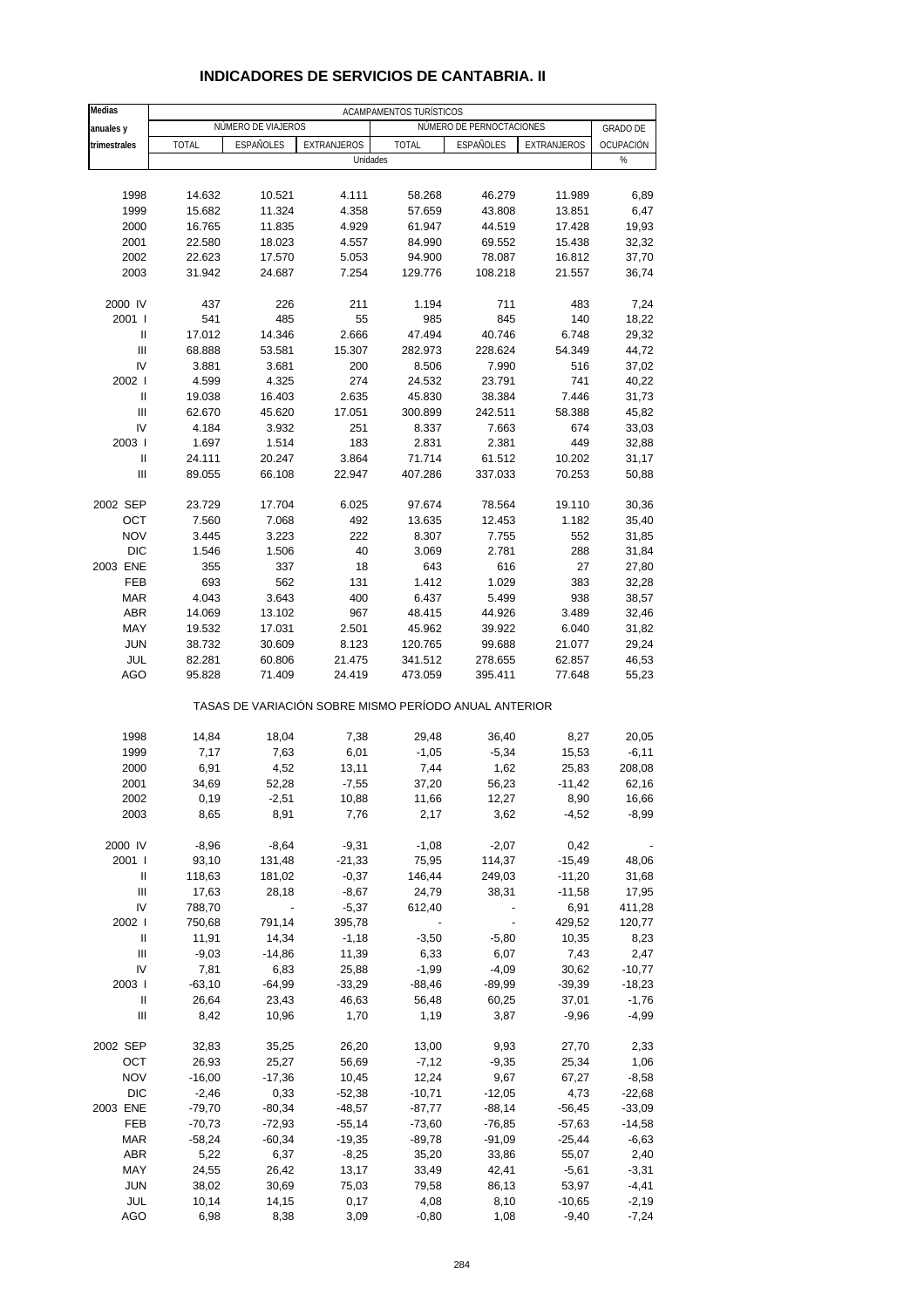| Medias         | APARTAMENTOS TURÍSTICOS |                    |                                                       |              |                          |             |                 |  |  |  |  |
|----------------|-------------------------|--------------------|-------------------------------------------------------|--------------|--------------------------|-------------|-----------------|--|--|--|--|
| anuales y      |                         | NÚMERO DE VIAJEROS |                                                       |              | NÚMERO DE PERNOCTACIONES |             | <b>GRADO DE</b> |  |  |  |  |
| trimestrales   | <b>TOTAL</b>            | ESPAÑOLES          | EXTRANJEROS                                           | <b>TOTAL</b> | <b>ESPAÑOLES</b>         | EXTRANJEROS | OCUPACIÓN       |  |  |  |  |
|                |                         |                    | Unidades                                              |              |                          |             | %               |  |  |  |  |
|                |                         |                    |                                                       |              |                          |             |                 |  |  |  |  |
| 1998           |                         |                    |                                                       |              |                          |             |                 |  |  |  |  |
| 1999           |                         |                    |                                                       |              |                          |             |                 |  |  |  |  |
| 2000           | 2.696                   | 2.448              | 248                                                   | 14.642       | 13.219                   | 1.423       | 26,22           |  |  |  |  |
| 2001           | 2.832                   | 2.606              | 226                                                   | 14.610       | 13.218                   | 1.392       | 24,93           |  |  |  |  |
| 2002           | 4.053                   | 3.773              | 280                                                   | 21.021       | 19.433                   | 1.588       | 31,00           |  |  |  |  |
| 2003           | 4.557                   | 4.107              | 451                                                   | 23.931       | 21.868                   | 2.063       | 30,26           |  |  |  |  |
| 2000 IV        | 1.121                   | 1.048              | 73                                                    | 3.735        | 3.205                    | 530         | 13,94           |  |  |  |  |
| 2001 l         | 902                     | 857                | 44                                                    | 2.573        | 2.297                    | 276         | 11,63           |  |  |  |  |
| Ш              | 2.449                   | 2.178              | 271                                                   | 7.894        | 6.749                    | 1.145       | 15,88           |  |  |  |  |
| $\mathbf{III}$ | 6.485                   | 5.996              | 489                                                   | 42.184       | 38.782                   | 3.403       | 54,29           |  |  |  |  |
| IV             | 1.494                   | 1.394              | 100                                                   | 5.789        | 5.043                    | 746         | 17,92           |  |  |  |  |
| 2002 l         | 1.406                   | 1.320              | 87                                                    | 5.362        | 4.862                    | 500         | 19,50           |  |  |  |  |
| Ш              | 4.204                   | 3.829              | 375                                                   | 14.486       | 12.403                   | 2.083       | 23,55           |  |  |  |  |
| Ш              | 8.338                   | 7.778              | 560                                                   | 55.808       | 52.430                   | 3.378       | 60,15           |  |  |  |  |
| IV             | 2.262                   | 2.165              | 97                                                    | 8.426        | 8.036                    | 390         | 20,79           |  |  |  |  |
| 2003           | 1.386                   | 1.208              | 178                                                   | 5.192        | 4.611                    | 581         | 14,98           |  |  |  |  |
| Ш<br>Ш         | 4.297                   | 3.754              | 543<br>722                                            | 16.970       | 14.374                   | 2.596       | 24,20           |  |  |  |  |
|                | 9.705                   | 8.984              |                                                       | 62.479       | 58.994                   | 3.486       | 62,27           |  |  |  |  |
| 2002 SEP       | 5.746                   | 5.420              | 326                                                   | 31.998       | 30.464                   | 1.534       | 38,44           |  |  |  |  |
| OCT            | 2.785                   | 2.630              | 155                                                   | 11.169       | 10.662                   | 507         | 25,88           |  |  |  |  |
| <b>NOV</b>     | 2.409                   | 2.326              | 83                                                    | 8.576        | 8.299                    | 277         | 21,65           |  |  |  |  |
| <b>DIC</b>     | 1.591                   | 1.539              | 52                                                    | 5.533        | 5.147                    | 386         | 14,83           |  |  |  |  |
| 2003 ENE       | 839                     | 804                | 35                                                    | 3.885        | 3.444                    | 441         | 12,55           |  |  |  |  |
| FEB            | 1.075                   | 1.023              | 52                                                    | 3.892        | 3.689                    | 203         | 12,95           |  |  |  |  |
| <b>MAR</b>     | 2.244                   | 1.798              | 446                                                   | 7.799        | 6.700                    | 1.099       | 19,45           |  |  |  |  |
| <b>ABR</b>     | 3.828                   | 3.048              | 780                                                   | 14.410       | 11.034                   | 3.376       | 23,90           |  |  |  |  |
| MAY            | 3.570                   | 2.950              | 620                                                   | 13.694       | 11.832                   | 1.862       | 21,07           |  |  |  |  |
| <b>JUN</b>     | 5.493                   | 5.264              | 229                                                   | 22.806       | 20.256                   | 2.550       | 27,63           |  |  |  |  |
| JUL            | 7.660                   | 7.039              | 621                                                   | 49.593       | 46.322                   | 3.271       | 52,19           |  |  |  |  |
| AGO            | 11.750                  | 10.928             | 822                                                   | 75.365       | 71.665                   | 3.700       | 72,35           |  |  |  |  |
|                |                         |                    | TASAS DE VARIACIÓN SOBRE MISMO PERÍODO ANUAL ANTERIOR |              |                          |             |                 |  |  |  |  |
| 1998           |                         |                    |                                                       |              |                          |             |                 |  |  |  |  |
| 1999           |                         |                    |                                                       |              |                          |             |                 |  |  |  |  |
| 2000           |                         |                    |                                                       |              |                          |             |                 |  |  |  |  |
| 2001           | 5,05                    | 6,46               | $-8,88$                                               | $-0,22$      | $-0,01$                  | $-2,14$     | $-4,92$         |  |  |  |  |
| 2002           | 43,08                   | 44,75              | 23,87                                                 | 43,88        | 47,02                    | 14,03       | 24,35           |  |  |  |  |
| 2003           | 1,00                    | $-1,51$            | 31,52                                                 | $-1,81$      | $-2,06$                  | 0,94        | $-10,72$        |  |  |  |  |
| 2000 IV        |                         |                    |                                                       |              |                          |             |                 |  |  |  |  |
| 2001 l         | $-21,23$                | $-21,59$           | $-13,64$                                              | $-49,32$     | $-52,93$                 | 39,86       | $-39,05$        |  |  |  |  |
| Ш              | $-8,47$                 | $-10,10$           | 7,12                                                  | $-25,06$     | $-25,89$                 | $-19,71$    | $-25,30$        |  |  |  |  |
| Ш              | 10,98                   | 14,67              | $-20,41$                                              | 7,56         | 8,69                     | $-3,83$     | 7,30            |  |  |  |  |
| IV             | 33,20                   | 33,02              | 35,91                                                 | 55,01        | 57,36                    | 40,75       | 28,52           |  |  |  |  |
| 2002           | 55,97                   | 53,93              | 95,49                                                 | 108,35       | 111,62                   | 81,16       | 67,75           |  |  |  |  |
| Ш              | 71,69                   | 75,79              | 38,67                                                 | 83,50        | 83,77                    | 81,95       | 48,35           |  |  |  |  |
| Ш              | 28,57                   | 29,71              | 14,67                                                 | 32,30        | 35,19                    | $-0,73$     | 10,79           |  |  |  |  |
| IV             | 51,42                   | 55,31              | $-3,01$                                               | 45,55        | 59,35                    | $-47,72$    | 16,00           |  |  |  |  |
| 2003           | $-1,45$                 | $-8,44$            | 105,00                                                | $-3,16$      | $-5,16$                  | 16,20       | $-23,18$        |  |  |  |  |
| Ш              | 2,21                    | $-1,95$            | 44,67                                                 | 17,14        | 15,89                    | 24,61       | 2,75            |  |  |  |  |
| Ш              | 0,74                    | 0,30               | 6,49                                                  | $-7,73$      | $-6,97$                  | $-18,93$    | $-12,30$        |  |  |  |  |
| 2002 SEP       | 9,70                    | 12,54              | $-22,75$                                              | 16,42        | 20,23                    | $-28,58$    | 4,00            |  |  |  |  |
| OCT            | 9,47                    | 8,95               | 19,23                                                 | 39,07        | 42,98                    | $-11,67$    | 22,77           |  |  |  |  |
| <b>NOV</b>     | 204,17                  | 221,27             | 22,06                                                 | 106,65       | 143,52                   | $-62,67$    | 48,39           |  |  |  |  |
| <b>DIC</b>     | 38,95                   | 47,41              | $-48,51$                                              | 6,69         | 20,71                    | $-58,13$    | $-18,02$        |  |  |  |  |
| 2003 ENE       | 31,30                   | 29,47              | 94,44                                                 | 25,16        | 20,04                    | 87,66       | $-4,27$         |  |  |  |  |
| FEB            | $-3,59$                 | 5,79               | $-64,86$                                              | $-6,19$      | 7,21                     | $-71,33$    | $-29,96$        |  |  |  |  |
| <b>MAR</b>     | $-8,97$                 | $-24,17$           | 374,47                                                | $-11,70$     | $-19,03$                 | 97,31       | $-27,72$        |  |  |  |  |
| ABR            | 50,24                   | 34,39              | 178,57                                                | 49,20        | 29,87                    | 190,53      | 17,73           |  |  |  |  |
| MAY            | $-8,84$                 | $-17,32$           | 78,16                                                 | 20,13        | 23,21                    | 3,67        | $-7,18$         |  |  |  |  |
| <b>JUN</b>     | $-10,65$                | $-6,83$            | $-54,02$                                              | 1,80         | 6,00                     | $-22,54$    | $-0,11$         |  |  |  |  |
| JUL            | $-11,25$                | $-10,84$           | $-15,63$                                              | $-15,38$     | $-13,63$                 | $-34,29$    | $-16,62$        |  |  |  |  |
| AGO            | 10,46                   | 9,08               | 32,79                                                 | $-1,89$      | $-2,09$                  | 2,18        | $-8,89$         |  |  |  |  |

#### **INDICADORES DE SERVICIOS DE CANTABRIA. III**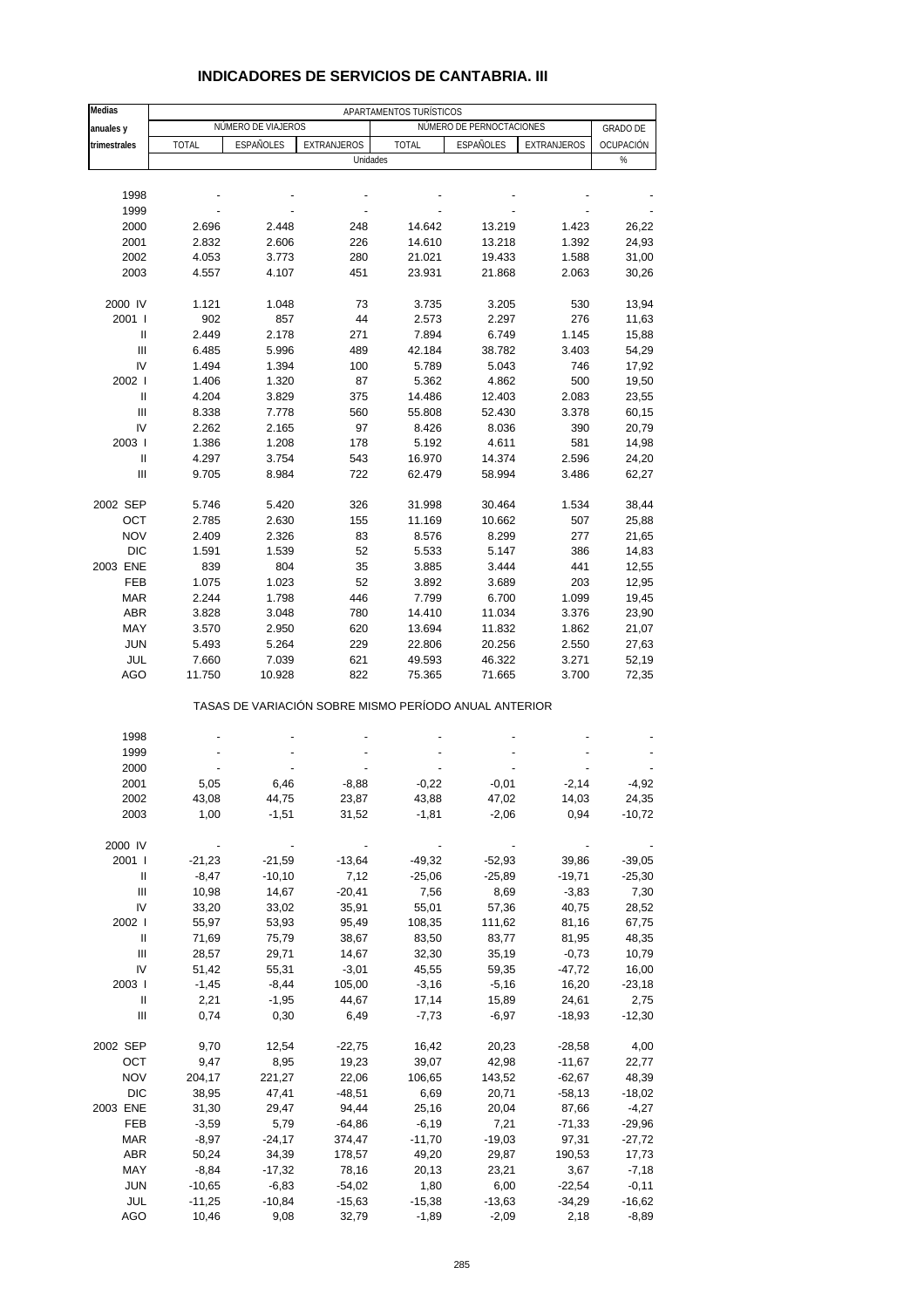| Medias            | TRANSPORTE AÉREO DE PASAJEROS |                                                       |                  |                    |                      |                      |                        |  |  |  |
|-------------------|-------------------------------|-------------------------------------------------------|------------------|--------------------|----------------------|----------------------|------------------------|--|--|--|
| anuales y         | <b>TOTAL</b>                  |                                                       | <b>INTERIOR</b>  |                    | INTERNACIONAL        |                      | CONSUMO<br>E.ELECTRICA |  |  |  |
| trimestrales      |                               | <b>TOTAL</b>                                          | <b>REGULAR</b>   | NO REGULAR         | <b>TOTAL</b>         | NO REGULAR           | <b>SERVICIOS</b>       |  |  |  |
|                   |                               |                                                       | Unidades         |                    |                      |                      | Gwh                    |  |  |  |
|                   |                               |                                                       |                  |                    |                      |                      |                        |  |  |  |
| 1998              | 18.613                        | 18.429                                                | 17.437           | 993                | 184                  | 184                  | 16,517                 |  |  |  |
| 1999              | 18.359                        | 18.237                                                | 17.228           | 1.009              | 122                  | 122                  | 18,757                 |  |  |  |
| 2000              | 21.549                        | 21.379                                                | 20.411           | 968                | 170                  | 170                  | 19,451                 |  |  |  |
| 2001              | 22.471                        | 22.414                                                | 21.775           | 638                | 57                   | 57                   | 22,868                 |  |  |  |
| 2002              | 21.753                        | 21.591                                                | 21.063           | 529                | 162                  | 162                  | 24,786                 |  |  |  |
| 2003              | 21.254                        | 21.121                                                | 20.076           | 1.045              | 133                  | 133                  | 26,597                 |  |  |  |
| 2000 IV           | 20.262                        | 19.851                                                | 18.988           | 863                | 411                  | 411                  | 19,439                 |  |  |  |
| 2001 l            | 19.522                        | 19.496                                                | 17.973           | 1.523              | 26                   | 26                   | 19,200                 |  |  |  |
| Ш                 | 22.354                        | 22.314                                                | 21.875           | 439                | 40                   | 40                   | 21,949                 |  |  |  |
| $\mathbf{III}$    | 26.050                        | 25.911                                                | 25.756           | 154                | 139                  | 139                  | 25,423                 |  |  |  |
| IV                | 21.957                        | 21.934                                                | 21.497           | 438                | 22                   | 22                   | 24,900                 |  |  |  |
| 2002              | 20.011                        | 20.000                                                | 18.999           | 1.001              | 11                   | 11                   | 23,312                 |  |  |  |
| Ш                 | 23.503                        | 23.452                                                | 22.793           | 658                | 51                   | 51                   | 24,036                 |  |  |  |
| $\mathbf{III}$    | 23.497                        | 23.041                                                | 22.842           | 198                | 456                  | 456                  | 23,436                 |  |  |  |
| IV                | 20.002                        | 19.872                                                | 19.616           | 256                | 130                  | 130                  | 28,358                 |  |  |  |
| 2003              | 19.412                        | 19.392                                                | 18.166           | 1.225              | 21                   | 21                   | 27,446                 |  |  |  |
| Ш                 | 22.454                        | 22.417                                                | 20.908           | 1.509              | 36                   | 36                   | 25,496                 |  |  |  |
| Ш                 | 22.216                        | 21.770                                                | 21.691           | 79                 | 446                  | 446                  | 26,976                 |  |  |  |
|                   |                               |                                                       |                  | 107                |                      |                      |                        |  |  |  |
| 2002 SEP<br>OCT   | 23.104<br>22.183              | 22.631<br>21.854                                      | 22.524<br>21.700 | 154                | 473<br>329           | 473<br>329           | 21,561<br>32,103       |  |  |  |
| <b>NOV</b>        | 19.918                        | 19.858                                                | 19.432           | 426                | 60                   | 60                   | 26,283                 |  |  |  |
| <b>DIC</b>        | 17.906                        | 17.905                                                | 17.716           | 189                | 1                    | $\mathbf{1}$         | 26,689                 |  |  |  |
| 2003 ENE          | 17.762                        | 17.746                                                | 17.143           | 603                | 16                   | 16                   | 28,728                 |  |  |  |
| <b>FEB</b>        | 19.341                        | 19.313                                                | 17.877           | 1.436              | 28                   | 28                   | 27,761                 |  |  |  |
| <b>MAR</b>        | 21.134                        | 21.116                                                | 19.479           | 1.637              | 18                   | 18                   | 25,849                 |  |  |  |
| <b>ABR</b>        | 20.131                        | 20.116                                                | 18.731           | 1.385              | 15                   | 15                   | 27,220                 |  |  |  |
| MAY               | 21.429                        | 21.418                                                | 20.537           | 881                | 11                   | 11                   | 24,001                 |  |  |  |
| <b>JUN</b>        | 25.801                        | 25.718                                                | 23.456           | 2.262              | 83                   | 83                   | 25,268                 |  |  |  |
| JUL               | 24.158                        | 23.697                                                | 23.615           | 82                 | 461                  | 461                  | 26,245                 |  |  |  |
| AGO               | 20.273                        | 19.843                                                | 19.767           | 76                 | 430                  | 430                  | 27,707                 |  |  |  |
|                   |                               | TASAS DE VARIACIÓN SOBRE MISMO PERÍODO ANUAL ANTERIOR |                  |                    |                      |                      |                        |  |  |  |
| 1998              | 9,79                          | 10,55                                                 | 12,39            | $-14,15$           | $-34,90$             | $-34,90$             | 9,84                   |  |  |  |
| 1999              | $-1,37$                       | $-1,04$                                               | $-1,20$          | 1,67               | $-33,94$             | $-33,94$             | 13,56                  |  |  |  |
| 2000              | 17,38                         | 17,23                                                 | 18,47            | $-4,09$            | 40,07                | 40,07                | 3,70                   |  |  |  |
| 2001              | 4,28                          | 4,84                                                  | 6,69             | $-34,04$           | $-66,65$             | $-66,65$             | 17,57                  |  |  |  |
| 2002              | $-3,19$                       | $-3,67$                                               | $-3,27$          | $-17,20$           | 185,48               | 185,48               | 8,39                   |  |  |  |
| 2003              | $-4,44$                       | $-4,46$                                               | $-6,29$          | 52,95              | $-2,03$              | $-2,03$              | 11,53                  |  |  |  |
|                   |                               |                                                       |                  |                    |                      |                      |                        |  |  |  |
| 2000 IV           | 7,42                          | 5,48                                                  | 4,21             | 44,21              | 847,69               | 847,69               | 7,70                   |  |  |  |
| 2001 l            | $-3,42$                       | $-3,51$                                               | $-0,24$          | $-30,40$           | 225,00               | 225,00               | $-9,43$                |  |  |  |
| Ш<br>Ш            | $-1,21$<br>12,79              | $-0,94$<br>12,99                                      | 0,32<br>12,81    | $-39,08$<br>54,85  | $-60,33$<br>$-14,52$ | $-60,33$<br>$-14,52$ | 21,72<br>32,86         |  |  |  |
| IV                | 8,37                          | 10,49                                                 | 13,21            | $-49,31$           | $-94,56$             | $-94,56$             | 28,09                  |  |  |  |
| 2002 l            | 2,51                          | 2,59                                                  | 5,71             | $-34,24$           | $-56,41$             | $-56,41$             | 21,42                  |  |  |  |
| Ш                 | 5,14                          | 5,10                                                  | 4,20             | 49,96              | 29,41                | 29,41                | 9,51                   |  |  |  |
| Ш                 | $-9,80$                       | $-11,08$                                              | $-11,31$         | 28,51              | 227,51               | 227,51               | $-7,81$                |  |  |  |
| IV                | $-8,90$                       | $-9,40$                                               | $-8,75$          | $-41,43$           | 482,09               | 482,09               | 13,89                  |  |  |  |
| 2003              | $-2,99$                       | $-3,04$                                               | $-4,38$          | 22,37              | 82,35                | 82,35                | 17,73                  |  |  |  |
| Ш                 | $-4,46$                       | $-4,41$                                               | $-8,27$          | 129,27             | $-29,22$             | $-29,22$             | 6,08                   |  |  |  |
| Ш                 | $-6,24$                       | $-6,35$                                               | $-5,70$          | $-67,62$           | $-0,56$              | $-0,56$              | 10,68                  |  |  |  |
| 2002 SEP          | $-12,87$                      | $-14,62$                                              | $-14,85$         | 98,15              |                      |                      | $-11,87$               |  |  |  |
| OCT               | $-7,18$                       | $-8,49$                                               | $-8,97$          | 250,00             |                      |                      | 18,79                  |  |  |  |
| <b>NOV</b>        | $-9,56$                       | $-9,63$                                               | $-9,00$          | $-31,18$           | 17,65                | 17,65                | 14,63                  |  |  |  |
| <b>DIC</b>        | $-10,24$                      | $-10,24$                                              | $-8,20$          | $-70,92$           |                      |                      | 7,85                   |  |  |  |
| 2003 ENE          | $-3,55$                       | $-3,63$                                               | $-2,15$          | $-32,63$           |                      | $\frac{1}{2}$        | 7,45                   |  |  |  |
| FEB               | $-3,80$                       | $-3,82$                                               | $-6,18$          | 39,96              | 16,67                | 16,67                | 25,58                  |  |  |  |
| <b>MAR</b>        | $-1,77$                       | $-1,81$                                               | $-4,62$          | 51,15              | 100,00               | 100,00               | 22,54                  |  |  |  |
| <b>ABR</b>        | $-13,92$                      | $-13,64$                                              | $-14,24$         | $-4,48$            | $-84,21$             | $-84,21$             | $-0,37$                |  |  |  |
| MAY<br><b>JUN</b> | $-8,84$<br>9,26               | $-8,86$                                               | $-12,48$<br>1,66 | ÷                  | 57,14                | 57,14<br>59,62       | 17,96                  |  |  |  |
| JUL               | $-6,44$                       | 9,15<br>$-7,00$                                       | $-6,16$          | 361,63<br>$-74,13$ | 59,62<br>35,59       | 35,59                | 3,40<br>20,26          |  |  |  |
| AGO               | $-5,99$                       | $-5,55$                                               | $-5,14$          | $-55,56$           | $-22,66$             | $-22,66$             | 2,91                   |  |  |  |
|                   |                               |                                                       |                  |                    |                      |                      |                        |  |  |  |

## **INDICADORES DE SERVICIOS DE CANTABRIA. IV**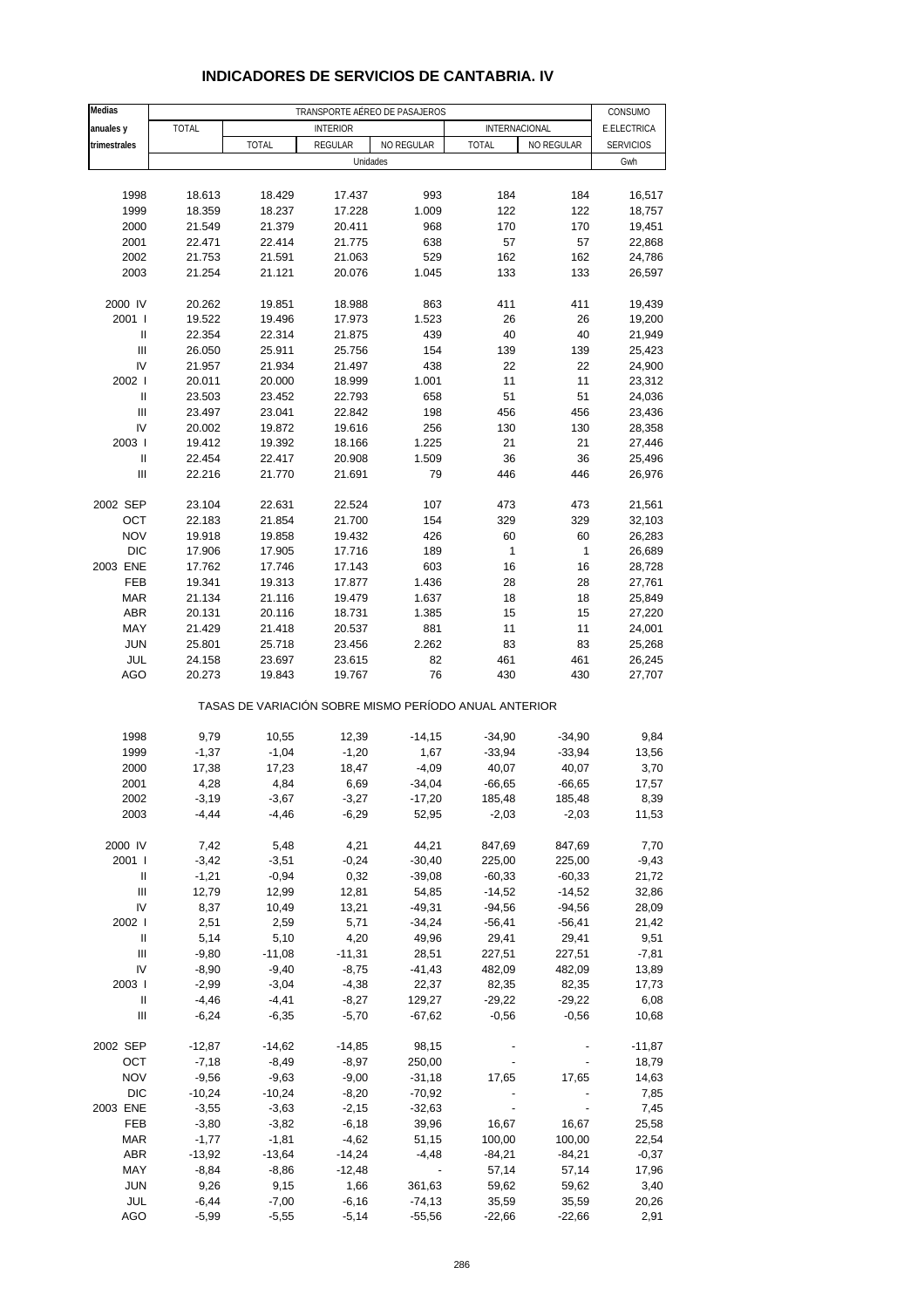| Medias                             |                |                 |              |                                                       |              |                     |                           |              |
|------------------------------------|----------------|-----------------|--------------|-------------------------------------------------------|--------------|---------------------|---------------------------|--------------|
|                                    |                | CONSUMO         |              | <b>INVERSIÓN</b>                                      |              |                     | OPINIONES EMPRESARIALES   |              |
| anuales y                          | GASOLINA       | MATRICULACIÓN   | E.ELÉCTRICA  | MATRICULACIÓN                                         | INSCRIPCIÓN  |                     | <b>BIENES INTERMEDIOS</b> |              |
| trimestrales                       | <b>AUTO</b>    | <b>TURISMOS</b> | USOS DOMEST. | VH. CARGA                                             | MAQ.AGRÍCOLA | N.CTRA.PED.         | N.STOCKS                  | UTIL. CAPAC. |
|                                    | Toneladas      | Unidades        | Gwh          | Unidades                                              |              | Saldo de respuestas |                           | $\%$         |
|                                    |                |                 |              |                                                       |              |                     |                           |              |
| 1998                               | 9.740          | 1.274           | 39,36        | 268                                                   | 20           | -6                  | 16                        | 81,7         |
| 1999                               | 9.576          | 1.541           | 43,31        | 311                                                   | 24           | $\mathsf 3$         | -6                        | 84,9         |
| 2000                               | 9.296          | 1.478           | 44,65        | 303                                                   | 15           | 18                  | $-2$                      | 85,2         |
| 2001                               | 8.519          | 1.479           | 45,33        | 257                                                   | 14           | $-11$               | 5                         | 79,7         |
| 2002                               | 7.852          | 1.316           | 48,39        | 255                                                   | 17           | 8                   | 0                         | 84,0         |
| 2003                               | 7.841          | 1.343           | 50,60        | 288                                                   | 16           | 18                  | 1                         | 90,1         |
|                                    |                |                 |              |                                                       |              |                     |                           |              |
| 2000 IV                            | 8.493          | 1.255           | 44,03        | 275                                                   | 18           | 3                   | $-1$                      | 86,4         |
| 2001 l                             | 7.410          | 1.447           | 50,82        | 174                                                   | 14           | 4                   | $\pmb{0}$                 | 81,7         |
| Ш                                  | 8.433          | 1.554           | 44,71        | 316                                                   | 20           | $-7$                | 8                         | 73,7         |
| Ш                                  | 10.613         | 1.471           |              | 275                                                   | 6            | $-19$               | 13                        | 84,6         |
|                                    |                |                 | 40,79        |                                                       |              |                     |                           |              |
| IV                                 | 7.621          | 1.444           | 45,02        | 261                                                   | 16           | $-23$               | $-1$                      | 78,6         |
| 2002 l                             | 6.755          | 1.227           | 56,07        | 235                                                   | 10           | $-22$               | 8                         | 77,2         |
| Ш                                  | 7.661          | 1.442           | 47,29        | 262                                                   | 20           | 11                  | -3                        | 87,0         |
| Ш                                  | 9.730          | 1.294           | 43,93        | 239                                                   | 12           | 33                  | -8                        | 90,9         |
| IV                                 | 7.262          | 1.299           | 46,29        | 284                                                   | 28           | 11                  | 3                         | 80,8         |
| 2003                               | 6.667          | 1.306           | 58,39        | 288                                                   | 19           | 24                  | 6                         | 92,5         |
| $\ensuremath{\mathsf{II}}$         | 8.243          | 1.386           | 47,03        | 316                                                   | 15           | 15                  | $\overline{7}$            | 92,1         |
| III                                | 10.152         | 1.336           | 44,27        | 259                                                   | 16           | 16                  | $-10$                     | 85,7         |
|                                    |                |                 |              |                                                       |              |                     |                           |              |
| 2002 OCT                           | 7.593          | 1.496           | 47,37        | 306                                                   | 29           | -6                  | $-2$                      |              |
| <b>NOV</b>                         | 6.642          | 1.358           | 44,84        | 301                                                   | 27           | 47                  | 6                         |              |
| <b>DIC</b>                         | 7.550          | 1.042           | 46,66        | 245                                                   | 27           | $-7$                | 4                         |              |
| 2003 ENE                           | 6.458          | 1.389           | 60,07        | 282                                                   | 29           | 42                  | 0                         |              |
| FEB                                | 6.240          | 1.223           | 57,70        | 259                                                   | 17           | 43                  | 6                         |              |
| <b>MAR</b>                         | 7.305          | 1.307           | 57,40        | 323                                                   | 10           | $-14$               | 11                        |              |
|                                    |                |                 |              |                                                       |              |                     |                           |              |
| ABR                                | 8.212          | 1.364           | 49,41        | 312                                                   | 13           | 50                  | 6                         |              |
| MAY                                | 8.283          | 1.390           | 49,00        | 331                                                   | 18           | $-46$               | $\overline{4}$            |              |
| <b>JUN</b>                         | 8.235          | 1.405           | 42,67        | 306                                                   | 13           | 40                  | 12                        |              |
| JUL                                | 10.152         | 1.724           | 45,87        | 315                                                   | 16           | -9                  | 9                         |              |
| <b>AGO</b>                         | $\overline{a}$ | 1.033           | 42,66        | 224                                                   | 15           | -3                  | 19                        |              |
| <b>SEP</b>                         |                | 1.252           |              | 239                                                   |              | 61                  | $-57$                     |              |
|                                    |                |                 |              | TASAS DE VARIACIÓN SOBRE MISMO PERÍODO ANUAL ANTERIOR |              |                     |                           |              |
| 1998                               | 13,68          | 23,10           | 6,93         | 29,70                                                 | 0,00         |                     |                           |              |
|                                    |                |                 |              |                                                       |              |                     |                           |              |
| 1999                               | $-1,68$        | 20,99           | 10,04        | 16,07                                                 | 23,31        |                     |                           |              |
| 2000                               | $-2,92$        | $-4, 11$        | 3,10         | $-2,31$                                               | $-38,83$     |                     |                           |              |
| 2001                               | $-8,36$        | 0,10            | 1,53         | $-15,44$                                              | $-6,18$      |                     |                           |              |
| 2002                               | $-7,83$        | $-11,07$        | 6,75         | $-0,62$                                               | 25,15        |                     |                           |              |
| 2003                               | 3,68           | 1,66            | 1,98         | 17,40                                                 | 12,93        |                     |                           |              |
|                                    |                |                 |              |                                                       |              |                     |                           |              |
| 2000 IV                            | $-4,83$        | $-21,53$        | 4,18         | $-8,64$                                               | 17,78        |                     |                           |              |
| 2001 l                             | $-8,09$        | $-11,33$        | $-5,00$      | $-48,42$                                              | $-8,70$      |                     |                           |              |
| Ш                                  | $-4,78$        | $-0,47$         | 11,21        | $-0,63$                                               | 29,79        |                     |                           |              |
| $\ensuremath{\mathsf{III}}\xspace$ | $-9,84$        | 0,62            | $-0,19$      | $-2,83$                                               | $-46,88$     |                     |                           |              |
| ${\sf IV}$                         | $-10,27$       | 15,09           | 2,24         | $-5,09$                                               | $-11,32$     |                     |                           |              |
| 2002                               | $-8,85$        | $-15,20$        | 10,32        | 35,06                                                 | $-28,57$     |                     |                           |              |
| $\ensuremath{\mathsf{II}}$         | $-9,15$        | $-7,23$         | 5,79         | $-17,19$                                              | $-3,28$      |                     |                           |              |
| $\ensuremath{\mathsf{III}}\xspace$ | $-8,32$        | $-12,03$        | 7,69         | $-13,09$                                              | 117,65       |                     |                           |              |
| ${\sf IV}$                         | $-4,71$        | $-10,09$        | 2,82         | 8,81                                                  | 76,60        |                     |                           |              |
| 2003                               | $-1,29$        | 6,44            | 4,14         | 22,55                                                 | 86,67        |                     |                           |              |
| $\ensuremath{\mathsf{II}}$         |                |                 |              |                                                       |              |                     |                           |              |
|                                    | 7,61           | $-3,86$         | $-0,57$      | 20,89                                                 | $-25,42$     |                     |                           |              |
| $\ensuremath{\mathsf{III}}\xspace$ | 4,78           | 3,27            | 1,98         | 8,51                                                  | 14,81        |                     |                           |              |
| 2002 OCT                           | $-0,90$        | 0,13            | 7,72         | 12,92                                                 | 52,63        |                     |                           |              |
| <b>NOV</b>                         | $-6,63$        | $-2,09$         | 0,64         | 5,61                                                  | 92,86        |                     |                           |              |
| <b>DIC</b>                         | $-6,63$        | $-28,24$        | 0,27         | 7,93                                                  | 92,86        |                     |                           |              |
| 2003 ENE                           | 3,65           | 17,61           | $-6,29$      | 19,49                                                 | 163,64       |                     |                           |              |
| FEB                                | 0,07           | $-7,42$         | 4,80         | $-2,63$                                               | 88,89        |                     |                           |              |
| <b>MAR</b>                         | $-6,32$        | 10,76           | 17,03        | 59,11                                                 | 0,00         |                     |                           |              |
| ABR                                | 7,20           | $-7,46$         | 1,73         |                                                       | $-35,00$     |                     |                           |              |
|                                    |                |                 |              | 12,64                                                 |              |                     |                           |              |
| MAY                                | 8,34           | $-1,42$         | $-5,81$      | 34,01                                                 | $-10,00$     |                     |                           |              |
| <b>JUN</b>                         | 7,29           | $-2,57$         | 3,33         | 17,24                                                 | $-31,58$     |                     |                           |              |
| JUL                                | 4,78           | 6,49            | 6,81         | 12,10                                                 | 14,29        |                     |                           |              |
| AGO                                |                | $-6,18$         | $-2,74$      | $-4,27$                                               | 15,38        |                     |                           |              |
| <b>SEP</b>                         |                | 7,75            |              | 18,32                                                 |              |                     |                           |              |

# **INDICADORES DE DEMANDA DE CANTABRIA**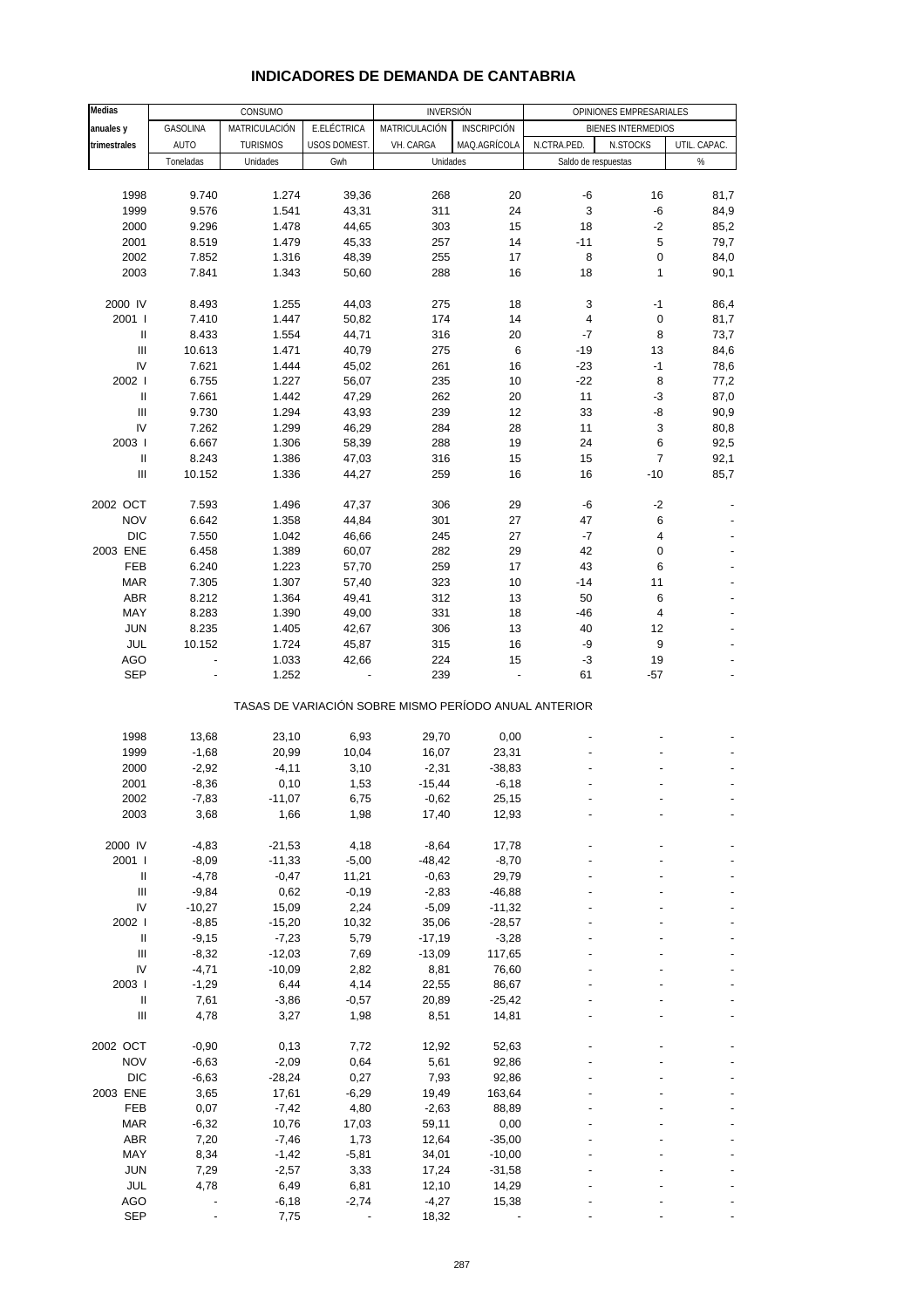# **INDICADORES DEL MERCADO DE TRABAJO DE CANTABRIA. I**

| <b>Medias</b>          |                    | POBLACIÓN ACTIVA (2) |                  | POBLACIÓN OCUPADA (2) |                  |                                                       |                  |                    |  |  |
|------------------------|--------------------|----------------------|------------------|-----------------------|------------------|-------------------------------------------------------|------------------|--------------------|--|--|
| anuales y              |                    |                      |                  |                       |                  |                                                       |                  |                    |  |  |
| trimestrales           | <b>TOTAL</b>       | <b>VARONES</b>       | <b>MUJERES</b>   | <b>TOTAL</b>          | AGRICULT.        | <b>INDUSTRIA</b>                                      | CONSTRUC.        | <b>SERVICIOS</b>   |  |  |
|                        |                    |                      |                  | Miles de personas     |                  |                                                       |                  |                    |  |  |
| 1998                   | 217,612            | 137,707              | 79,905           | 178,591               | 17,674           | 37,551                                                | 20,787           | 102,579            |  |  |
| 1999                   | 210,892            | 136,666              | 74,227           | 178,084               | 14,634           | 39,804                                                | 23,709           | 99,937             |  |  |
| 2000                   | 221,153            | 136,951              | 84,202           | 191,161               | 14,181           | 40,953                                                | 24,071           | 111,955            |  |  |
| 2001                   | 226,430            | 138,089              | 88,341           | 206,532               | 15,467           | 41,791                                                | 25,703           | 123,572            |  |  |
| 2002                   | 231,268            | 142,581              | 88,687           | 208,005               | 13,792           | 42,808                                                | 27,560           | 123,845            |  |  |
| 2003                   | 236,034            | 143,359              | 92,675           | 211,592               | 13,004           | 42,396                                                | 28,393           | 127,800            |  |  |
|                        |                    |                      |                  |                       |                  |                                                       |                  |                    |  |  |
| 2000 III<br>IV         | 224,271<br>226,736 | 137,238<br>136,407   | 87,033<br>90,329 | 195,911<br>195,040    | 14,832<br>13,745 | 39,914<br>40,255                                      | 24,490<br>23,863 | 116,674<br>117,177 |  |  |
| 2001                   | 222,659            | 133,985              | 88,675           | 200,734               | 14,370           | 41,462                                                | 25,508           | 119,395            |  |  |
| $\mathbf{I}$           | 223,406            | 135,698              | 87,708           | 205,214               | 16,046           | 41,512                                                | 25,774           | 121,882            |  |  |
| Ш                      | 228,147            | 139,244              | 88,903           | 209,264               | 15,440           | 41,349                                                | 26,278           | 126,197            |  |  |
| IV                     | 231,506            | 143,428              | 88,079           | 210,916               | 16,011           | 42,841                                                | 25,251           | 126,814            |  |  |
| 2002                   | 226,792            | 140,997              | 85,795           | 205,324               | 14,197           | 43,699                                                | 26,988           | 120,440            |  |  |
| Ш                      | 230,866            | 143,418              | 87,449           | 208,379               | 14,769           | 43,383                                                | 27,631           | 122,595            |  |  |
| Ш                      | 232,227            | 141,201              | 91,025           | 208,241               | 13,417           | 41,570                                                | 28,016           | 125,238            |  |  |
| IV                     | 235,185            | 144,706              | 90,478           | 210,076               | 12,786           | 42,578                                                | 27,606           | 127,107            |  |  |
| 2003  <br>$\mathbf{I}$ | 232,115<br>239,953 | 140,963<br>145,755   | 91,152<br>94,198 | 208,365<br>214,819    | 13,446<br>12,561 | 42,472<br>42,320                                      | 27,725<br>29,060 | 124,723<br>130,877 |  |  |
|                        |                    |                      |                  |                       |                  |                                                       |                  |                    |  |  |
| 2002 JUL               |                    |                      |                  |                       |                  |                                                       |                  |                    |  |  |
| <b>AGO</b>             |                    |                      |                  |                       |                  |                                                       |                  |                    |  |  |
| <b>SEP</b>             |                    |                      |                  |                       |                  |                                                       |                  |                    |  |  |
| OCT                    |                    |                      |                  |                       |                  |                                                       |                  |                    |  |  |
| <b>NOV</b>             |                    |                      |                  |                       |                  |                                                       |                  |                    |  |  |
| <b>DIC</b><br>2003 ENE |                    |                      |                  |                       |                  |                                                       |                  |                    |  |  |
| FEB                    |                    |                      |                  |                       |                  |                                                       |                  |                    |  |  |
| <b>MAR</b>             |                    |                      |                  |                       |                  |                                                       |                  |                    |  |  |
| <b>ABR</b>             |                    |                      |                  |                       |                  |                                                       |                  |                    |  |  |
| MAY                    |                    |                      |                  |                       |                  |                                                       |                  |                    |  |  |
| JUN                    |                    |                      |                  |                       |                  |                                                       |                  |                    |  |  |
|                        |                    |                      |                  |                       |                  | TASAS DE VARIACIÓN SOBRE MISMO PERÍODO ANUAL ANTERIOR |                  |                    |  |  |
| 1998                   | 1,10               | 3,91                 | $-3,40$          | 4,85                  | 1,18             | 6,52                                                  | 17,69            | 2,64               |  |  |
| 1999                   | $-3,09$            | $-0,76$              | $-7,11$          | $-0,28$               | $-17,20$         | 6,00                                                  | 14,06            | $-2,58$            |  |  |
| 2000                   | 4,87               | 0,21                 | 13,44            | 7,34                  | $-3,10$          | 2,89                                                  | 1,53             | 12,03              |  |  |
| 2001                   | 2,39               | 0,83                 | 4,92             | 8,04                  | 9,06             | 2,05                                                  | 6,78             | 10,38              |  |  |
| 2002                   | 2,14               | 3,25                 | 0,39             | 0,71                  | $-10,83$         | 2,43                                                  | 7,23             | 0,22               |  |  |
| 2003                   | 3,15               | 0,81                 | 6,99             | 2,29                  | $-10,22$         | $-2,63$                                               | 3,97             | 5,17               |  |  |
|                        |                    |                      |                  |                       |                  |                                                       |                  |                    |  |  |
| 2000 III<br>IV         | 6,05<br>7,23       | $-0,24$<br>0, 16     | 17,75            | 9,32                  | 14,16            | 1,70                                                  | 2,61             | 13,16              |  |  |
| 2001 l                 | 4,21               | $-1,53$              | 20,04<br>14,27   | 8,22<br>9,32          | $-1,19$<br>2,30  | $-2,30$<br>$-2,47$                                    | $-2,23$<br>8,08  | 16,35<br>15,40     |  |  |
| $\, \parallel$         | 1,58               | $-1,74$              | 7,16             | 7,97                  | 13,79            | 0,92                                                  | 5,94             | 10,30              |  |  |
| III                    | 1,73               | 1,46                 | 2,15             | 6,82                  | 4,10             | 3,60                                                  | 7,30             | 8,16               |  |  |
| IV                     | 2,10               | 5,15                 | $-2,49$          | 8,14                  | 16,49            | 6,42                                                  | 5,82             | 8,22               |  |  |
| 2002 l                 | 1,86               | 5,23                 | $-3,25$          | 2,29                  | $-1,20$          | 5,40                                                  | 5,80             | 0,88               |  |  |
| $\, \parallel$         | 3,34               | 5,69                 | $-0,30$          | 1,54                  | $-7,96$          | 4,51                                                  | 7,20             | 0,58               |  |  |
| $\mathbf{III}$         | 1,79               | 1,41                 | 2,39             | $-0,49$               | $-13,10$         | 0,53                                                  | 6,61             | $-0,76$            |  |  |
| IV                     | 1,59               | 0,89                 | 2,72             | $-0,40$               | $-20,14$         | $-0,61$                                               | 9,33             | 0,23               |  |  |
| 2003                   | 2,35               | $-0,02$              | 6,24             | 1,48                  | $-5,29$          | $-2,81$                                               | 2,73             | 3,56               |  |  |
| $\sf II$               | 3,94               | 1,63                 | 7,72             | 3,09                  | $-14,95$         | $-2,45$                                               | 5,17             | 6,76               |  |  |
| 2002 JUL               |                    |                      |                  |                       |                  |                                                       |                  |                    |  |  |
| <b>AGO</b>             |                    |                      |                  |                       |                  |                                                       |                  |                    |  |  |
| <b>SEP</b>             |                    |                      |                  |                       |                  |                                                       |                  |                    |  |  |
| OCT                    |                    |                      |                  |                       |                  |                                                       |                  |                    |  |  |
| <b>NOV</b>             |                    |                      |                  |                       |                  |                                                       |                  |                    |  |  |
| <b>DIC</b>             |                    |                      |                  |                       |                  |                                                       |                  |                    |  |  |
| 2003 ENE<br>FEB        |                    |                      |                  |                       |                  |                                                       |                  |                    |  |  |
| <b>MAR</b>             |                    |                      |                  |                       |                  |                                                       |                  |                    |  |  |
| ABR                    |                    |                      |                  |                       |                  |                                                       |                  |                    |  |  |
| MAY                    |                    |                      |                  |                       |                  |                                                       |                  |                    |  |  |
| <b>JUN</b>             |                    |                      |                  |                       |                  |                                                       |                  |                    |  |  |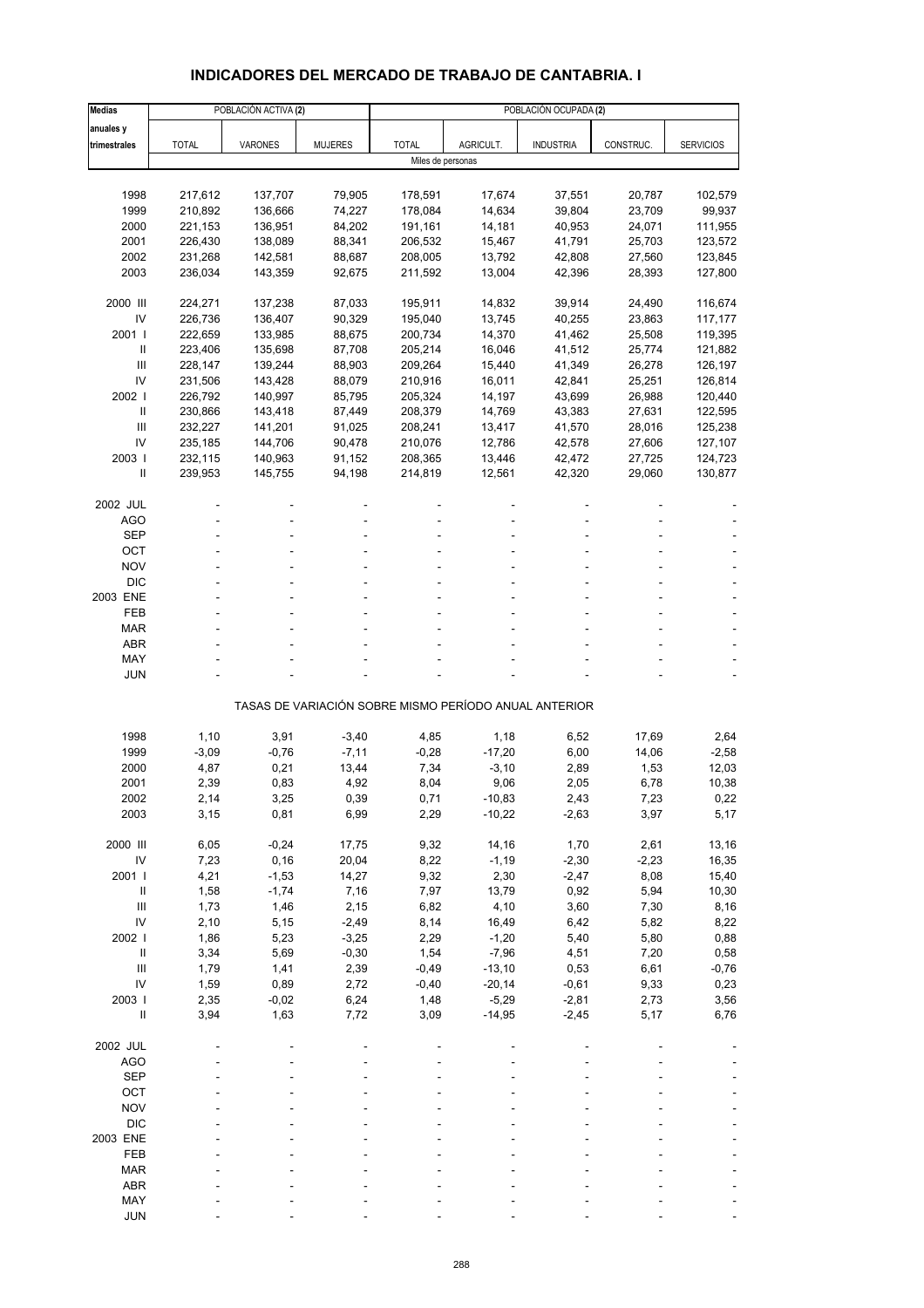## **INDICADORES DEL MERCADO DE TRABAJO DE CANTABRIA. II**

| <b>Medias</b> | POBLACIÓN ASALARIADA (2) |                |                                                       |                |                   |  |  |
|---------------|--------------------------|----------------|-------------------------------------------------------|----------------|-------------------|--|--|
| anuales y     |                          |                |                                                       |                |                   |  |  |
| trimestrales  | <b>TOTAL</b>             | AGRICULT.      | <b>INDUSTRIA</b>                                      | CONSTRUC.      | <b>SERVICIOS</b>  |  |  |
|               |                          |                | Miles de Personas                                     |                |                   |  |  |
|               |                          |                |                                                       |                |                   |  |  |
| 1998          | 131,977                  | 3,193          | 33,961                                                | 15,169         | 79,655            |  |  |
| 1999          | 135,595                  | 3,219          | 35,844                                                | 17,883         | 78,649            |  |  |
| 2000          | 146,472                  | 3,009          | 38,215                                                | 18,086         | 87,162            |  |  |
| 2001<br>2002  | 159,888                  | 2,760          | 38,602                                                | 20,440         | 98,086            |  |  |
| 2003          | 164,474                  | 3,050<br>3,144 | 38,995                                                | 22,895         | 99,535<br>103,281 |  |  |
|               | 169,330                  |                | 40,093                                                | 22,814         |                   |  |  |
| 2000 III      | 152,397                  | 3,530          | 37,638                                                | 18,621         | 92,608            |  |  |
| IV            | 149,592                  | 2,528          | 37,824                                                | 18,072         | 91,168            |  |  |
| 2001 l        | 156,270                  | 1,807          | 39,119                                                | 19,772         | 95,572            |  |  |
| Ш             | 154,765                  | 2,003          | 37,815                                                | 20,478         | 94,469            |  |  |
| Ш             | 165,836                  | 3,859          | 38,526                                                | 21,263         | 102,188           |  |  |
| IV            | 162,680                  | 3,372          | 38,947                                                | 20,245         | 100,116           |  |  |
| 2002          | 160,720                  | 3,055          | 39,350                                                | 22,426         | 95,889            |  |  |
| Ш             | 162,922                  | 2,953          | 39,749                                                | 22,769         | 97,451            |  |  |
| Ш             | 166,172                  | 3,293          | 37,414                                                | 23,551         | 101,914           |  |  |
| IV            | 168,083                  | 2,897          | 39,465                                                | 22,835         | 102,886           |  |  |
| 2003          | 166,267                  | 3,616          | 40,038                                                | 22,106         | 100,507           |  |  |
| Ш             | 172,393                  | 2,671          | 40,147                                                | 23,521         | 106,054           |  |  |
| 2002 JUL      |                          |                |                                                       |                |                   |  |  |
| AGO           |                          |                |                                                       |                |                   |  |  |
| SEP           |                          |                | ٠                                                     |                |                   |  |  |
| ОСТ           |                          |                |                                                       |                |                   |  |  |
| NOV           |                          |                |                                                       |                |                   |  |  |
| DIC           |                          |                |                                                       |                |                   |  |  |
| 2003 ENE      |                          |                |                                                       |                |                   |  |  |
| FEB           |                          |                |                                                       |                |                   |  |  |
| MAR           |                          |                |                                                       |                |                   |  |  |
| ABR           |                          |                |                                                       |                |                   |  |  |
| MAY           |                          |                |                                                       |                |                   |  |  |
| JUN           |                          |                |                                                       |                |                   |  |  |
|               |                          |                | TASAS DE VARIACIÓN SOBRE MISMO PERÍODO ANUAL ANTERIOR |                |                   |  |  |
|               |                          |                |                                                       |                |                   |  |  |
| 1998<br>1999  | 5,98<br>2,74             | 20,74<br>0,81  | 7,40<br>5,55                                          | 18,74<br>17,89 | 2,79<br>$-1,26$   |  |  |
|               |                          |                |                                                       |                |                   |  |  |
| 2000          | 8,02                     | $-6,52$        | 6,61                                                  | 1,14           | 10,82             |  |  |
| 2001          | 9,16                     | $-8,27$        | 1,01                                                  | 13,01          | 12,53             |  |  |
| 2002          | 2,87                     | 10,48          | 1,02                                                  | 12,01          | 1,48              |  |  |
| 2003          | 4,64                     | 4,64           | 1,37                                                  | 0,96           | 6,84              |  |  |
| 2000 III      | 11,05                    | 30,40          | 6,75                                                  | 0,77           | 14,63             |  |  |
| IV            | 8,21                     | $-28,20$       | $-0,04$                                               | 1,39           | 15,31             |  |  |
| 2001 l        | 12,43                    | $-45,09$       | 0, 13                                                 | 12,04          | 21,00             |  |  |
| Ш             | 6,80                     | $-25,46$       | $-1,34$                                               | 13,74          | 9,99              |  |  |
| Ш             | 8,82                     | 9,32           | 2,36                                                  | 14,19          | 10,34             |  |  |
| IV            | 8,75                     | 33,39          | 2,97                                                  | 12,02          | 9,81              |  |  |
| 2002          | 2,85                     | 69,06          | 0,59                                                  | 13,42          | 0,33              |  |  |
| Ш             | 5,27                     | 47,43          | 5,11                                                  | 11,19          | 3,16              |  |  |
| Ш             | 0,20                     | $-14,67$       | $-2,89$                                               | 10,76          | $-0,27$           |  |  |
| IV            | 3,32                     | $-14,09$       | 1,33                                                  | 12,79          | 2,77              |  |  |
| 2003          | 3,45                     | 18,36          | 1,75                                                  | $-1,43$        | 4,82              |  |  |
| $\mathsf{I}$  | 5,81                     | $-9,55$        | 1,00                                                  | 3,30           | 8,83              |  |  |
| 2002 JUL      |                          |                |                                                       |                |                   |  |  |
| AGO           |                          |                |                                                       |                |                   |  |  |
| <b>SEP</b>    |                          |                |                                                       |                |                   |  |  |
| OCT           |                          |                |                                                       |                |                   |  |  |
| <b>NOV</b>    |                          |                |                                                       |                |                   |  |  |
| $DIC$         |                          |                |                                                       |                |                   |  |  |
| 2003 ENE      |                          |                |                                                       |                |                   |  |  |
| FEB           |                          |                |                                                       |                |                   |  |  |
| <b>MAR</b>    |                          |                |                                                       |                |                   |  |  |
| ABR           |                          |                |                                                       |                |                   |  |  |
| MAY           |                          |                |                                                       |                |                   |  |  |
| <b>JUN</b>    |                          |                |                                                       |                |                   |  |  |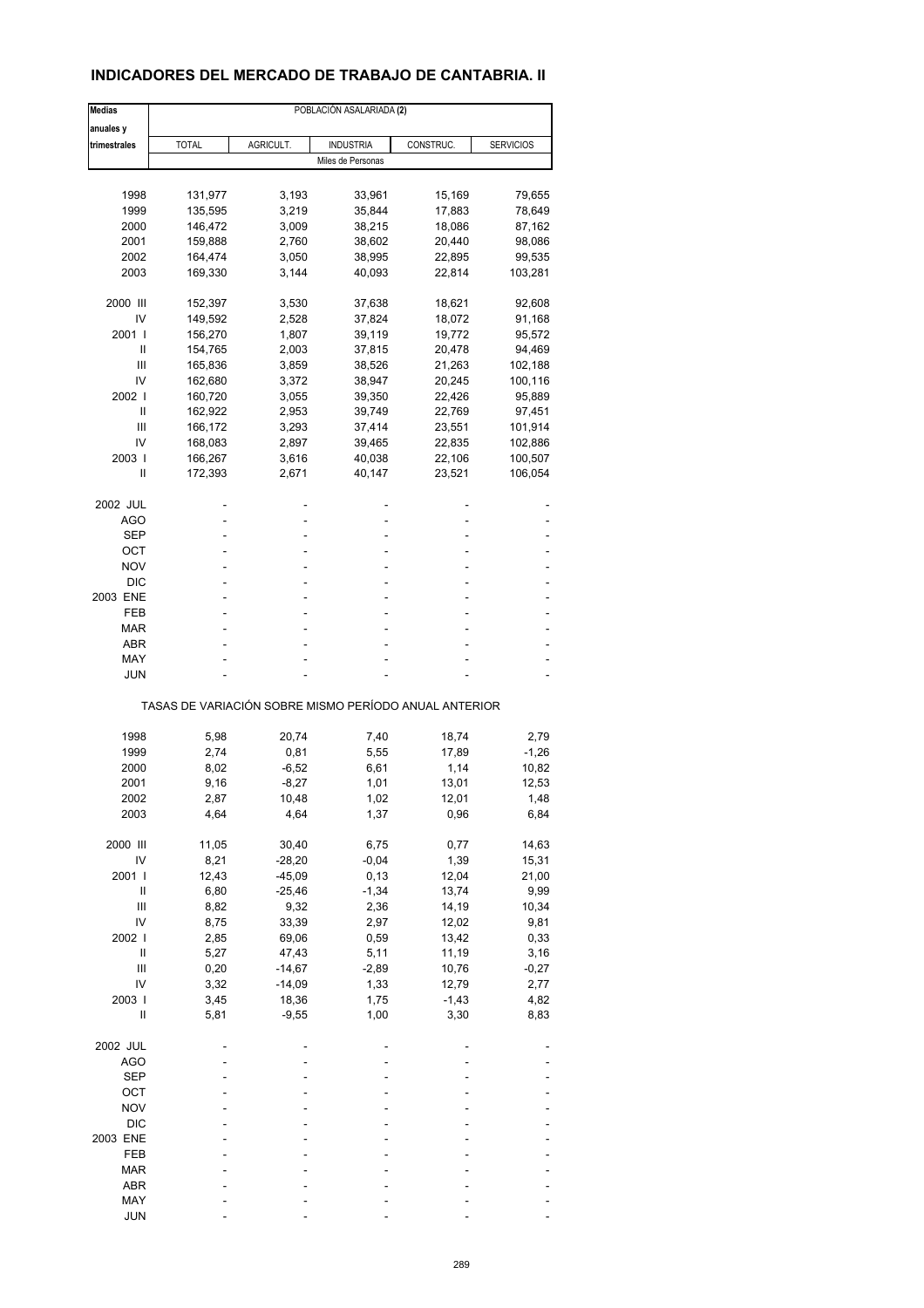# **INDICADORES DEL MERCADO DE TRABAJO DE CANTABRIA. III**

| <b>Medias</b>       |              | PARADOS <sub>(2)</sub> |                |              | TASA DE ACTIVIDAD (2)                                 |                |              | TASA DE PARO (2) |                |
|---------------------|--------------|------------------------|----------------|--------------|-------------------------------------------------------|----------------|--------------|------------------|----------------|
| anuales y           |              |                        |                |              | <b>MENORES</b>                                        |                |              | <b>MENORES</b>   |                |
| trimestrales        | <b>TOTAL</b> | VARONES                | <b>MUJERES</b> | <b>TOTAL</b> | 20 AÑOS                                               | <b>MUJERES</b> | <b>TOTAL</b> | 20 AÑOS          | <b>MUJERES</b> |
|                     |              | Miles de personas      |                |              |                                                       | Porcentaje     |              |                  |                |
|                     |              |                        |                |              |                                                       |                |              |                  |                |
| 1998                | 39,021       | 18,165                 | 20,856         | 48,87        | 20,95                                                 | 34,75          | 17,92        | 37,83            | 26,06          |
| 1999                | 32,808       | 14,361                 | 18,447         | 47,03        | 15,94                                                 | 32,06          | 15,56        | 38,32            | 24,87          |
| 2000                | 29,992       | 11,743                 | 18,249         | 48,99        | 13,36                                                 | 36,12          | 13,57        | 30,48            | 21,68          |
| 2001                | 19,898       | 7,823                  | 12,075         | 49,88        | 16,17                                                 | 37,68          | 8,79         | 18,02            | 13,67          |
| 2002                | 23,262       | 9,897                  | 13,365         | 50,74        | 15,28                                                 | 37,66          | 10,05        | 26,14            | 15,09          |
| 2003                | 24,442       | 10,235                 | 14,208         | 51,65        | 19,66                                                 | 39,25          | 10,35        | 28,61            | 15,33          |
|                     |              |                        |                |              |                                                       |                |              |                  |                |
| 2000 III            | 28,360       | 10,514                 | 17,846         | 49,64        | 14,02                                                 | 37,31          | 12,65        | 23,94            | 20,51          |
|                     |              |                        |                |              |                                                       |                |              |                  |                |
| IV                  | 31,696       | 11,560                 | 20,136         | 50,10        | 14,87                                                 | 38,65          | 13,98        | 24,93            | 22,29          |
| 2001 l              | 21,925       | 8,181                  | 13,744         | 49,13        | 15,42                                                 | 37,89          | 9,85         | 37,00            | 15,50          |
| $\sf II$            | 18,192       | 6,535                  | 11,657         | 49,24        | 14,86                                                 | 37,44          | 8,14         | 13,98            | 13,29          |
| III                 | 18,883       | 7,490                  | 11,393         | 50,23        | 18,38                                                 | 37,90          | 8,28         | 13,60            | 12,82          |
| IV                  | 20,590       | 9,085                  | 11,505         | 50,91        | 16,02                                                 | 37,50          | 8,89         | 7,48             | 13,06          |
| 2002                | 21,468       | 7,455                  | 14,013         | 49,82        | 14,63                                                 | 36,49          | 9,47         | 16,62            | 16,33          |
| Ш                   | 22,488       | 9,025                  | 13,462         | 50,67        | 13,60                                                 | 37,16          | 9,74         | 17,23            | 15,39          |
| $\mathsf{III}$      | 23,985       | 10,704                 | 13,282         | 50,92        | 16,17                                                 | 38,64          | 10,33        | 26,19            | 14,59          |
| IV                  | 25,108       | 12,404                 | 12,704         | 51,53        | 16,74                                                 | 38,37          | 10,68        | 44,51            | 14,04          |
| 2003                | 23,750       | 9,949                  | 13,801         | 50,81        | 17,95                                                 | 38,62          | 10,23        | 28,77            | 15,14          |
| Ш                   | 25,134       | 10,520                 | 14,614         | 52,49        | 21,37                                                 | 39,88          | 10,48        | 28,44            | 15,51          |
|                     |              |                        |                |              |                                                       |                |              |                  |                |
| 2002 JUL            |              |                        |                |              |                                                       |                |              |                  |                |
| <b>AGO</b>          |              |                        |                |              |                                                       |                |              |                  |                |
| <b>SEP</b>          |              |                        |                |              |                                                       |                |              |                  |                |
| OCT                 |              |                        |                |              |                                                       |                |              |                  |                |
| <b>NOV</b>          |              |                        |                |              |                                                       |                |              |                  |                |
| <b>DIC</b>          |              |                        |                |              |                                                       |                |              |                  |                |
| 2003 ENE            |              |                        |                |              |                                                       |                |              |                  |                |
| <b>FEB</b>          |              |                        |                |              |                                                       |                |              |                  |                |
| <b>MAR</b>          |              |                        |                |              |                                                       |                |              |                  |                |
| <b>ABR</b>          |              |                        |                |              |                                                       |                |              |                  |                |
| MAY                 |              |                        |                |              |                                                       |                |              |                  |                |
| <b>JUN</b>          |              |                        |                |              |                                                       |                |              |                  |                |
|                     |              |                        |                |              |                                                       |                |              |                  |                |
|                     |              |                        |                |              | TASAS DE VARIACIÓN SOBRE MISMO PERÍODO ANUAL ANTERIOR |                |              |                  |                |
|                     |              |                        |                |              |                                                       |                |              |                  |                |
| 1998                | $-13,11$     | $-11,71$               | $-14,30$       |              |                                                       |                |              |                  |                |
| 1999                | $-15,92$     | $-20,94$               | $-11,55$       |              |                                                       |                |              |                  |                |
| 2000                | $-8,58$      | $-18,23$               | $-1,07$        |              |                                                       |                |              |                  |                |
| 2001                | $-33,66$     | $-33,38$               | $-33,83$       |              |                                                       |                |              |                  | ÷              |
| 2002                | 16,91        | 26,52                  | 10,69          |              |                                                       |                |              |                  |                |
| 2003                | 11,21        | 24,21                  | 3,42           |              |                                                       |                |              |                  |                |
|                     |              |                        |                |              |                                                       |                |              |                  |                |
| 2000 III            | $-12,12$     | $-25,23$               | $-2,00$        |              |                                                       |                |              |                  |                |
| IV                  | 1,55         | $-15,87$               | 15,25          |              |                                                       |                |              |                  |                |
| 2001                | $-27,02$     | $-37,48$               | $-18,94$       |              |                                                       |                |              |                  |                |
|                     |              |                        |                |              |                                                       |                |              |                  |                |
| Ш<br>$\mathbf{III}$ | $-39,10$     | $-44,67$               | $-35,45$       |              |                                                       |                |              |                  |                |
|                     | $-33,42$     | $-28,76$               | $-36,16$       |              |                                                       |                |              |                  |                |
| IV                  | $-35,04$     | $-21,41$               | $-42,86$       |              |                                                       |                |              |                  |                |
| 2002                | $-2,08$      | $-8,87$                | 1,96           |              |                                                       |                |              |                  |                |
| $\,$ II             | 23,61        | 38,10                  | 15,48          |              |                                                       |                |              |                  |                |
| $\mathbf{III}$      | 27,02        | 42,91                  | 16,58          |              |                                                       |                |              |                  |                |
| IV                  | 21,94        | 36,53                  | 10,42          |              |                                                       |                |              |                  |                |
| 2003 l              | 10,63        | 33,45                  | $-1,51$        |              |                                                       |                |              |                  |                |
| $\,$ II             | 11,77        | 16,57                  | 8,56           |              |                                                       |                |              |                  |                |
|                     |              |                        |                |              |                                                       |                |              |                  |                |
| 2002 JUL            |              |                        |                |              |                                                       |                |              |                  |                |
| <b>AGO</b>          |              |                        |                |              |                                                       |                |              |                  |                |
| <b>SEP</b>          |              |                        |                |              |                                                       |                |              |                  |                |
| OCT                 |              |                        |                |              |                                                       |                |              |                  |                |
| <b>NOV</b>          |              |                        |                |              |                                                       |                |              |                  |                |
| <b>DIC</b>          |              |                        |                |              |                                                       |                |              |                  |                |
| 2003 ENE            |              |                        |                |              |                                                       |                |              |                  |                |
| FEB                 |              |                        |                |              |                                                       |                |              |                  |                |
| <b>MAR</b>          |              |                        |                |              |                                                       |                |              |                  |                |
| <b>ABR</b>          |              |                        |                |              |                                                       |                |              |                  |                |
| MAY                 |              |                        |                |              |                                                       |                |              |                  |                |
| <b>JUN</b>          |              |                        |                |              |                                                       |                |              |                  |                |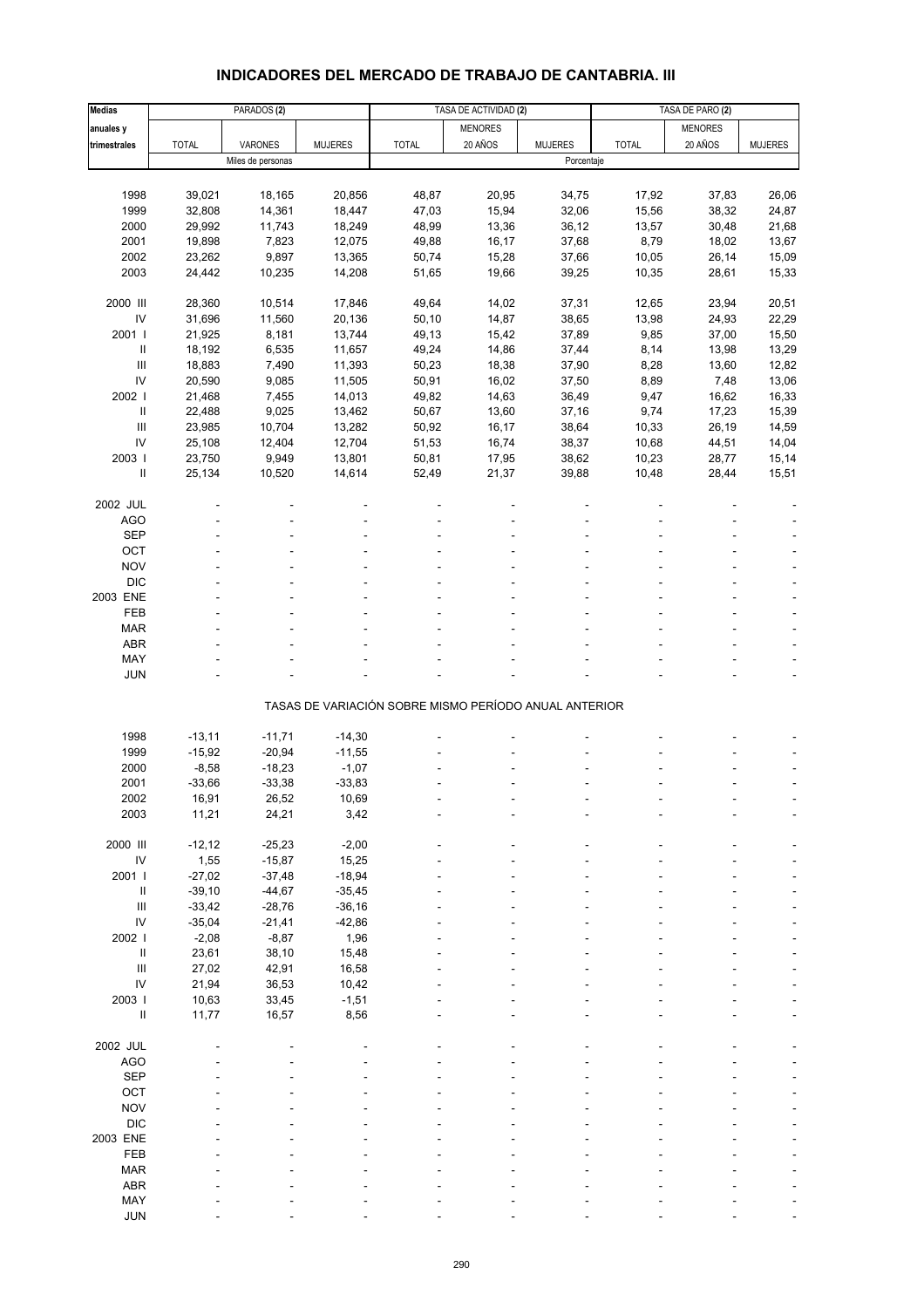| <b>Medias</b>              | PARO REGISTRADO |                                                       |                  |              |                  |                 |
|----------------------------|-----------------|-------------------------------------------------------|------------------|--------------|------------------|-----------------|
| anuales y                  |                 |                                                       |                  |              |                  | SIN EMPLEO      |
| trimestrales               | <b>TOTAL</b>    | <b>AGRICULTURA</b>                                    | <b>INDUSTRIA</b> | CONSTRUCCIÓN | <b>SERVICIOS</b> | <b>ANTERIOR</b> |
|                            |                 |                                                       | Personas         |              |                  |                 |
|                            |                 |                                                       |                  |              |                  |                 |
| 1998                       | 24.049          | 396                                                   | 3.394            | 2.324        | 12.525           | 5.408           |
| 1999                       | 20.763          | 336                                                   | 2.970            | 1.777        | 11.171           | 4.508           |
| 2000                       | 19.872          | 287                                                   | 2.966            | 1.704        | 11.095           | 3.820           |
| 2001                       | 20.090          | 240                                                   | 3.016            | 1.783        | 11.577           | 3.475           |
| 2002                       | 21.344          | 233                                                   | 3.272            | 2.005        | 12.349           | 3.485           |
| 2003                       | 21.019          | 192                                                   | 3.157            | 2.343        | 12.196           | 3.130           |
| 2000 IV                    | 20.306          | 278                                                   | 2.980            | 1.696        | 11.597           | 3.755           |
| 2001                       | 21.525          | 279                                                   | 3.109            | 1.864        | 12.507           | 3.767           |
| $\ensuremath{\mathsf{II}}$ | 19.228          | 233                                                   | 2.834            | 1.657        | 11.196           | 3.308           |
| Ш                          | 18.411          | 201                                                   | 2.816            | 1.716        | 10.387           | 3.292           |
| IV                         | 21.197          | 245                                                   | 3.307            | 1.894        | 12.219           | 3.532           |
| 2002                       | 23.068          | 263                                                   | 3.566            | 2.058        | 13.411           | 3.770           |
| $\ensuremath{\mathsf{II}}$ | 20.764          | 233                                                   | 3.181            | 1.962        | 11.973           | 3.414           |
| Ш                          | 19.384          | 210                                                   | 3.015            | 1.878        | 10.996           | 3.286           |
| IV                         | 22.159          | 225                                                   | 3.327            | 2.120        | 13.018           | 3.469           |
| 2003                       | 23.483          | 211                                                   | 3.409            | 2.382        | 13.979           | 3.502           |
| Ш                          | 20.219          | 179                                                   | 3.092            | 2.207        | 11.678           | 3.063           |
| Ш                          | 19.354          | 188                                                   | 2.969            | 2.439        | 10.932           | 2.826           |
| 2002 OCT                   | 21.413          | 208                                                   | 3.202            | 1.885        | 12.607           | 3.511           |
| <b>NOV</b>                 | 22.088          | 219                                                   | 3.250            | 1.956        | 13.149           | 3.514           |
| <b>DIC</b>                 | 22.976          | 249                                                   | 3.528            | 2.519        | 13.297           | 3.383           |
| 2003 ENE                   | 23.534          | 218                                                   | 3.443            | 2.373        | 14.033           | 3.467           |
| FEB                        | 23.877          | 215                                                   | 3.481            | 2.448        | 14.196           | 3.537           |
| <b>MAR</b>                 | 23.039          | 200                                                   | 3.303            | 2.325        | 13.708           | 3.503           |
| <b>ABR</b>                 | 21.043          | 187                                                   | 3.169            | 2.211        | 12.220           | 3.256           |
| MAY                        | 19.823          | 171                                                   | 3.043            | 2.142        | 11.543           | 2.924           |
| <b>JUN</b>                 | 19.791          | 178                                                   | 3.065            | 2.269        | 11.270           | 3.009           |
| <b>JUL</b>                 | 18.913          | 181                                                   | 2.911            | 2.364        | 10.587           | 2.870           |
| <b>AGO</b>                 | 18.983          | 192                                                   | 3.018            | 2.424        | 10.587           | 2.762           |
| <b>SEP</b>                 | 20.165          | 190                                                   | 2.979            | 2.528        | 11.622           | 2.846           |
|                            |                 | TASAS DE VARIACIÓN SOBRE MISMO PERÍODO ANUAL ANTERIOR |                  |              |                  |                 |
| 1998                       | $-11,64$        | $-9,65$                                               | $-25,80$         | $-23,85$     | $-6,62$          | $-5,76$         |
| 1999                       | $-13,66$        | $-15,26$                                              | $-12,49$         | $-23,55$     | $-10,81$         | $-16,65$        |
| 2000                       | $-4,29$         | $-14,52$                                              | $-0,13$          | $-4, 14$     | $-0,68$          | $-15,26$        |
| 2001                       | 1,10            | $-16,55$                                              | 1,69             | 4,64         | 4,34             | $-9,04$         |
| 2002                       | 6,24            | $-2,82$                                               | 8,48             | 12,45        | 6,67             | 0,30            |
| 2003                       | $-0,25$         | $-18,22$                                              | $-2,98$          | 19,15        | 0,58             | $-10,31$        |
| 2000 IV                    | $-2,40$         | $-14,64$                                              | 3,01             | $-6,73$      | 0,44             | $-11,06$        |
| 2001 l                     | $-2,52$         | $-21,92$                                              | $-1,02$          | $-5,25$      | 0,88             | $-10,73$        |
| $\, \parallel$             | $-0,94$         | $-16,27$                                              | $-3,23$          | 0,26         | 3,82             | $-12,19$        |
| Ш                          | 4,08            | $-14,37$                                              | 0,02             | 14,51        | 8,16             | $-6,97$         |
| IV                         | 4,39            | $-11,75$                                              | 10,96            | 11,67        | 5,36             | $-5,95$         |
| 2002                       | 7,17            | $-5,73$                                               | 14,69            | 10,45        | 7,23             | 0, 10           |
| $\sf II$                   | 7,98            | 0,00                                                  | 12,27            | 18,43        | 6,94             | 3,19            |
| Ш                          | 5,29            | 4,49                                                  | 7,04             | 9,44         | 5,87             | $-0, 16$        |
| IV                         | 4,54            | $-8,15$                                               | 0,60             | 11,93        | 6,53             | $-1,76$         |
| 2003                       | 1,80            | $-19,77$                                              | $-4,39$          | 15,72        | 4,24             | $-7,11$         |
| Ш                          | $-2,62$         | $-23,43$                                              | $-2,80$          | 12,49        | $-2,46$          | $-10,28$        |
| Ш                          | $-0,16$         | $-10,49$                                              | $-1,50$          | 29,88        | $-0,58$          | $-14,01$        |
|                            |                 |                                                       |                  |              |                  |                 |
| 2002 OCT                   | 3,38            | $-9,57$                                               | 1,88             | 7,96         | 4,67             | $-1,10$         |
| <b>NOV</b>                 | 5,04            | 2,82                                                  | $-0,85$          | 7,83         | 7,77             | $-0,26$         |
| <b>DIC</b>                 | 5,16            | $-15,02$                                              | 0,83             | 18,71        | 7,12             | $-3,95$         |
| 2003 ENE                   | 1,84            | $-21,58$                                              | $-1,82$          | 14,20        | 3,79             | $-6,95$         |
| FEB                        | 2,52            | $-14,34$                                              | $-3,28$          | 18,95        | 4,61             | $-7,17$         |
| <b>MAR</b>                 | 1,02            | $-23,08$                                              | $-8,02$          | 14,03        | 4,31             | $-7,21$         |
| ABR                        | $-2,76$         | $-23,36$                                              | $-4,61$          | 9,84         | $-2,37$          | $-8,13$         |
| MAY                        | $-3,52$         | $-26,61$                                              | $-3,40$          | 7,85         | $-2,89$          | $-11,18$        |
| JUN                        | $-1,56$         | $-20,18$                                              | $-0,23$          | 20,18        | $-2,13$          | $-11,66$        |
| <b>JUL</b>                 | $-0,88$         | $-14,62$                                              | 0,48             | 28,41        | $-2,55$          | $-12,12$        |
| <b>AGO</b>                 | $-0, 12$        | $-6,34$                                               | $-1,76$          | 27,18        | $-0,09$          | $-14,36$        |
| <b>SEP</b>                 | 0,48            | $-10,38$                                              | $-3,12$          | 34,04        | 0,82             | $-15,50$        |

#### **INDICADORES DEL MERCADO DE TRABAJO DE CANTABRIA. IV**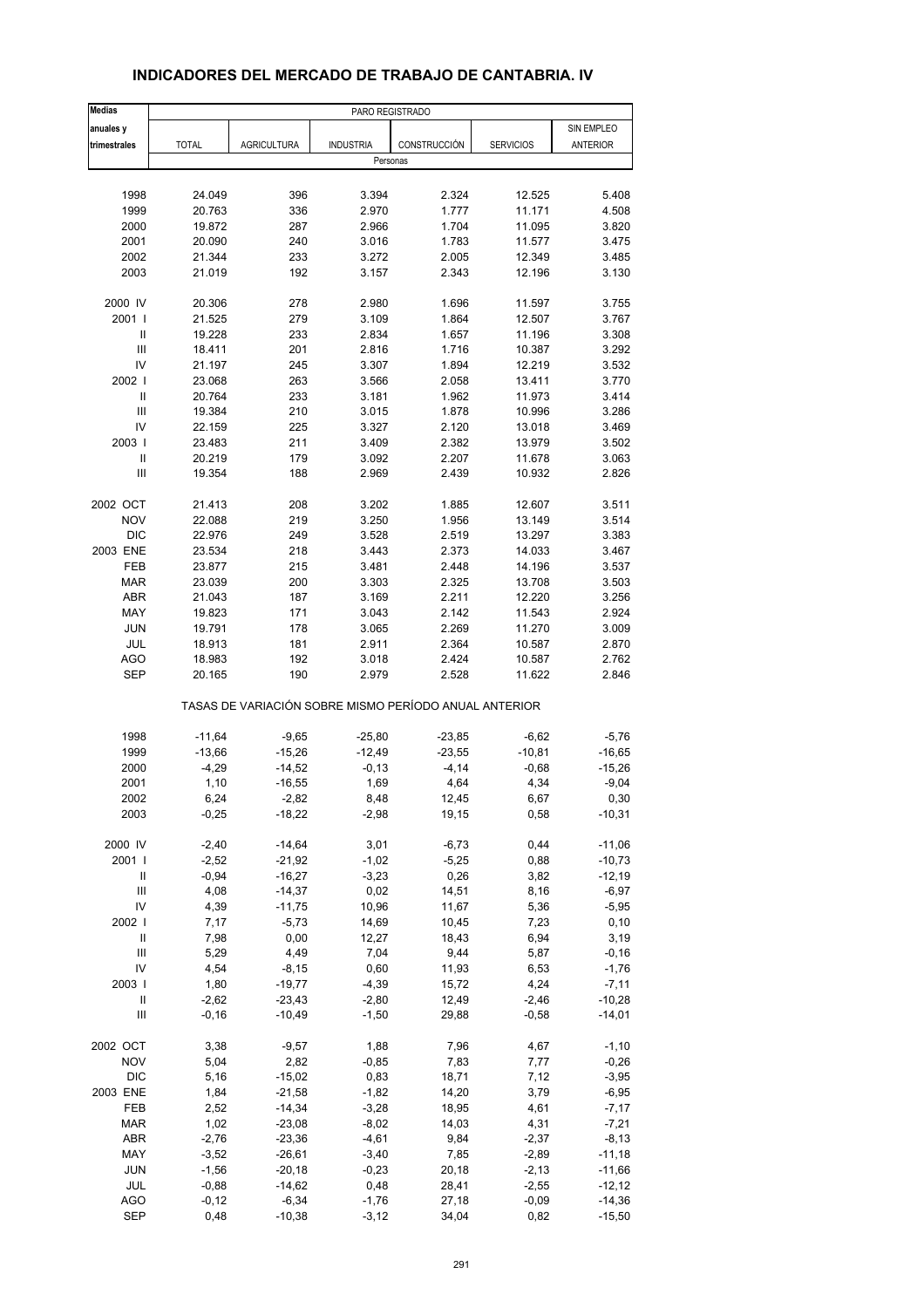### **INDICADORES DEL MERCADO DE TRABAJO DE CANTABRIA. V**

| <b>Medias</b>     | AFILIADOS A LA SEGURIDAD SOCIAL EN ALTA LABORAL |                     |                    |                                                       |                  |  |  |  |
|-------------------|-------------------------------------------------|---------------------|--------------------|-------------------------------------------------------|------------------|--|--|--|
| anuales y         |                                                 |                     | <b>TOTAL</b>       |                                                       |                  |  |  |  |
| trimestrales      | <b>TOTAL</b>                                    | <b>AGRICULTURA</b>  | <b>INDUSTRIA</b>   | CONSTRUCCIÓN                                          | <b>SERVICIOS</b> |  |  |  |
|                   |                                                 |                     | Personas           |                                                       |                  |  |  |  |
|                   |                                                 |                     |                    |                                                       |                  |  |  |  |
| 1998              | 161.869                                         | 13.547              | 32.526             | 17.257                                                | 98.015           |  |  |  |
| 1999              | 171.989                                         | 13.084              | 33.428             | 20.088                                                | 104.933          |  |  |  |
| 2000              | 180.232                                         | 12.409              | 34.752             | 22.430                                                | 110.212          |  |  |  |
| 2001              | 186.443                                         | 11.758              | 35.423             | 24.361                                                | 114.667          |  |  |  |
| 2002              | 191.311                                         | 11.300              | 35.080             | 25.842                                                | 119.007          |  |  |  |
| 2003              | 196.086                                         | 11.077              | 35.053             | 27.013                                                | 122.868          |  |  |  |
| 2000 IV           | 181.494                                         | 12.112              | 35.127             | 23.098                                                | 110.730          |  |  |  |
| 2001 l            | 181.851                                         | 11.895              | 35.191             | 23.806                                                | 110.520          |  |  |  |
| Ш                 | 186.679                                         | 11.947              | 35.844             | 24.533                                                | 114.045          |  |  |  |
| Ш                 | 190.832                                         | 11.731              | 35.765             | 24.607                                                | 118.629          |  |  |  |
| IV                | 186.409                                         | 11.458              | 34.893             | 24.496                                                | 115.475          |  |  |  |
| 2002              | 186.364                                         | 11.324              | 34.794             | 25.037                                                | 115.129          |  |  |  |
| Ш                 | 190.591                                         | 11.488              | 35.105             | 25.845                                                | 118.076          |  |  |  |
| Ш                 | 196.399                                         | 11.322              | 35.445             | 26.264                                                | 123.277          |  |  |  |
| IV                | 191.890                                         | 11.067              | 34.975             | 26.221                                                | 119.548          |  |  |  |
| 2003              | 191.316                                         | 11.050              | 34.970             | 26.559                                                | 118.662          |  |  |  |
| Ш                 | 196.681                                         | 11.127              | 35.052             | 27.199                                                | 123.232          |  |  |  |
| Ш                 | 202.348                                         | 11.040              | 35.178             | 27.414                                                | 128.631          |  |  |  |
| 2002 SEP          | 192.905                                         | 11.228              | 35.426             | 26.280                                                | 119.892          |  |  |  |
| OCT               | 192.642                                         | 11.177              | 35.215             | 26.654                                                | 119.519          |  |  |  |
| <b>NOV</b>        | 193.556                                         | 11.033              | 35.410             | 26.841                                                | 120.192          |  |  |  |
| <b>DIC</b>        | 189.472                                         | 10.992              | 34.300             | 25.167                                                | 118.932          |  |  |  |
| 2003 ENE          | 190.168                                         | 11.042              | 35.056             | 26.256                                                | 117.740          |  |  |  |
| FEB               | 190.963                                         | 11.023              | 34.795             | 26.507                                                | 118.563          |  |  |  |
| <b>MAR</b>        | 192.818                                         | 11.086              | 35.059             | 26.915                                                | 119.684          |  |  |  |
| ABR               | 194.958                                         | 11.134              | 34.914             | 27.061                                                | 121.778          |  |  |  |
| MAY               | 196.708                                         | 11.124              | 35.125             | 27.168                                                | 123.221          |  |  |  |
| <b>JUN</b>        | 198.378                                         | 11.124              | 35.118             | 27.369                                                | 124.696          |  |  |  |
| JUL               | 203.701                                         | 11.071              | 35.325             | 27.472                                                | 129.749          |  |  |  |
| AGO               | 200.995                                         | 11.008              | 35.031             | 27.356                                                | 127.512          |  |  |  |
|                   |                                                 |                     |                    | TASAS DE VARIACIÓN SOBRE MISMO PERÍODO ANUAL ANTERIOR |                  |  |  |  |
|                   |                                                 |                     |                    |                                                       |                  |  |  |  |
| 1998              | 4,32                                            | $-2,82$             | 3,40               | 11,42                                                 | 4,36             |  |  |  |
| 1999              | 6,25                                            | $-3,41$             | 2,77               | 16,41                                                 | 7,06             |  |  |  |
| 2000              | 4,79                                            | $-5,16$             | 3,96               | 11,66                                                 | 5,03             |  |  |  |
| 2001              | 3,45                                            | $-5,25$             | 1,93               | 8,61                                                  | 4,04             |  |  |  |
| 2002              | 2,61                                            | -3,89               | $-0,97$            | 6,08                                                  | 3,78             |  |  |  |
| 2003              | 2,72                                            | $-2,81$             | $-0,07$            | 5,33                                                  | 3,52             |  |  |  |
| 2000 IV           | 4,27                                            | $-5,78$             | 3,63               | 12,56                                                 | 4,11             |  |  |  |
| 2001 l            | 4,32                                            | $-4,94$             | 3,54               | 11,85                                                 | 4,18             |  |  |  |
| Ш                 | 3,96                                            | $-5,03$             | 3,23               | 9,50                                                  | 4,21             |  |  |  |
| Ш                 | 2,85                                            | $-5,62$             | 1,68               | 7,29                                                  | 3,53             |  |  |  |
| IV                | 2,71                                            | $-5,40$             | $-0,67$            | 6,05                                                  | 4,29             |  |  |  |
| 2002              | 2,48                                            | $-4,80$             | $-1, 13$           | 5,17                                                  | 4,17             |  |  |  |
| $\sf II$          | 2,10                                            | $-3,84$             | $-2,06$            | 5,35                                                  | 3,53             |  |  |  |
| Ш                 | 2,92                                            | $-3,49$             | $-0,89$            | 6,73                                                  | 3,92             |  |  |  |
| IV                | 2,94                                            | $-3,41$             | 0,24               | 7,04                                                  | 3,53             |  |  |  |
| 2003              | 2,66                                            | $-2,41$             | 0,50               | 6,08                                                  | 3,07             |  |  |  |
| Ш                 | 3,20                                            | $-3, 14$            | $-0,15$            | 5,24                                                  | 4,37             |  |  |  |
| Ш                 | 2,12                                            | $-2,89$             | $-0,78$            | 4,41                                                  | 2,93             |  |  |  |
| 2002 SEP          | 2,51                                            |                     |                    |                                                       |                  |  |  |  |
| OCT               | 3,13                                            | $-3,68$<br>$-4,01$  | $-0,65$<br>$-0,01$ | 7,26<br>7,70                                          | 3,12<br>3,85     |  |  |  |
| <b>NOV</b>        | 3,19                                            | $-4,95$             |                    | 8,41                                                  |                  |  |  |  |
| DIC               | 2,49                                            | $-1,17$             | 0,48<br>0,23       | 4,95                                                  | 3,72<br>3,01     |  |  |  |
|                   |                                                 |                     |                    |                                                       |                  |  |  |  |
| 2003 ENE<br>FEB   | 2,57                                            | $-0, 10$<br>$-3,44$ | 0,11               | 5,53                                                  | 2,94             |  |  |  |
|                   | 2,55                                            |                     | 0,01               | 5,61                                                  | 3,25             |  |  |  |
| <b>MAR</b>        | 2,85                                            | $-3,62$             | 1,39               | 7,09                                                  | 3,02             |  |  |  |
| ABR               | 3,29                                            | $-3,29$             | 0,22               | 5,74                                                  | 4,32             |  |  |  |
| MAY               | 3,58                                            | $-3,19$             | $-0,05$            | 5,27                                                  | 4,97             |  |  |  |
| <b>JUN</b>        | 2,72                                            | $-2,94$             | $-0,62$            | 4,72                                                  | 3,82             |  |  |  |
| JUL<br><b>AGO</b> | 2,87<br>1,37                                    | $-3,01$<br>$-2,77$  | $-0,96$<br>$-0,60$ | 4,44<br>4,38                                          | 4,20<br>1,67     |  |  |  |
|                   |                                                 |                     |                    |                                                       |                  |  |  |  |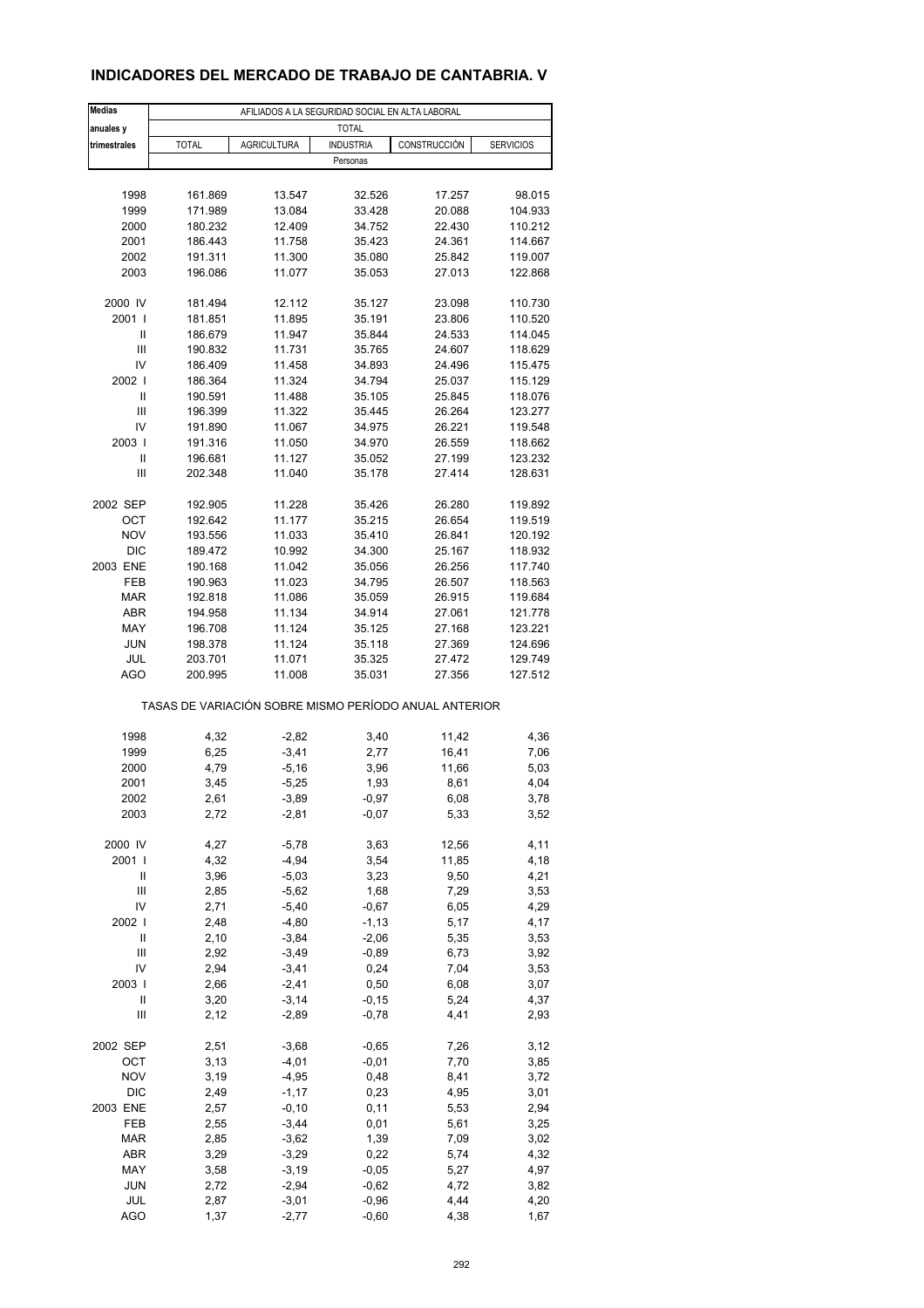### **INDICADORES DEL MERCADO DE TRABAJO DE CANTABRIA. VI**

| <b>Medias</b> |                                                       | AFILIADOS A LA SEGURIDAD SOCIAL EN ALTA LABORAL |                     |              |                  |
|---------------|-------------------------------------------------------|-------------------------------------------------|---------------------|--------------|------------------|
| anuales y     |                                                       |                                                 | <b>CUENTA AJENA</b> |              |                  |
| trimestrales  | <b>TOTAL</b>                                          | <b>AGRICULTURA</b>                              | <b>INDUSTRIA</b>    | CONSTRUCCIÓN | <b>SERVICIOS</b> |
|               |                                                       |                                                 | Personas            |              |                  |
| 1998          | 120.261                                               | 2.912                                           | 29.727              | 12.994       | 74.362           |
| 1999          | 129.796                                               | 2.781                                           | 30.609              | 15.672       | 80.676           |
| 2000          | 138.057                                               | 2.614                                           | 31.975              | 17.762       | 85.646           |
| 2001          | 144.234                                               | 2.516                                           | 32.646              | 19.411       | 89.611           |
| 2002          | 148.975                                               | 2.453                                           | 32.349              | 20.612       | 93.521           |
| 2003          | 153.277                                               | 2.514                                           | 32.322              | 21.553       | 96.853           |
|               |                                                       |                                                 |                     |              |                  |
| 2000 IV       | 139.375                                               | 2.538                                           | 32.357              | 18.315       | 86.112           |
| 2001 l        | 139.802                                               | 2.457                                           | 32.427              | 18.972       | 85.893           |
| Ш             | 144.348                                               | 2.643                                           | 33.057              | 19.621       | 88.977           |
| Ш             | 148.416                                               | 2.584                                           | 32.974              | 19.604       | 93.200           |
| IV            | 144.371                                               | 2.379                                           | 32.126              | 19.447       | 90.375           |
| 2002          | 144.430                                               | 2.346                                           | 32.048              | 19.933       | 90.065           |
| Ш             | 148.276                                               | 2.573                                           | 32.379              | 20.658       | 92.631           |
| Ш             | 153.690                                               | 2.510                                           | 32.717              | 20.980       | 97.433           |
| IV            | 149.502                                               | 2.381                                           | 32.251              | 20.875       | 93.956           |
| 2003          | 148.990                                               | 2.434                                           | 32.248              | 21.189       | 93.084           |
| Ш             | 153.823                                               | 2.567                                           | 32.319              | 21.731       | 97.175           |
| Ш             | 158.891                                               | 2.555                                           | 32.436              | 21.832       | 102.022          |
| 2002 SEP      | 150.320                                               | 2.449                                           | 32.702              | 20.979       | 94.152           |
| OCT           | 150.179                                               | 2.430                                           | 32.493              | 21.322       | 93.897           |
| <b>NOV</b>    | 151.173                                               | 2.368                                           | 32.684              | 21.483       | 94.598           |
| <b>DIC</b>    | 147.154                                               | 2.345                                           | 31.576              | 19.820       | 93.372           |
| 2003 ENE      | 147.935                                               | 2.410                                           | 32.334              | 20.924       | 92.233           |
| FEB           | 148.664                                               | 2.419                                           | 32.074              | 21.139       | 92.997           |
| <b>MAR</b>    | 150.370                                               | 2.473                                           | 32.336              | 21.505       | 94.022           |
| <b>ABR</b>    | 152.273                                               | 2.549                                           | 32.190              | 21.636       | 95.867           |
| MAY           | 153.882                                               | 2.571                                           | 32.392              | 21.702       | 97.187           |
| <b>JUN</b>    | 155.313                                               | 2.580                                           | 32.374              | 21.856       | 98.472           |
| JUL           | 160.293                                               | 2.571                                           | 32.581              | 21.901       | 103.196          |
| AGO           | 157.488                                               | 2.539                                           | 32.291              | 21.762       | 100.848          |
|               | TASAS DE VARIACIÓN SOBRE MISMO PERÍODO ANUAL ANTERIOR |                                                 |                     |              |                  |
|               |                                                       |                                                 |                     |              |                  |
| 1998          | 5,45                                                  | $-2,63$                                         | 3,68                | 12,56        | 5,18             |
| 1999          | 7,93                                                  | $-4,50$                                         | 2,97                | 20,61        | 8,49             |
| 2000          | 6,36                                                  | $-6,02$                                         | 4,46                | 13,33        | 6,16             |
| 2001          | 4,47                                                  | $-3,75$                                         | 2,10                | 9,29         | 4,63             |
| 2002<br>2003  | 3,29<br>3,14                                          | -2,51<br>1,38                                   | -0,91<br>$-0,06$    | 6,18<br>5,31 | 4,36<br>3,83     |
|               |                                                       |                                                 |                     |              |                  |
| 2000 IV       | 5,64                                                  | $-6, 15$                                        | 4,06                | 14,36        | 4,93             |
| 2001 l        | 5,60                                                  | $-2,03$                                         | 3,90                | 13,33        | 4,93             |
| Ш             | 5,09                                                  | $-2,44$                                         | 3,49                | 10,42        | 4,82             |
| Ш             | 3,71                                                  | $-4,31$                                         | 1,81                | 7,58         | 3,86             |
| IV            | 3,58                                                  | $-6,26$                                         | $-0,71$             | 6,18         | 4,95             |
| 2002          | 3,31                                                  | $-4,50$                                         | $-1,17$             | 5,07         | 4,86             |
| Ш             | 2,72                                                  | $-2,65$                                         | $-2,05$             | 5,28         | 4,11             |
| Ш             | 3,55                                                  | $-2,88$                                         | $-0,78$             | 7,02         | 4,54             |
| IV            | 3,55                                                  | 0,08                                            | 0,39                | 7,34         | 3,96             |
| 2003          | 3,16                                                  | 3,75                                            | 0,63                | 6,30         | 3,35             |
| Ш             | 3,74                                                  | $-0,25$                                         | $-0,19$             | 5,20         | 4,91             |
| Ш             | 2,26                                                  | 0,57                                            | $-0,88$             | 4,06         | 2,98             |
| 2002 SEP      | 3,03                                                  | $-4,04$                                         | $-0,53$             | 7,74         | 3,52             |
| OCT           | 3,79                                                  | $-4,44$                                         | 0, 13               | 8,18         | 4,39             |
| <b>NOV</b>    | 3,87                                                  | $-5,88$                                         | 0,65                | 9,02         | 4,18             |
| DIC           | 2,99                                                  | 12,85                                           | 0,39                | 4,71         | 3,32             |
| 2003 ENE      | 3,04                                                  | 17,10                                           | 0,22                | 5,58         | 3,17             |
| FEB           | 3,03                                                  | $-0,62$                                         | 0,10                | 5,81         | 3,57             |
| <b>MAR</b>    | 3,40                                                  | $-2,87$                                         | 1,57                | 7,51         | 3,32             |
| ABR           | 3,91                                                  | $-0,43$                                         | 0,28                | 5,94         | 4,86             |
| MAY           | 4,26                                                  | $-0,19$                                         | $-0,09$             | 5,22         | 5,71             |
| <b>JUN</b>    | 3,06                                                  | $-0,12$                                         | $-0,75$             | 4,44         | 4,17             |
| JUL           | 3,23                                                  | 0,12                                            | $-1,09$             | 4,04         | 4,59             |
| <b>AGO</b>    | 1,30                                                  | 1,03                                            | $-0,67$             | 4,07         | 1,38             |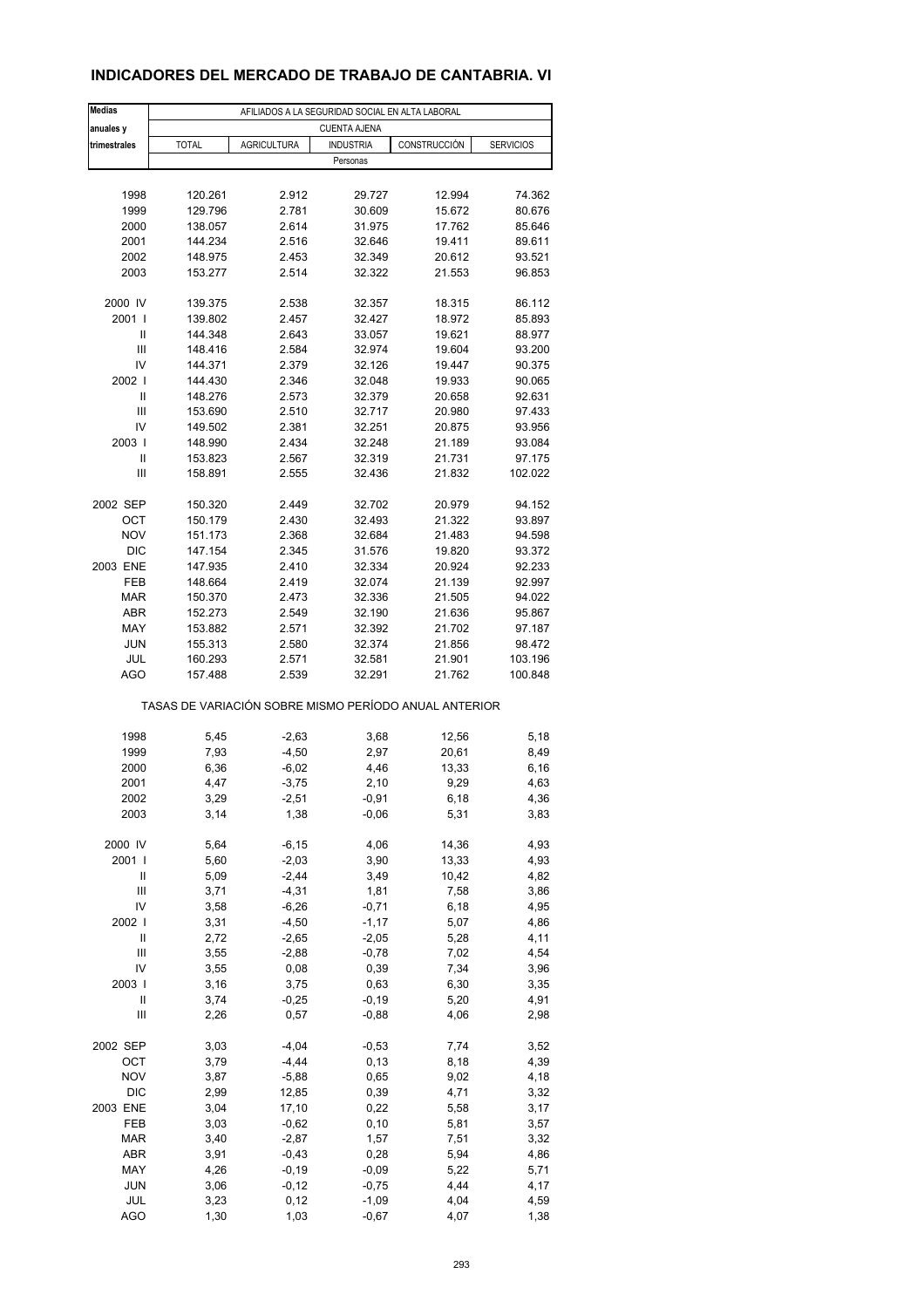### **INDICADORES DEL MERCADO DE TRABAJO DE CANTABRIA. VII**

| <b>Medias</b>     |                                                       | AFILIADOS A LA SEGURIDAD SOCIAL EN ALTA LABORAL |                      |                |                  |
|-------------------|-------------------------------------------------------|-------------------------------------------------|----------------------|----------------|------------------|
| anuales y         |                                                       |                                                 | <b>CUENTA PROPIA</b> |                |                  |
| trimestrales      | <b>TOTAL</b>                                          | <b>AGRICULTURA</b>                              | <b>INDUSTRIA</b>     | CONSTRUCCIÓN   | <b>SERVICIOS</b> |
|                   |                                                       |                                                 | Personas             |                |                  |
|                   |                                                       |                                                 |                      |                |                  |
| 1998              | 41.609                                                | 10.634                                          | 2.800                | 4.263          | 23.653           |
| 1999              | 42.193                                                | 10.303                                          | 2.819                | 4.416          | 24.257           |
| 2000              | 42.175                                                | 9.795                                           | 2.778                | 4.669          | 24.565           |
| 2001<br>2002      | 42.209<br>42.337                                      | 9.242<br>8.848                                  | 2.777<br>2.731       | 4.950<br>5.230 | 25.056<br>25.486 |
| 2003              | 42.809                                                | 8.563                                           | 2.731                | 5.460          | 26.015           |
|                   |                                                       |                                                 |                      |                |                  |
| 2000 IV           | 42.119                                                | 9.574                                           | 2.770                | 4.783          | 24.618           |
| 2001 l            | 42.049                                                | 9.438                                           | 2.764                | 4.834          | 24.627           |
| Ш                 | 42.331                                                | 9.304                                           | 2.787                | 4.912          | 25.069           |
| Ш                 | 42.416                                                | 9.147                                           | 2.791                | 5.003          | 25.429           |
| IV<br>2002        | 42.038                                                | 9.079                                           | 2.767                | 5.048          | 25.100           |
| Ш                 | 41.934<br>42.315                                      | 8.978<br>8.915                                  | 2.747<br>2.726       | 5.104<br>5.187 | 25.064<br>25.444 |
| Ш                 | 42.709                                                | 8.812                                           | 2.728                | 5.284          | 25.844           |
| IV                | 42.388                                                | 8.686                                           | 2.724                | 5.346          | 25.592           |
| 2003              | 42.327                                                | 8.616                                           | 2.722                | 5.370          | 25.578           |
| Ш                 | 42.859                                                | 8.561                                           | 2.734                | 5.468          | 26.056           |
| Ш                 | 43.458                                                | 8.485                                           | 2.742                | 5.583          | 26.609           |
|                   |                                                       |                                                 |                      |                |                  |
| 2002 SEP          | 42.585                                                | 8.779                                           | 2.724                | 5.301          | 25.740           |
| OCT<br><b>NOV</b> | 42.463<br>42.383                                      | 8.747<br>8.665                                  | 2.722<br>2.726       | 5.332<br>5.358 | 25.622<br>25.594 |
| <b>DIC</b>        | 42.318                                                | 8.647                                           | 2.724                | 5.347          | 25.560           |
| 2003 ENE          | 42.233                                                | 8.632                                           | 2.722                | 5.332          | 25.507           |
| FEB               | 42.299                                                | 8.604                                           | 2.721                | 5.368          | 25.566           |
| <b>MAR</b>        | 42.448                                                | 8.613                                           | 2.723                | 5.410          | 25.662           |
| <b>ABR</b>        | 42.685                                                | 8.585                                           | 2.724                | 5.425          | 25.911           |
| MAY               | 42.826                                                | 8.553                                           | 2.733                | 5.466          | 26.034           |
| <b>JUN</b>        | 43.065                                                | 8.544                                           | 2.744                | 5.513          | 26.224           |
| JUL               | 43.408                                                | 8.500                                           | 2.744                | 5.571          | 26.553           |
| AGO               | 43.507                                                | 8.469                                           | 2.740                | 5.594          | 26.664           |
|                   | TASAS DE VARIACIÓN SOBRE MISMO PERÍODO ANUAL ANTERIOR |                                                 |                      |                |                  |
|                   |                                                       |                                                 |                      |                |                  |
| 1998              | 1,17                                                  | $-2,87$                                         | 0,54                 | 8,08           | 1,86             |
| 1999              | 1,40                                                  | $-3,12$                                         | 0,71                 | 3,59           | 2,55             |
| 2000<br>2001      | $-0,04$<br>0,08                                       | $-4,93$<br>$-5,64$                              | $-1,47$              | 5,72<br>6,01   | 1,27             |
| 2002              | 0,30                                                  | -4,27                                           | $-0,02$<br>-1,66     | 5,67           | 2,00<br>1,72     |
| 2003              | 1,24                                                  | $-3,97$                                         | $-0, 12$             | 5,44           | 2,36             |
|                   |                                                       |                                                 |                      |                |                  |
| 2000 IV           | $-0,02$                                               | $-5,68$                                         | $-1,17$              | 6,17           | 1,34             |
| 2001 l            | 0,27                                                  | $-5,67$                                         | $-0,50$              | 6,38           | 1,62             |
| Ш                 | 0,30                                                  | $-5,74$                                         | 0,34                 | 5,96           | 2,08             |
| Ш<br>IV           | $-0,05$<br>$-0,19$                                    | $-5,98$<br>$-5,17$                              | 0,18<br>$-0, 11$     | 6,17<br>5,55   | 2,33<br>1,96     |
| 2002              | $-0,27$                                               | $-4,88$                                         | $-0,64$              | 5,58           | 1,77             |
| $\mathsf{II}$     | $-0,04$                                               | $-4,18$                                         | $-2,19$              | 5,61           | 1,50             |
| Ш                 | 0,69                                                  | $-3,66$                                         | $-2,26$              | 5,61           | 1,63             |
| IV                | 0,83                                                  | $-4,32$                                         | $-1,55$              | 5,89           | 1,96             |
| 2003              | 0,94                                                  | $-4,02$                                         | $-0,90$              | 5,21           | 2,05             |
| Ш                 | 1,29                                                  | $-3,98$                                         | 0,29                 | 5,41           | 2,41             |
| Ш                 | 1,61                                                  | $-3,89$                                         | 0,44                 | 5,82           | 2,75             |
| 2002 SEP          | 0,72                                                  | $-3,58$                                         | $-2,05$              | 5,37           | 1,66             |
| OCT               | 0,88                                                  | $-3,89$                                         | $-1,63$              | 5,81           | 1,91             |
| <b>NOV</b>        | 0,84                                                  | $-4,70$                                         | $-1,48$              | 6,04           | 2,07             |
| DIC               | 0,78                                                  | $-4,39$                                         | $-1,55$              | 5,82           | 1,91             |
| 2003 ENE          | 0,95                                                  | $-4,04$                                         | $-1, 13$             | 5,38           | 2,10             |
| FEB               | 0,88                                                  | $-4,21$                                         | $-0,95$              | 4,82           | 2,12             |
| <b>MAR</b>        | 0,97                                                  | $-3,83$                                         | $-0,62$              | 5,44           | 1,95             |
| ABR               | 1,11                                                  | $-4, 11$                                        | $-0,44$              | 4,91           | 2,36             |
| MAY<br><b>JUN</b> | 1,22                                                  | $-4,06$                                         | 0,40                 | 5,48           | 2,30             |
| JUL               | 1,52<br>1,59                                          | $-3,76$<br>$-3,92$                              | 0,92<br>0,55         | 5,84<br>6,03   | 2,55<br>2,69     |
| <b>AGO</b>        | 1,62                                                  | $-3,86$                                         | 0,33                 | 5,61           | 2,81             |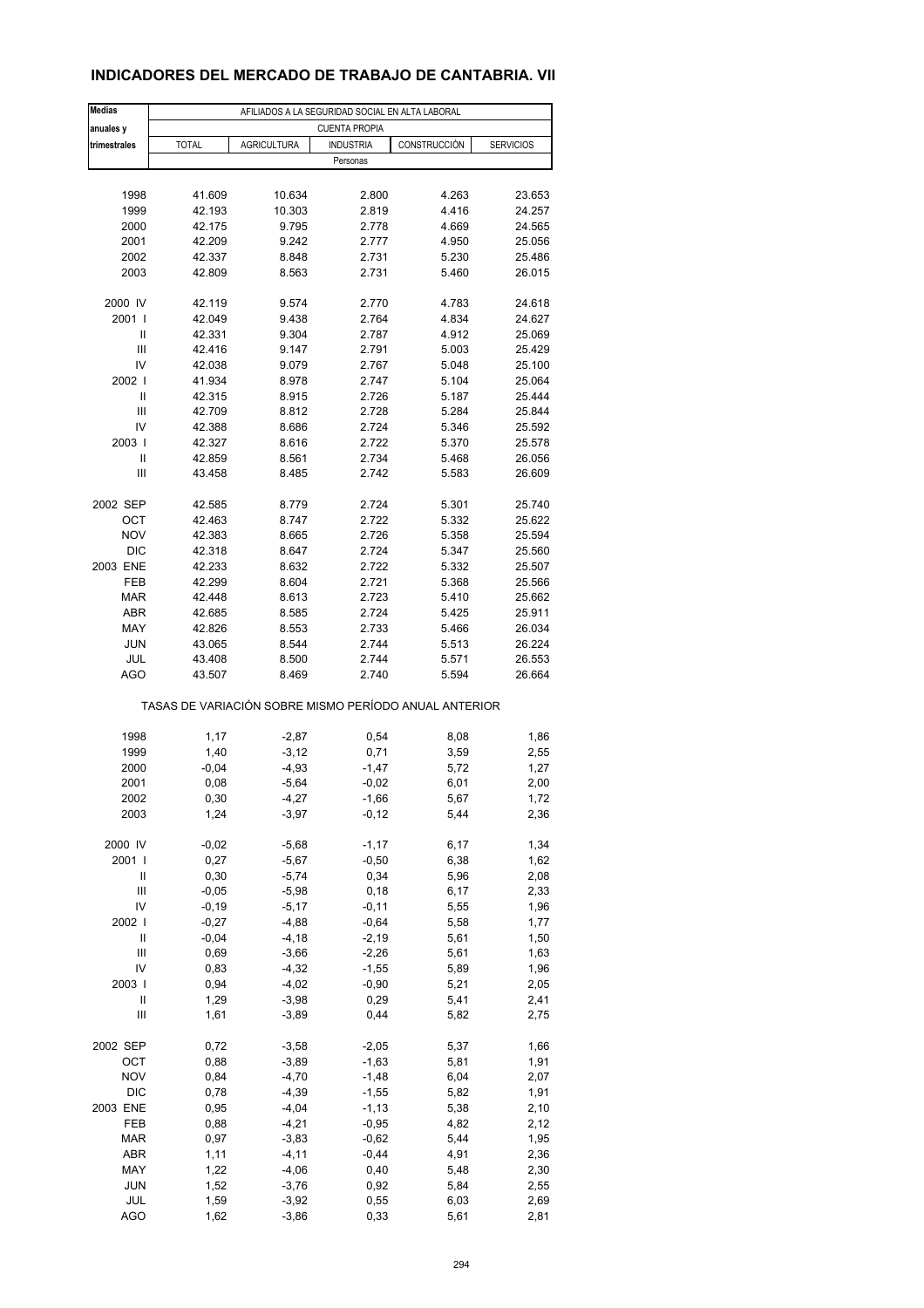| <b>Medias</b>                      |                | EFECTIVOS LABORALES |                   |                                                       |                   |                     |                    | JORNADA MEDIA POR TRABAJADOR Y TRIM. |                 |
|------------------------------------|----------------|---------------------|-------------------|-------------------------------------------------------|-------------------|---------------------|--------------------|--------------------------------------|-----------------|
| anuales y                          | <b>TOTAL</b>   |                     | <b>SECTORES</b>   |                                                       | CONTRATO          | CONTRATO            | <b>TOTAL</b>       | A TIEMPO                             | A TIEMPO        |
| trimestrales                       |                | <b>INDUSTRIA</b>    | CONSTRUC.         | <b>SERVICIOS</b>                                      | <b>INDEFINIDO</b> | <b>TEMPORAL</b>     |                    | <b>COMPLETO</b>                      | <b>PARCIAL</b>  |
|                                    |                |                     | Miles de personas |                                                       |                   |                     |                    | Horas                                |                 |
|                                    |                |                     |                   |                                                       |                   |                     |                    |                                      |                 |
| 1998                               | 104,9          | 30,1                | 13,0              | 61,8                                                  | 67,9              | 37,0                | 422,6              | 443,3                                | 245,6           |
| 1999                               | 114,1          | 31,6                | 15,3              | 67,2                                                  | 71,4              | 42,8                | 418,3              | 442,8                                | 243,0           |
| 2000                               | 122,4          | 33,5                | 17,7              | 71,2                                                  | 75,6              | 46,8                | 416,5              | 443,8                                | 242,8           |
| 2001                               | 128,1          | 33,1                | 19,1              | 75,9                                                  | 81,4              | 46,7                | 419,3              | 441,8                                | 247,6           |
| 2002                               | 131,1          | 32,6                | 20,2              | 78,3                                                  | 84,1              | 47,0                | 417,4              | 439,4                                | 252,6           |
| 2003                               | 134,7          | 33,5                | 21,0              | 80,2                                                  | 84,1              | 50,7                | 428,6              | 455,5                                | 254,1           |
| 2000 III                           | 125,8          | 35,0                | 17,7              | 73,1                                                  | 76,6              | 49,2                | 374,8              | 397,5                                | 231,0           |
| $\mathsf{IV}$                      | 122,3          | 32,6                | 17,7              | 72,1                                                  | 77,1              | 45,3                | 425,6              | 452,9                                | 247,4           |
| 2001 l                             | 126,1          | 33,9                | 18,8              | 73,4                                                  | 78,6              | 47,5                | 438,8              | 462,6                                | 251,6           |
| $\ensuremath{\mathsf{II}}$         | 130,9          | 33,9                | 19,8              | 77,3                                                  | 80,8              | 50,1                | 431,7              | 456,0                                | 247,0           |
| $\ensuremath{\mathsf{III}}\xspace$ | 129,5          | 33,3                | 19,3              | 77,0                                                  | 83,6              | 45,9                | 382,5              | 399,6                                | 240,3           |
| IV                                 | 125,9          | 31,4                | 18,6              | 75,9                                                  | 82,6              | 43,4                | 424,0              | 448,9                                | 251,4           |
| 2002                               | 129,0          | 32,0                | 19,8              | 77,2                                                  | 87,0              | 42,0                | 434,1              | 456,5                                | 262,6           |
| Ш                                  | 133,6          | 33,5                | 20,7              | 79,5                                                  | 86,9              | 46,7                | 431,3              | 455,4                                | 253,7           |
| Ш<br>IV                            | 132,7<br>129,1 | 32,8<br>32,2        | 20,7<br>19,6      | 79,2<br>77,4                                          | 81,6<br>80,8      | 51,1<br>48,3        | 379,9<br>424,4     | 397,5<br>448,1                       | 240,7<br>253,5  |
| 2003                               | 132,8          | 33,8                | 21,1              | 77,8                                                  | 82,5              | 50,3                | 428,8              | 456,6                                | 249,4           |
| Ш                                  | 136,6          | 33,2                | 20,8              | 82,6                                                  | 85,6              | 51,0                | 428,4              | 454,4                                | 258,8           |
|                                    |                |                     |                   |                                                       |                   |                     |                    |                                      |                 |
| 2002 JUL                           |                |                     |                   |                                                       |                   |                     |                    |                                      |                 |
| <b>AGO</b>                         |                |                     |                   |                                                       |                   |                     |                    |                                      |                 |
| <b>SEP</b>                         |                |                     |                   |                                                       |                   |                     |                    |                                      |                 |
| OCT                                |                |                     |                   |                                                       |                   |                     |                    |                                      |                 |
| <b>NOV</b>                         |                |                     |                   |                                                       |                   |                     |                    |                                      |                 |
| <b>DIC</b><br>2003 ENE             |                |                     |                   |                                                       |                   |                     |                    |                                      |                 |
| FEB                                |                |                     |                   |                                                       |                   |                     |                    |                                      |                 |
| <b>MAR</b>                         |                |                     |                   |                                                       |                   |                     |                    |                                      |                 |
| <b>ABR</b>                         |                |                     |                   |                                                       |                   |                     |                    |                                      |                 |
| MAY                                |                |                     |                   |                                                       |                   |                     |                    |                                      |                 |
| <b>JUN</b>                         |                |                     |                   |                                                       |                   |                     |                    |                                      |                 |
|                                    |                |                     |                   | TASAS DE VARIACIÓN SOBRE MISMO PERÍODO ANUAL ANTERIOR |                   |                     |                    |                                      |                 |
|                                    |                |                     |                   |                                                       |                   |                     |                    |                                      |                 |
| 1998                               | 6,50           | 0,33                | 20,09             | 7,02                                                  | 7,86              | 4,01                | $-0,27$            | $-0,43$                              | 5,01            |
| 1999                               | 8,72           | 4,90                | 17,88             | 8,70                                                  | 5,08              | 15,54               | $-1,01$            | $-0,11$                              | $-1,04$         |
| 2000                               | 7,25           | 6,09                | 15,33             | 5,96                                                  | 5,92              | 9,53                | $-0,43$            | 0,21                                 | $-0,07$         |
| 2001                               | 4,70           | $-1,19$             | 8,20              | 6,68                                                  | 7,71              | $-0,21$             | 0,66               | $-0,45$                              | 1,96            |
| 2002<br>2003                       | 2,34<br>2,59   | $-1,51$<br>2,29     | 5,62<br>3,46      | 3,19<br>2,36                                          | 3,29<br>$-3,34$   | 0,64<br>14,21       | $-0,44$<br>$-0,95$ | $-0,54$<br>$-0, 10$                  | 2,04<br>$-1,57$ |
|                                    |                |                     |                   |                                                       |                   |                     |                    |                                      |                 |
| 2000 III                           | 7,61           | 6,38                | 12,03             | 7,18                                                  | 6,24              | 9,82                | $-1,73$            | $-1,49$                              | 0, 13           |
| ${\sf IV}$                         | 7,09           | 3,82                | 20,41             | 5,87                                                  | 6,79              | 7,86                | $-0,05$            | $-0,37$                              | 1,94            |
| 2001 l                             | 6,77           | 4,31                | 9,94              | 7,15                                                  | 7,82              | 4,86                | 1,72               | $-0,32$                              | 3,16            |
| $\ensuremath{\mathsf{II}}$         | 6,25           | $-0,29$             | 8,79              | 9,03                                                  | 6,74              | 5,47                | $-0,58$            | $-0,98$                              | $-0,80$         |
| Ш                                  | 2,94           | $-4,86$             | 9,04              | 5,34                                                  | 9,14              | $-6,71$             | 2,05               | 0,53                                 | 4,03            |
| ${\sf IV}$<br>2002 l               | 2,94<br>2,30   | $-3,68$<br>$-5,60$  | 5,08<br>5,32      | 5,27<br>5,18                                          | 7,13<br>10,69     | $-4,19$<br>$-11,58$ | $-0,38$<br>$-1,07$ | $-0,88$<br>$-1,32$                   | 1,62<br>4,37    |
| $\ensuremath{\mathsf{II}}$         | 2,06           | $-1,18$             | 4,55              | 2,85                                                  | 7,55              | $-6,79$             | $-0,09$            | $-0,13$                              | 2,71            |
| $\ensuremath{\mathsf{III}}\xspace$ | 2,47           | $-1,50$             | 7,25              | 2,86                                                  | $-2,39$           | 11,33               | $-0,68$            | $-0,53$                              | 0,17            |
| ${\sf IV}$                         | 2,54           | 2,55                | 5,38              | 1,98                                                  | $-2,18$           | 11,29               | 0,09               | $-0,18$                              | 0,84            |
| 2003                               | 2,95           | 5,62                | 6,57              | 0,78                                                  | $-5,17$           | 19,76               | $-1,22$            | 0,02                                 | $-5,03$         |
| $\ensuremath{\mathsf{II}}$         | 2,25           | $-0,90$             | 0,48              | 3,90                                                  | $-1,50$           | 9,21                | $-0,67$            | $-0,22$                              | 2,01            |
| 2002 JUL                           |                |                     |                   |                                                       |                   |                     |                    |                                      |                 |
| AGO                                |                |                     |                   |                                                       |                   |                     |                    |                                      |                 |
| <b>SEP</b>                         |                |                     |                   |                                                       |                   |                     |                    |                                      |                 |
| OCT                                |                |                     |                   |                                                       |                   |                     |                    |                                      |                 |
| <b>NOV</b>                         |                |                     |                   |                                                       |                   |                     |                    |                                      |                 |
| <b>DIC</b>                         |                |                     |                   |                                                       |                   |                     |                    |                                      |                 |
| 2003 ENE                           |                |                     |                   |                                                       |                   |                     |                    |                                      |                 |
| FEB                                |                |                     |                   |                                                       |                   |                     |                    |                                      |                 |
| <b>MAR</b>                         |                |                     |                   |                                                       |                   |                     |                    |                                      |                 |
| <b>ABR</b><br>MAY                  |                |                     |                   |                                                       |                   |                     |                    |                                      |                 |
| <b>JUN</b>                         |                |                     |                   |                                                       |                   |                     |                    |                                      |                 |

### **INDICADORES DEL MERCADO DE TRABAJO DE CANTABRIA. VIII**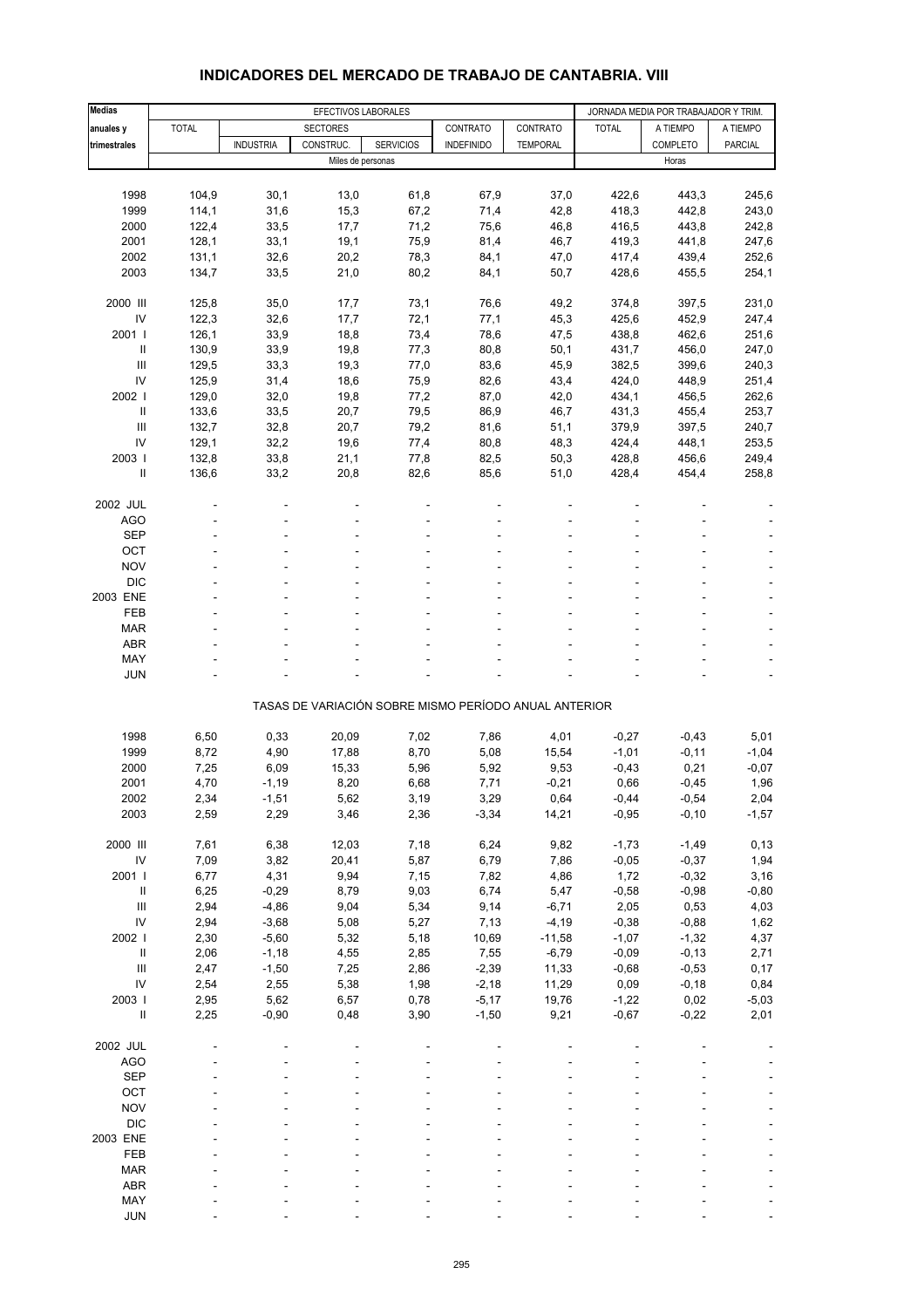### **INDICADORES DE PRECIOS DE CANTABRIA. I**

| <b>Medias</b> |                                                       | INDICES DE PRECIOS DE CONSUMO (3) |              | DIFERENCIAL DE |
|---------------|-------------------------------------------------------|-----------------------------------|--------------|----------------|
| anuales y     | <b>GENERAL</b>                                        | ALIMENTACIÓN                      | <b>SIN</b>   | INFLACIÓN      |
| trimestrales  |                                                       | <b>AGREGADO</b>                   | ALIMENTACIÓN | RTO. ESPAÑA    |
|               |                                                       | <b>Base 2001</b>                  |              | P.Porcentuales |
|               |                                                       |                                   |              |                |
| 1998          | 91,832                                                | 92,021                            | 91,671       | 0,02           |
| 1999          | 94,014                                                | 93,981                            | 93,939       | 0,07           |
| 2000          | 97,051                                                | 95,715                            | 97,491       | $-0,20$        |
| 2001          | 100,277                                               | 99,874                            | 100,411      | $-0,27$        |
| 2002          | 103,350                                               | 104,945                           | 102,823      | $-0,19$        |
| 2003          | 105,660                                               | 108,146                           | 104,842      | $-0,56$        |
|               |                                                       |                                   |              |                |
| 2000 IV       | 98,378                                                | 96,673                            | 98,962       | $-0,22$        |
| 2001 l        | 98,943                                                | 97,835                            | 99,311       | $-0,37$        |
| Ш             | 100,076                                               | 99,033                            | 100,422      | $-0,39$        |
| Ш             | 100,963                                               | 100,783                           | 101,023      | $-0,30$        |
| IV            | 101,127                                               | 101,845                           | 100,890      | $-0,01$        |
| 2002 l        | 101,403                                               | 102,705                           | 100,973      | $-0, 13$       |
| Ш             | 103,503                                               | 104,349                           | 103,223      | $-0,19$        |
| Ш             | 103,453                                               | 105,891                           | 102,646      | $-0,19$        |
| IV            | 105,043                                               | 106,836                           | 104,451      | $-0,24$        |
| 2003          | 104,911                                               | 107,630                           | 104,018      | $-0,44$        |
| Ш             | 106,096                                               | 107,616                           | 105,589      | $-0,56$        |
| Ш             | 105,974                                               | 109,191                           | 104,919      | $-0,68$        |
|               |                                                       |                                   |              |                |
| 2002 OCT      | 104,961                                               | 106,688                           | 104,390      | $-0,20$        |
| <b>NOV</b>    | 104,962                                               | 106,574                           | 104,430      | $-0,23$        |
| <b>DIC</b>    | 105,207                                               | 107,247                           | 104,533      | $-0,30$        |
| 2003 ENE      | 104,664                                               | 107,758                           | 103,650      | $-0,28$        |
| FEB           | 104,688                                               | 107,447                           | 103,782      | $-0,43$        |
| MAR           | 105,381                                               | 107,684                           | 104,622      | $-0,60$        |
| ABR           | 106,134                                               | 107,436                           | 105,698      | $-0,48$        |
| MAY           | 106,041                                               | 107,653                           | 105,504      | $-0,46$        |
| <b>JUN</b>    | 106,113                                               | 107,760                           | 105,565      | $-0,74$        |
| JUL           | 105,741                                               | 108,278                           | 104,906      | $-0,49$        |
| AGO           | 105,757                                               | 109,126                           | 104,653      | $-0,92$        |
| <b>SEP</b>    | 106,424                                               | 110,170                           | 105,199      | $-0,62$        |
|               | TASAS DE VARIACIÓN SOBRE MISMO PERÍODO ANUAL ANTERIOR |                                   |              |                |
| 1998          |                                                       |                                   |              |                |
|               | 1,86                                                  | 2,58<br>2,13                      | 1,58<br>2,47 |                |
| 1999<br>2000  | 2,38<br>3,23                                          | 1,85                              | 3,78         |                |
| 2001          | 3,32                                                  | 4,35                              | 3,00         |                |
|               |                                                       |                                   |              |                |
| 2002<br>2003  | 3,35<br>2,80                                          | 4,95<br>3,67                      | 2,82<br>2,50 |                |
|               |                                                       |                                   |              |                |
| 2000 IV       | 3,78                                                  | 2,21                              | 4,40         |                |
| 2001 l        | 3,42                                                  | 2,71                              | 3,73         |                |
| Ш             | 3,74                                                  | 4,20                              | 3,59         |                |
| Ш             | 3,35                                                  | 5,09                              | 2,75         |                |
| IV            | 2,80                                                  | 5,35                              | 1,95         |                |
| 2002          | 2,98                                                  | 4,75                              | 2,39         |                |
| Ш             | 3,36                                                  | 5,21                              | 2,75         |                |
| Ш             | 3,33                                                  | 4,99                              | 2,78         |                |
| IV            | 3,73                                                  | 4,83                              | 3,36         |                |
| 2003          | 3,46                                                  | 4,79                              | 3,02         |                |
| Ш             | 2,51                                                  | 3,13                              | 2,29         |                |
| Ш             | 2,44                                                  | 3,12                              | 2,21         |                |
|               |                                                       |                                   |              |                |
| 2002 OCT      | 3,78                                                  | 5,01                              | 3,37         |                |
| <b>NOV</b>    | 3,70                                                  | 4,96                              | 3,28         |                |
| <b>DIC</b>    | 3,70                                                  | 4,53                              | 3,42         |                |
| 2003 ENE      | 3,50                                                  | 4,83                              | 3,05         |                |
| FEB           | 3,52                                                  | 4,83                              | 3,09         |                |
| <b>MAR</b>    | 3,36                                                  | 4,72                              | 2,91         |                |
| ABR           | 2,63                                                  | 3,36                              | 2,39         |                |
| MAY           | 2,35                                                  | 3,16                              | 2,07         |                |
| JUN           | 2,54                                                  | 2,88                              | 2,42         |                |
| JUL           | 2,35                                                  | 2,86                              | 2,18         |                |
| <b>AGO</b>    | 2,35                                                  | 3,02                              | 2,14         |                |
| <b>SEP</b>    | 2,61                                                  | 3,46                              | 2,33         |                |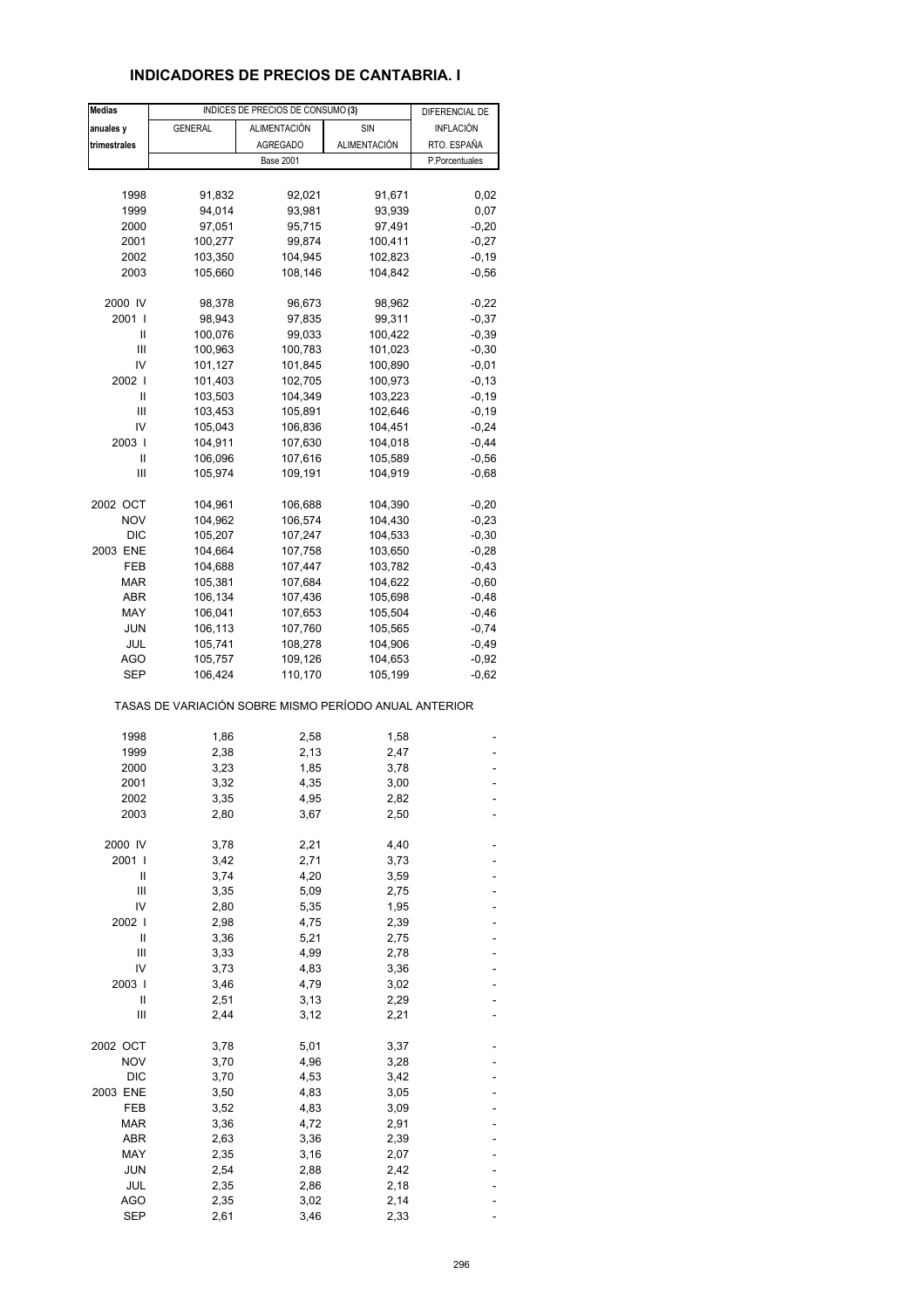# **INDICADORES DE PRECIOS DE CANTABRIA. II**

| <b>Medias</b>                                         | INDICES DE PRECIOS DE CONSUMO (3) |                     |                    |                    |                    |                    |  |  |
|-------------------------------------------------------|-----------------------------------|---------------------|--------------------|--------------------|--------------------|--------------------|--|--|
| anuales y                                             | <b>ALIMENTOS Y</b>                | <b>BEBIDAS ALC.</b> | <b>VESTIDO Y</b>   | <b>VIVIENDA</b>    | MENAJE             | <b>MEDICINA</b>    |  |  |
| trimestrales                                          | BEB.NO ALCOH.                     | Y TABACO            | CALZADO            |                    |                    |                    |  |  |
|                                                       |                                   |                     | <b>Base 2001</b>   |                    |                    |                    |  |  |
|                                                       |                                   |                     |                    |                    |                    |                    |  |  |
| 1998                                                  | 92,339                            | 88,880              | 98,282             | 90,040             | 96,415             | 98,606             |  |  |
| 1999                                                  | 93,904                            | 93,645              | 100,528            | 91,674             | 96,276             | 99,312             |  |  |
| 2000                                                  | 95,359                            | 97,354              | 102,306            | 95,787             | 97,317             | 99,625             |  |  |
| 2001                                                  | 99,944                            | 99,343              | 104,855            | 99,579             | 99,911             | 100,222            |  |  |
| 2002                                                  | 104,849                           | 105,655             | 105,096            | 101,469            | 102,062            | 102,449            |  |  |
| 2003                                                  | 108,025                           | 109,046             | 105,053            | 104,336            | 102,367            | 104,479            |  |  |
|                                                       |                                   |                     |                    |                    |                    |                    |  |  |
| 2000 IV                                               | 96,307                            | 98,379              | 103,154            | 98,307             | 98,038             | 99,723             |  |  |
| 2001 l<br>Ш                                           | 97,816                            | 97,704              | 103,501            | 98,367             | 98,541             | 99,622             |  |  |
| Ш                                                     | 99,152<br>101,036                 | 98,283<br>99,439    | 104,156<br>104,431 | 99,609<br>100,259  | 99,732<br>100,327  | 100,201<br>100,415 |  |  |
| IV                                                    | 101,772                           | 101,945             | 107,334            | 100,080            | 101,043            | 100,650            |  |  |
| 2002                                                  | 102,759                           | 102,308             | 100,354            | 100,697            | 100,987            | 101,673            |  |  |
| Ш                                                     | 104,012                           | 106,819             | 107,234            | 101,482            | 102,200            | 102,320            |  |  |
| Ш                                                     | 105,771                           | 106,777             | 101,235            | 101,665            | 102,418            | 102,712            |  |  |
| IV                                                    | 106,853                           | 106,717             | 111,562            | 102,033            | 102,642            | 103,093            |  |  |
| 2003                                                  | 107,555                           | 108,186             | 101,996            | 103,269            | 101,987            | 103,859            |  |  |
| Ш                                                     | 107,421                           | 109,069             | 110,478            | 104,515            | 102,984            | 104,744            |  |  |
| Ш                                                     | 109,099                           | 109,882             | 102,684            | 105,223            | 102,131            | 104,832            |  |  |
|                                                       |                                   |                     |                    |                    |                    |                    |  |  |
| 2002 OCT                                              | 106,680                           | 106,748             | 110,050            | 102,044            | 102,395            | 102,963            |  |  |
| <b>NOV</b>                                            | 106,550                           | 106,751             | 113,066            | 101,967            | 102,524            | 103,003            |  |  |
| <b>DIC</b>                                            | 107,328                           | 106,653             | 111,571            | 102,087            | 103,007            | 103,313            |  |  |
| 2003 ENE                                              | 107,882                           | 106,839             | 102,417            | 102,707            | 102,110            | 103,428            |  |  |
| FEB<br><b>MAR</b>                                     | 107,267                           | 108,782             | 100,401            | 103,257            | 101,827            | 103,761            |  |  |
| ABR                                                   | 107,515<br>107,236                | 108,937<br>108,919  | 103,171<br>110,138 | 103,842<br>104,464 | 102,023<br>102,624 | 104,389<br>104,854 |  |  |
| MAY                                                   | 107,452                           | 109,145             | 111,041            | 104,206            | 103,226            | 104,842            |  |  |
| JUN                                                   | 107,574                           | 109,143             | 110,256            | 104,875            | 103,101            | 104,537            |  |  |
| JUL                                                   | 108,079                           | 109,758             | 103,783            | 105,019            | 102,110            | 104,684            |  |  |
| <b>AGO</b>                                            | 109,029                           | 109,845             | 100,137            | 105,240            | 101,695            | 104,709            |  |  |
| SEP                                                   | 110,188                           | 110,044             | 104,131            | 105,410            | 102,589            | 105,103            |  |  |
| TASAS DE VARIACIÓN SOBRE MISMO PERÍODO ANUAL ANTERIOR |                                   |                     |                    |                    |                    |                    |  |  |
|                                                       |                                   |                     |                    |                    |                    |                    |  |  |
| 1998<br>1999                                          | 2,22<br>1,69                      | 5,29<br>5,36        | 1,80<br>2,29       | 1,13<br>1,81       | 0,76<br>$-0,14$    | 1,10<br>0,72       |  |  |
| 2000                                                  | 1,55                              | 3,96                | 1,77               | 4,49               | 1,08               | 0,32               |  |  |
| 2001                                                  | 4,81                              | 2,04                | 2,49               | 3,96               | 2,66               | 0,60               |  |  |
| 2002                                                  | 4,85                              | 5,66                | 5,10               | 1,47               | 2,06               | 2,45               |  |  |
| 2003                                                  | 3,69                              | 3,56                | 2,05               | 3,02               | 0,49               | 2,19               |  |  |
|                                                       |                                   |                     |                    |                    |                    |                    |  |  |
| 2000 IV                                               | 2,10                              | 3,00                | 1,51               | 6,49               | 1,81               | 0,64               |  |  |
| 2001 l                                                | 3,03                              | 1,14                | 1,62               | 5,08               | 1,84               | 0,37               |  |  |
| Ш                                                     | 4,73                              | 1,59                | 2,10               | 4,83               | 2,71               | 0,62               |  |  |
| $\mathsf{III}$                                        | 5,78                              | 1,79                | 2,18               | 4,21               | 3,04               | 0,48               |  |  |
| IV                                                    | 5,67                              | 3,62                | 4,05               | 1,80               | 3,06               | 0,93               |  |  |
| 2002                                                  | 4,89                              | 3,77                | 5,33               | 1,54               | 2,32               | 2,62               |  |  |
| $\label{eq:1} \mathsf{I}\mathsf{I}$<br>$\mathsf{III}$ | 4,81<br>4,79                      | 8,11<br>6,51        | 6,38<br>4,72       | 1,15<br>1,35       | 1,96<br>2,08       | 2,31<br>2,42       |  |  |
| IV                                                    | 4,91                              | 4,26                | 4,01               | 1,84               | 1,89               | 2,45               |  |  |
| 2003                                                  | 4,67                              | 5,75                | 1,64               | 2,55               | 0,99               | 2,15               |  |  |
| $\sf II$                                              | 3,28                              | 2,11                | 3,03               | 2,99               | 0,77               | 2,37               |  |  |
| Ш                                                     | 3,15                              | 2,91                | 1,43               | 3,50               | $-0,28$            | 2,06               |  |  |
| 2002 OCT                                              | 5,13                              | 4,09                | 4,15               | 1,66               | 2,26               | 2,54               |  |  |
| <b>NOV</b>                                            | 5,07                              | 4,17                | 4,30               | 1,69               | 1,72               | 2,41               |  |  |
| <b>DIC</b>                                            | 4,53                              | 4,53                | 3,59               | 2,16               | 1,71               | 2,41               |  |  |
| 2003 ENE                                              | 4,83                              | 4,90                | 2,01               | 2,46               | 1,14               | 1,93               |  |  |
| FEB                                                   | 4,63                              | 6,31                | 1,00               | 2,46               | 1,04               | 2,07               |  |  |
| <b>MAR</b>                                            | 4,54                              | 6,03                | 1,89               | 2,74               | 0,79               | 2,45               |  |  |
| ABR                                                   | 3,54                              | 2,06                | 2,26               | 3,02               | 0,85               | 2,36               |  |  |
| MAY                                                   | 3,31                              | 2,11                | 3,15               | 2,63               | 0,78               | 2,88               |  |  |
| <b>JUN</b>                                            | 2,99                              | 2,15                | 3,68               | 3,31               | 0,66               | 1,87               |  |  |
| JUL                                                   | 2,87                              | 2,78                | 1,50               | 3,39               | $-0,40$            | 2,00               |  |  |
| <b>AGO</b>                                            | 3,05                              | 2,82                | 0,54               | 3,54               | $-0,66$            | 1,92               |  |  |
| <b>SEP</b>                                            | 3,51                              | 3,12                | 2,23               | 3,57               | 0,22               | 2,28               |  |  |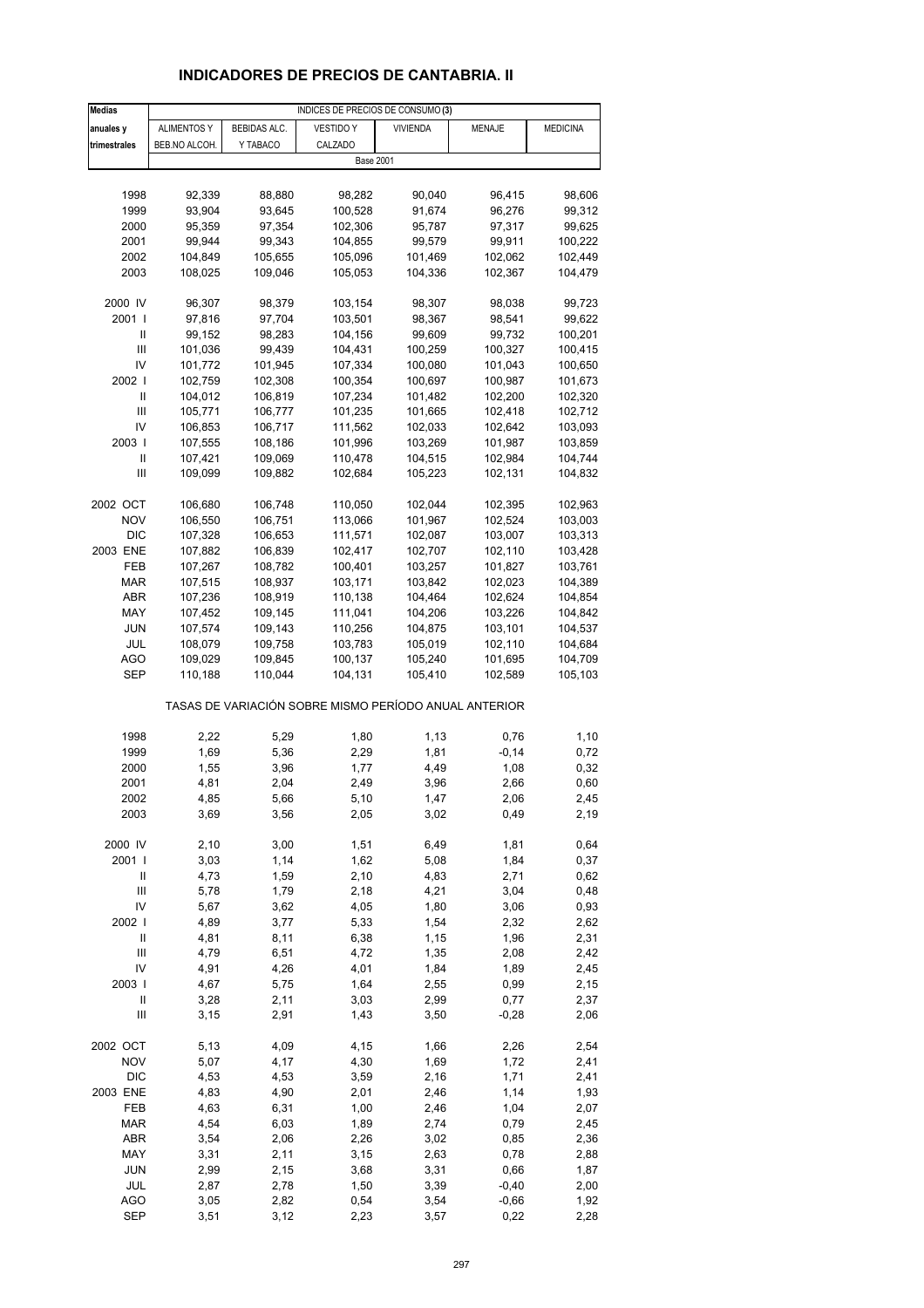# **INDICADORES DE PRECIOS DE CANTABRIA. III**

| <b>Medias</b>                      | INDICES DE PRECIOS DE CONSUMO (3) |               |                                                       |           |               |              |  |  |
|------------------------------------|-----------------------------------|---------------|-------------------------------------------------------|-----------|---------------|--------------|--|--|
| anuales y                          | <b>TRANSPORTE</b>                 | COMUNICA -    | OCIO <sub>Y</sub>                                     | ENSEÑANZA | HOTELES,      | <b>OTROS</b> |  |  |
| trimestrales                       |                                   | <b>CIONES</b> | <b>CULTURA</b>                                        |           | CAFÉS Y REST. |              |  |  |
|                                    |                                   |               | <b>Base 2001</b>                                      |           |               |              |  |  |
|                                    |                                   |               |                                                       |           |               |              |  |  |
| 1998                               | 89,367                            | 104,768       | 92,235                                                | 79,279    | 85,774        | 88,191       |  |  |
| 1999                               | 91,737                            | 106,981       | 92,537                                                | 83,767    | 90,112        | 92,453       |  |  |
| 2000                               | 98,611                            | 100,935       | 95,313                                                | 93,999    | 94,632        | 93,629       |  |  |
| 2001                               | 99,777                            | 100,126       | 98,995                                                | 99,484    | 97,819        | 100,323      |  |  |
| 2002                               | 101,876                           | 97,456        | 102,475                                               | 103,060   | 105,379       | 102,573      |  |  |
| 2003                               | 104,002                           | 95,765        | 103,212                                               | 105,864   | 109,521       | 106,381      |  |  |
|                                    |                                   |               |                                                       |           |               |              |  |  |
| 2000 IV                            | 100,888                           | 101,240       | 96,448                                                | 97,862    | 95,983        | 93,378       |  |  |
| 2001                               | 99,130                            | 100,807       | 96,834                                                | 98,021    | 96,175        | 100,102      |  |  |
| Ш                                  | 101,363                           | 100,115       | 98,470                                                | 98,903    | 96,666        | 100,223      |  |  |
| Ш                                  | 100,427                           | 100,175       | 101,401                                               | 99,264    | 98,866        | 100,569      |  |  |
| IV                                 | 98,189                            | 99,407        | 99,275                                                | 101,749   | 99,569        | 100,397      |  |  |
| 2002                               | 99,936                            | 98,962        | 101,183                                               | 102,131   | 102,829       | 102,106      |  |  |
| Ш                                  | 102,650                           | 97,623        | 102,237                                               | 102,364   | 104,818       | 102,499      |  |  |
| Ш                                  | 102,408                           | 97,592        | 103,876                                               | 102,543   | 106,436       | 102,732      |  |  |
| IV                                 | 102,508                           | 95,648        | 102,602                                               | 105,200   | 107,434       | 102,955      |  |  |
| 2003                               | 104,755                           | 95,884        | 102,616                                               | 105,774   | 108,247       | 105,650      |  |  |
| Ш                                  | 103,175                           | 95,713        | 103,138                                               | 105,909   | 109,211       | 106,885      |  |  |
| Ш                                  | 104,075                           | 95,698        | 103,883                                               | 105,908   | 111,104       | 106,609      |  |  |
|                                    |                                   |               |                                                       |           |               |              |  |  |
| 2002 OCT                           | 103,353                           | 97,808        | 102,391                                               | 105,200   | 107,495       | 102,645      |  |  |
| <b>NOV</b>                         | 101,745                           | 94,598        | 102,050                                               | 105,200   | 107,368       | 102,979      |  |  |
| <b>DIC</b>                         | 102,427                           | 94,539        | 103,365                                               | 105,200   | 107,439       | 103,242      |  |  |
| 2003 ENE                           | 103,722                           | 95,878        | 102,360                                               | 105,624   | 107,744       | 105,249      |  |  |
| FEB                                | 104,846                           | 95,918        | 102,585                                               | 105,722   | 108,322       | 105,629      |  |  |
| <b>MAR</b>                         | 105,697                           | 95,856        | 102,903                                               | 105,977   | 108,676       | 106,071      |  |  |
| ABR                                | 104,037                           | 95,769        | 104,124                                               | 105,977   | 108,883       | 106,673      |  |  |
| MAY                                | 102,834                           | 95,700        | 102,511                                               | 105,977   | 108,861       | 107,096      |  |  |
| JUN                                | 102,654                           | 95,669        | 102,778                                               | 105,773   | 109,888       | 106,887      |  |  |
| JUL                                | 103,550                           | 95,713        | 103,456                                               | 105,773   | 110,934       | 106,851      |  |  |
| AGO                                | 104,320                           | 95,689        | 104,851                                               | 105,773   | 111,440       | 106,454      |  |  |
| <b>SEP</b>                         | 104,356                           | 95,693        | 103,342                                               | 106,178   | 110,937       | 106,523      |  |  |
|                                    |                                   |               | TASAS DE VARIACIÓN SOBRE MISMO PERÍODO ANUAL ANTERIOR |           |               |              |  |  |
| 1998                               | $-0,29$                           | 2,25          | 2,33                                                  | 5,27      | 4,11          | 1,99         |  |  |
| 1999                               | 2,65                              | 2,11          | 0,33                                                  | 5,66      | 5,06          | 4,83         |  |  |
| 2000                               | 7,49                              | $-5,65$       | 3,00                                                  | 12,21     | 5,02          | 1,27         |  |  |
| 2001                               | 1,18                              | $-0,80$       | 3,86                                                  | 5,83      | 3,37          | 7,15         |  |  |
| 2002                               | 1,88                              | $-2,54$       | 2,47                                                  | 3,06      | 5,38          | 2,57         |  |  |
| 2003                               | 2,30                              | $-2,34$       | 0,76                                                  | 3,44      | 4,61          | 3,84         |  |  |
|                                    |                                   |               |                                                       |           |               |              |  |  |
| 2000 IV                            | 7,59                              | $-3,66$       | 5,28                                                  | 15,58     | 4,93          | 0,34         |  |  |
| 2001 l                             | 3,65                              | $-0,69$       | 5,81                                                  | 8,14      | 3,99          | 6,00         |  |  |
| Ш                                  | 3,04                              | $-0,01$       | 5,55                                                  | 5,50      | 2,59          | 7,62         |  |  |
| $\ensuremath{\mathsf{III}}\xspace$ | 0,88                              | $-0,69$       | 1,40                                                  | 5,88      | 3,16          | 7,47         |  |  |
| IV                                 | $-2,68$                           | $-1,81$       | 2,93                                                  | 3,97      | 3,74          | 7,52         |  |  |
| 2002                               | 0,48                              | $-1,71$       | 2,28                                                  | 2,86      | 3,70          | 2,70         |  |  |
| $\ensuremath{\mathsf{II}}$         | 0,95                              | $-2,32$       | 2,40                                                  | 3,05      | 5,11          | 2,64         |  |  |
| Ш                                  | 1,84                              | $-2,43$       | 2,67                                                  | 2,93      | 5,74          | 2,38         |  |  |
| IV                                 | 4,28                              | $-3,73$       | 2,55                                                  | 3,39      | 6,94          | 2,57         |  |  |
| 2003                               | 4,82                              | $-3,11$       | 1,42                                                  | 3,57      | 5,27          | 3,47         |  |  |
| Ш                                  | 0,51                              | $-1,96$       | 0,88                                                  | 3,46      | 4,19          | 4,28         |  |  |
| Ш                                  | 1,63                              | $-1,94$       | 0,01                                                  | 3,28      | 4,39          | 3,77         |  |  |
| 2002 OCT                           | 3,96                              | $-2,38$       | 2,66                                                  | 3,86      | 7,00          | 2,35         |  |  |
| <b>NOV</b>                         | 3,87                              | $-4,38$       | 2,63                                                  | 3,16      | 6,96          | 2,61         |  |  |
| <b>DIC</b>                         | 5,03                              | $-4,44$       | 2,36                                                  | 3,16      | 6,87          | 2,74         |  |  |
| 2003 ENE                           | 4,67                              | $-4,48$       | 1,55                                                  | 3,43      | 6,03          | 3,16         |  |  |
| FEB                                | 5,32                              | $-2,98$       | 2,01                                                  | 3,52      | 5,35          | 3,54         |  |  |
| <b>MAR</b>                         | 4,49                              | $-1,83$       | 0,70                                                  | 3,75      | 4,44          | 3,71         |  |  |
| ABR                                | 1,08                              | $-1,92$       | 2,28                                                  | 3,53      | 4,17          | 4,07         |  |  |
| MAY                                | $-0,25$                           | $-1,99$       | 0,32                                                  | 3,53      | 4,07          | 4,37         |  |  |
| <b>JUN</b>                         | 0,70                              | $-1,96$       | 0,05                                                  | 3,33      | 4,33          | 4,40         |  |  |
| JUL                                | 1,43                              | $-1,80$       | 0,02                                                  | 3,33      | 4,46          | 3,97         |  |  |
| <b>AGO</b>                         | 1,98                              | $-1,83$       | 0,03                                                  | 3,33      | 4,38          | 3,68         |  |  |
| <b>SEP</b>                         | 1,48                              | $-2,20$       | $-0,03$                                               | 3,18      | 4,32          | 3,67         |  |  |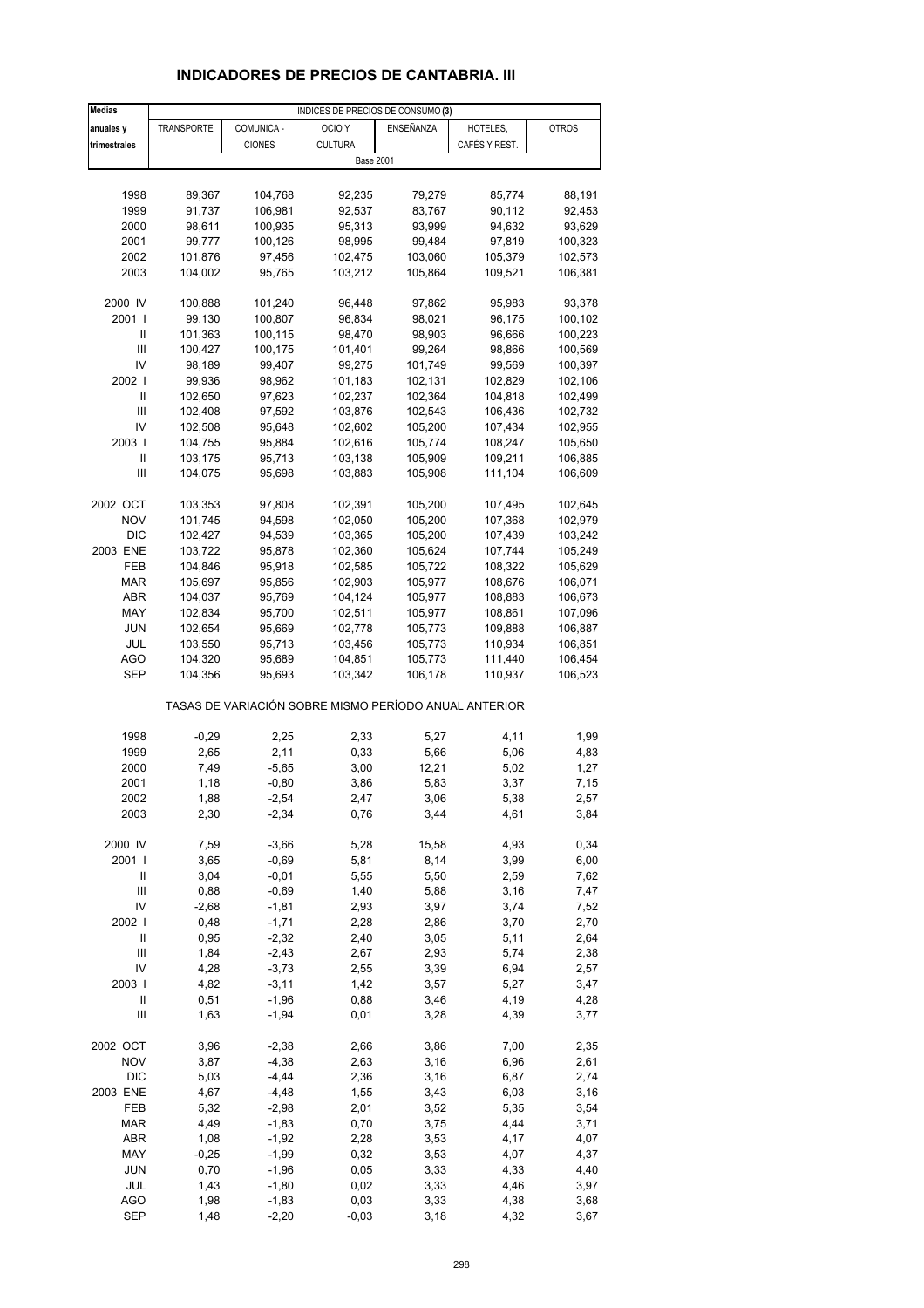| <b>Medias</b>                      |                      | <b>COSTE SALARIAL</b> |                                                       | <b>SALARIOS</b>  |              |        |                                             |         |       |
|------------------------------------|----------------------|-----------------------|-------------------------------------------------------|------------------|--------------|--------|---------------------------------------------|---------|-------|
| anuales y                          | POR TRABAJADOR Y MES |                       | POR HORA EFECTIVA DE TRABAJO                          |                  |              |        | INCREMENTO SALARIAL PACTADO EN CONVENIO (4) |         |       |
| trimestrales                       | <b>TOTAL</b>         | <b>ORDINARIO</b>      | <b>TOTAL</b>                                          | <b>ORDINARIO</b> | <b>TOTAL</b> | AGRIC. | CONST.                                      | INDUST. | SERV. |
|                                    |                      | €                     |                                                       |                  |              |        | $\%$                                        |         |       |
|                                    |                      |                       |                                                       |                  |              |        |                                             |         |       |
| 1998                               | 1.206,92             | 1.052,45              | 8,65                                                  | 7,53             | 3,18         | 2,12   | 5,00                                        | 2,61    | 2,87  |
| 1999                               | 1.217,32             | 1.066,73              | 8,78                                                  | 7,68             | 3,13         | 3,01   | 3,65                                        | 2,93    | 3,06  |
| 2000                               | 1.231,49             | 1.080,15              | 8,82                                                  | 7,72             | 3,99         | 2,93   | 4,70                                        | 3,82    | 3,84  |
| 2001                               | 1.263,05             | 1.113,86              | 9,01                                                  | 7,93             | 3,49         | 3,01   | 3,10                                        | 4,11    | 3,08  |
| 2002                               | 1.302,10             | 1.155,07              | 9,35                                                  | 8,29             | 3,81         | 3,76   | 3,50                                        | 4,16    | 3,63  |
| 2003                               | 1.313,46             | 1.191,31              | 9,19                                                  | 8,34             | 3,12         | 3,90   | 0,00                                        | 2,95    | 3,43  |
|                                    |                      |                       |                                                       |                  |              |        |                                             |         |       |
| 2000 IV                            | 1.380,61             | 1.089,90              | 10,14                                                 | 8,00             | 2,80         | 2,87   | 2,70                                        | 3,02    | 2,69  |
| 2001 l                             | 1.210,60             | 1.103,78              | 8,12                                                  | 7,40             | 3,22         | 2,40   | 2,40                                        | 4,42    | 2,77  |
| Ш                                  | 1.206,35             | 1.105,44              | 8,41                                                  | 7,70             | 3,26         | 2,40   | 2,40                                        | 4,29    | 2,94  |
| Ш                                  | 1.243,98             | 1.118,48              | 9,27                                                  | 8,34             | 3,25         | 2,96   | 2,40                                        | 4,02    | 3,01  |
| IV                                 | 1.391,28             | 1.127,73              | 10,22                                                 | 8,28             | 3,27         | 2,96   | 2,40                                        | 3,96    | 3,01  |
| 2002                               | 1.239,39             | 1.138,92              | 8,67                                                  | 7,96             | 3,21         | 0,00   | 0,00                                        | 3,13    | 3,41  |
| Ш                                  | 1.255,95             | 1.150,87              | 8,63                                                  | 7,90             | 3,20         | 3,70   | 0,00                                        | 3,12    | 3,37  |
| Ш                                  | 1.294,90             | 1.163,38              | 9,81                                                  | 8,81             | 3,19         | 3,70   | 0,00                                        | 3,13    | 3,32  |
| IV                                 | 1.418,15             | 1.167,10              | 10,30                                                 | 8,47             | 3,14         | 3,65   | 0,00                                        | 3,11    | 3,17  |
| 2003                               | 1.312,10             | 1.183,86              | 9,10                                                  | 8,21             | 3,37         | 2,50   | 0,00                                        | 2,87    | 3,76  |
| $\mathbf{II}$                      | 1.314,82             | 1.198,75              | 9,28                                                  | 8,46             | 3,47         | 3,90   | 0,00                                        | 3,17    | 3,75  |
| III                                |                      |                       |                                                       |                  | 3,12         | 3,90   | 0,00                                        | 2,95    | 3,43  |
|                                    |                      |                       |                                                       |                  |              |        |                                             |         |       |
| 2002 SEP                           |                      |                       |                                                       | ÷,               | 3,19         | 3,70   | 0,00                                        | 3,13    | 3,32  |
| OCT                                |                      |                       |                                                       |                  | 3,15         | 3,65   | 0,00                                        | 3,13    | 3,17  |
| <b>NOV</b>                         |                      |                       | ÷.                                                    | $\overline{a}$   | 3,15         | 3,65   | 0,00                                        | 3,13    | 3,17  |
| <b>DIC</b>                         |                      |                       |                                                       | ÷,               | 3,14         | 3,65   | 0,00                                        | 3,11    | 3,17  |
| 2003 ENE                           |                      |                       |                                                       |                  | 3,04         | 2,50   | 0,00                                        | 2,68    | 3,40  |
| FEB                                |                      |                       | ä,                                                    | ÷                | 3,35         | 2,50   | 0,00                                        | 2,85    | 3,74  |
| <b>MAR</b>                         |                      |                       |                                                       | ä,               | 3,37         | 2,50   | 0,00                                        | 2,87    | 3,76  |
| ABR                                |                      |                       |                                                       |                  | 3,39         | 3,90   | 0,00                                        | 2,87    | 3,76  |
| MAY                                |                      |                       | ä,                                                    | ÷,               | 3,36         | 3,90   | 0,00                                        | 2,84    | 3,75  |
| <b>JUN</b>                         |                      |                       |                                                       | ä,               | 3,47         | 3,90   | 0,00                                        | 3,17    | 3,75  |
| JUL                                |                      |                       |                                                       | ÷,               | 3,33         | 3,90   | 0,00                                        | 3,14    | 3,46  |
| AGO                                |                      |                       |                                                       | ÷,               | 3,12         | 3,90   | 0,00                                        | 2,95    | 3,43  |
|                                    |                      |                       | TASAS DE VARIACIÓN SOBRE MISMO PERÍODO ANUAL ANTERIOR |                  |              |        |                                             |         |       |
|                                    |                      |                       |                                                       |                  |              |        |                                             |         |       |
| 1998                               | 1,03                 | 1,25                  | 0,93                                                  | 1,18             |              |        |                                             |         |       |
| 1999                               | 0,86                 | 1,36                  | 1,50                                                  | 2,03             |              |        |                                             |         |       |
| 2000                               | 1,16                 | 1,26                  | 0,40                                                  | 0,49             |              |        |                                             |         |       |
| 2001                               | 2,56                 | 3,12                  | 2,16                                                  | 2,75             |              |        |                                             |         |       |
| 2002                               | 3,09                 | 3,70                  | 3,86                                                  | 4,48             |              |        |                                             |         |       |
| 2003                               | 5,27                 | 4,05                  | 6,24                                                  | 5,11             |              |        |                                             |         |       |
|                                    |                      |                       |                                                       |                  |              |        |                                             |         |       |
| 2000 IV                            | 3,14                 | 2,00                  | 2,53                                                  | 1,39             |              |        |                                             |         |       |
| 2001                               | 5,20                 | 4,62                  | 4,50                                                  | 3,93             |              |        |                                             |         |       |
| $\ensuremath{\mathsf{II}}$         | 2,60                 | 2,61                  | 3,83                                                  | 3,77             |              |        |                                             |         |       |
| $\ensuremath{\mathsf{III}}\xspace$ | 2,06                 | 1,83                  | 0,22                                                  | 0,12             |              |        |                                             |         |       |
| IV                                 | 0,77                 | 3,47                  | 0,79                                                  | 3,50             |              |        |                                             |         |       |
| 2002                               | 2,38                 | 3,18                  | 6,77                                                  | 7,57             |              |        |                                             |         |       |
| $\ensuremath{\mathsf{II}}$         | 4,11                 | 4,11                  | 2,62                                                  | 2,60             |              |        |                                             |         |       |
| Ш                                  | 4,09                 | 4,01                  | 5,83                                                  | 5,64             |              |        |                                             |         |       |
| IV                                 | 1,93                 | 3,49                  | 0,78                                                  | 2,29             |              |        |                                             |         |       |
| 2003                               | 5,87                 | 3,95                  | 4,96                                                  | 3,14             |              |        |                                             |         |       |
| Ш                                  | 4,69                 | 4,16                  | 7,53                                                  | 7,09             |              |        |                                             |         |       |
| $\ensuremath{\mathsf{III}}\xspace$ |                      |                       |                                                       |                  |              |        |                                             |         |       |
| 2002 SEP                           |                      |                       |                                                       |                  |              |        |                                             |         |       |
| OCT                                |                      |                       |                                                       |                  |              |        |                                             |         |       |
| <b>NOV</b>                         |                      |                       |                                                       |                  |              |        |                                             |         |       |
| <b>DIC</b>                         |                      |                       |                                                       |                  |              |        |                                             |         |       |
| 2003 ENE                           |                      |                       |                                                       |                  |              |        |                                             |         |       |
| FEB                                |                      |                       |                                                       |                  |              |        |                                             |         |       |
| <b>MAR</b>                         |                      |                       |                                                       |                  |              |        |                                             |         |       |
| ABR                                |                      |                       |                                                       |                  |              |        |                                             |         |       |
| MAY                                |                      |                       |                                                       |                  |              |        |                                             |         |       |
| JUN                                |                      |                       |                                                       |                  |              |        |                                             |         |       |
| JUL                                |                      |                       |                                                       |                  |              |        |                                             |         |       |
| <b>AGO</b>                         |                      |                       |                                                       |                  |              |        |                                             |         |       |

# **INDICADORES DE SALARIOS DE CANTABRIA**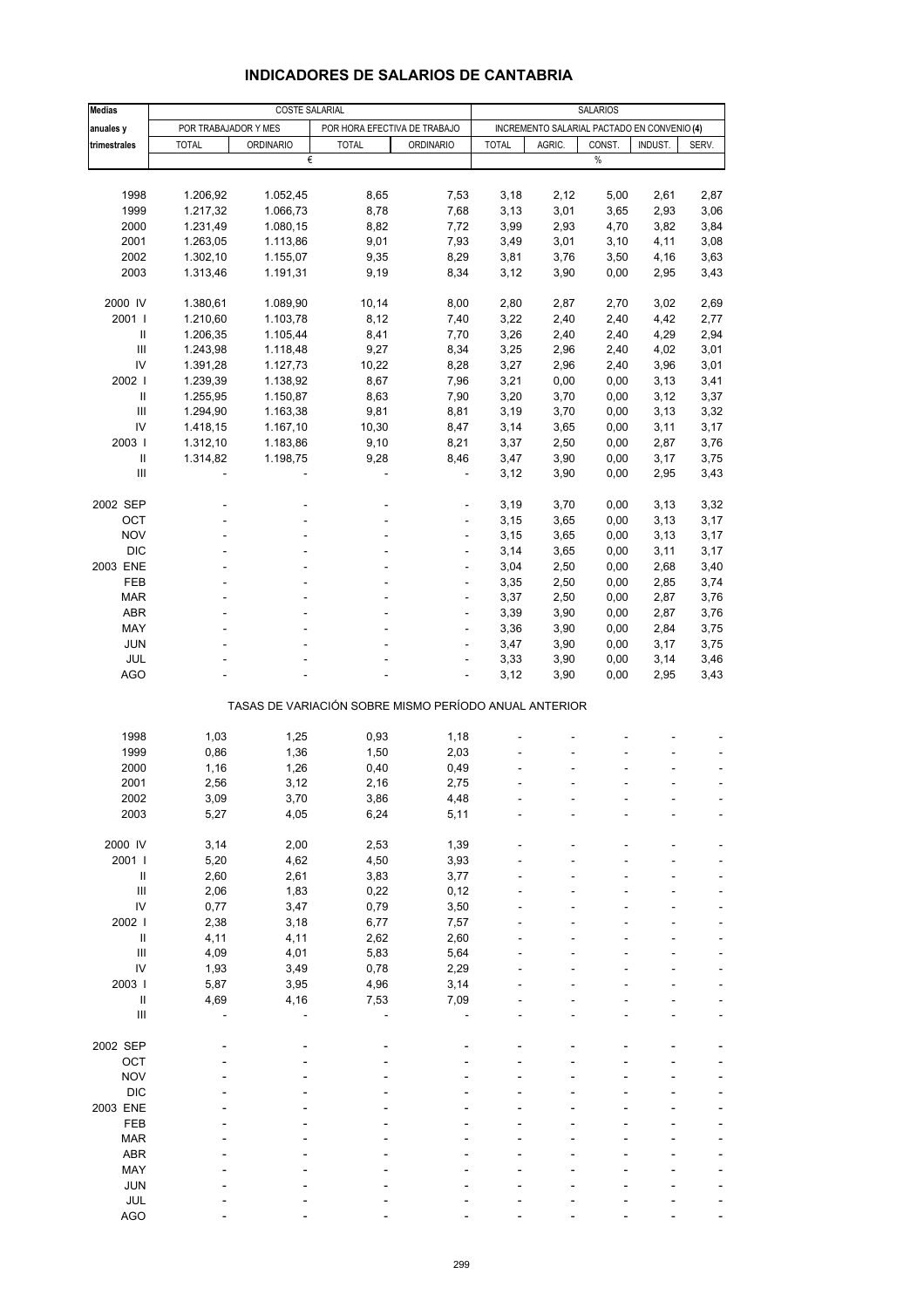# **INDICADORES MONETARIOS DE CANTABRIA**

| <b>Medias</b>  | CRÉDITOS Y DEPÓSITOS DEL SISTEMA BANCARIO |                  |                                                       |           | HIPOTECAS INMOBILIARIAS |                           |  |
|----------------|-------------------------------------------|------------------|-------------------------------------------------------|-----------|-------------------------|---------------------------|--|
| anuales y      | <b>CRÉDITOS</b>                           |                  | <b>DEPÓSITOS</b>                                      |           |                         | FINCAS RÚSTICAS Y URBANAS |  |
| trimestrales   | S.PRIVADO                                 | S.PÚBLICO        | S.PRIVADO                                             | S.PÚBLICO | NÚMERO                  | <b>IMPORTE</b>            |  |
|                |                                           |                  | Millones de €                                         |           | Unidades                | Miles de $\epsilon$       |  |
|                |                                           |                  |                                                       |           |                         |                           |  |
| 1998           | 3.664,34                                  | 314,50           | 4.112,11                                              | 149,69    | 470                     | 32.371                    |  |
| 1999           | 4.173,62                                  | 347,49           | 4.170,68                                              | 171,45    | 526                     | 43.163                    |  |
| 2000           | 5.073,23                                  | 337,43           | 4.882,88                                              | 190,17    | 630                     | 59.627                    |  |
| 2001           | 5.729,09                                  | 293,76           | 5.518,91                                              | 185,57    | 698                     | 70.103                    |  |
| 2002           | 6.461,59                                  | 353,43           | 5.962,31                                              | 243,03    | 759                     | 79.684                    |  |
| 2003           | 6.984,12                                  | 382,37           | 6.223,22                                              | 235,60    | 1.124                   | 101.886                   |  |
|                |                                           |                  |                                                       |           |                         |                           |  |
| 2000 III       | 5.173,91                                  | 350,40           | 4.992,94                                              | 216,57    | 464                     | 44.302                    |  |
| IV             | 5.438,60                                  | 312,68           | 5.207,28                                              | 195,35    | 524                     | 57.092                    |  |
| 2001 l         | 5.486,04                                  | 297,37           | 5.241,94                                              | 162,31    | 772                     | 77.878                    |  |
| Ш              | 5.730,51                                  | 287,48           | 5.502,37                                              | 181,50    | 851                     | 100.535                   |  |
| Ш              | 5.658,34                                  | 289,81           | 5.621,37                                              | 190,57    | 514                     | 46.934                    |  |
| IV             | 6.041,46                                  | 300,39           | 5.709,95                                              | 207,90    | 655                     | 55.065                    |  |
| 2002           | 6.186,94                                  | 349,35           | 5.761,99                                              | 202,08    | 599                     | 85.419                    |  |
| Ш              | 6.500,80                                  | 341,98           | 5.977,67                                              | 225,01    | 973                     | 87.075                    |  |
| Ш<br>IV        | 6.583,31                                  | 336,23           | 6.065,48                                              | 259,97    | 725                     | 70.968                    |  |
| 2003           | 6.575,29                                  | 386,17           | 6.044,08                                              | 285,07    | 739<br>1.209            | 75.273                    |  |
| Ш              | 6.743,01                                  | 386,83<br>377,90 | 6.055,33                                              | 248,28    | 1.038                   | 99.841                    |  |
|                | 7.225,24                                  |                  | 6.391,10                                              | 222,92    |                         | 103.931                   |  |
| 2002 JUL       |                                           |                  |                                                       |           | 848                     | 77.214                    |  |
| AGO            |                                           | L,               |                                                       |           | 583                     | 67.355                    |  |
| <b>SEP</b>     |                                           |                  |                                                       |           | 745                     | 68.336                    |  |
| ОСТ            | ÷.                                        | ÷.               | ÷.                                                    |           | 950                     | 94.270                    |  |
| <b>NOV</b>     |                                           |                  |                                                       |           | 516                     | 57.895                    |  |
| <b>DIC</b>     |                                           |                  |                                                       |           | 752                     | 73.655                    |  |
| 2003 ENE       | ÷.                                        | ÷.               | ä,                                                    | ä,        | 1.209                   | 94.151                    |  |
| FEB            |                                           | ä,               |                                                       |           | 1.430                   | 127.919                   |  |
| <b>MAR</b>     |                                           |                  |                                                       |           | 987                     | 77.453                    |  |
| ABR            |                                           | ÷.               |                                                       |           | 975                     | 75.962                    |  |
| MAY            |                                           |                  |                                                       |           | 1.102                   | 131.510                   |  |
| JUN            |                                           |                  |                                                       |           | 1.038                   | 104.320                   |  |
|                |                                           |                  | TASAS DE VARIACIÓN SOBRE MISMO PERÍODO ANUAL ANTERIOR |           |                         |                           |  |
|                |                                           |                  |                                                       |           |                         |                           |  |
| 1998           | 16,76                                     | $-13,39$         | $-6,00$                                               | 22,77     | 22,00                   | 51,38                     |  |
| 1999           | 13,90                                     | 10,49            | 1,42                                                  | 14,53     | 11,78                   | 33,34                     |  |
| 2000           | 21,55                                     | $-2,89$          | 17,08                                                 | 10,92     | 19,86                   | 38,14                     |  |
| 2001           | 12,93                                     | $-12,94$         | 13,03                                                 | $-2,42$   | 10,78                   | 17,57                     |  |
| 2002           | 12,79                                     | 20,31            | 8,03                                                  | 30,96     | 8,71                    | 13,67                     |  |
| 2003           | 10,09                                     | 10,62            | 6,02                                                  | 10,33     | 43,00                   | 18,13                     |  |
| 2000 III       | 20,88                                     | 3,12             | 17,63                                                 | 25,90     | 11,00                   | 22,88                     |  |
| IV             | 22,13                                     | $-12,92$         | 17,82                                                 | 26,68     | $-5,18$                 | 28,77                     |  |
| 2001           | 19,37                                     | $-19,18$         | 14,44                                                 | $-1,48$   | 2,84                    | 13,45                     |  |
| Ш              | 12,70                                     | $-9,80$          | 15,82                                                 | $-1,35$   | 8,91                    | 46,83                     |  |
| Ш              | 9,36                                      | $-17,29$         | 12,59                                                 | $-12,01$  | 10,77                   | 5,94                      |  |
| IV             | 11,08                                     | $-3,93$          | 9,65                                                  | 6,43      | 24,92                   | $-3,55$                   |  |
| 2002           | 12,78                                     | 17,48            | 9,92                                                  | 24,50     | $-22,45$                | 9,68                      |  |
| $\sf II$       | 13,44                                     | 18,96            | 8,64                                                  | 23,97     | 14,25                   | $-13,39$                  |  |
| $\mathsf{III}$ | 16,35                                     | 16,01            | 7,90                                                  | 36,42     | 41,02                   | 51,21                     |  |
| IV             | 8,84                                      | 28,56            | 5,85                                                  | 37,12     | 12,88                   | 36,70                     |  |
| 2003           | 8,99                                      | 10,73            | 5,09                                                  | 22,86     | 101,89                  | 16,88                     |  |
| Ш              | 11,14                                     | 10,50            | 6,92                                                  | $-0,93$   | 6,75                    | 19,36                     |  |
|                |                                           |                  |                                                       |           |                         |                           |  |
| 2002 JUL       |                                           |                  |                                                       |           | 33,54                   | 36,20                     |  |
| <b>AGO</b>     |                                           |                  |                                                       |           | 114,34                  | 122,19                    |  |
| <b>SEP</b>     |                                           |                  |                                                       |           | 17,14                   | 27,03                     |  |
| ОСТ            |                                           |                  |                                                       |           | 61,29                   | 65,35                     |  |
| <b>NOV</b>     |                                           |                  |                                                       |           | $-25,00$                | $-14,82$                  |  |
| <b>DIC</b>     |                                           |                  |                                                       |           | 9,30                    | 83,17                     |  |
| 2003 ENE       |                                           |                  |                                                       |           | 75,73                   | $-0,69$                   |  |
| FEB            |                                           |                  |                                                       |           | 154,45                  | 41,64                     |  |
| MAR            |                                           |                  |                                                       |           | 80,77                   | 8,88                      |  |
| ABR            |                                           |                  |                                                       |           | $-15,95$                | $-27,72$                  |  |
| MAY            |                                           |                  |                                                       |           | 9,22                    | 52,36                     |  |
| <b>JUN</b>     |                                           |                  |                                                       |           | 38,58                   | 49,41                     |  |